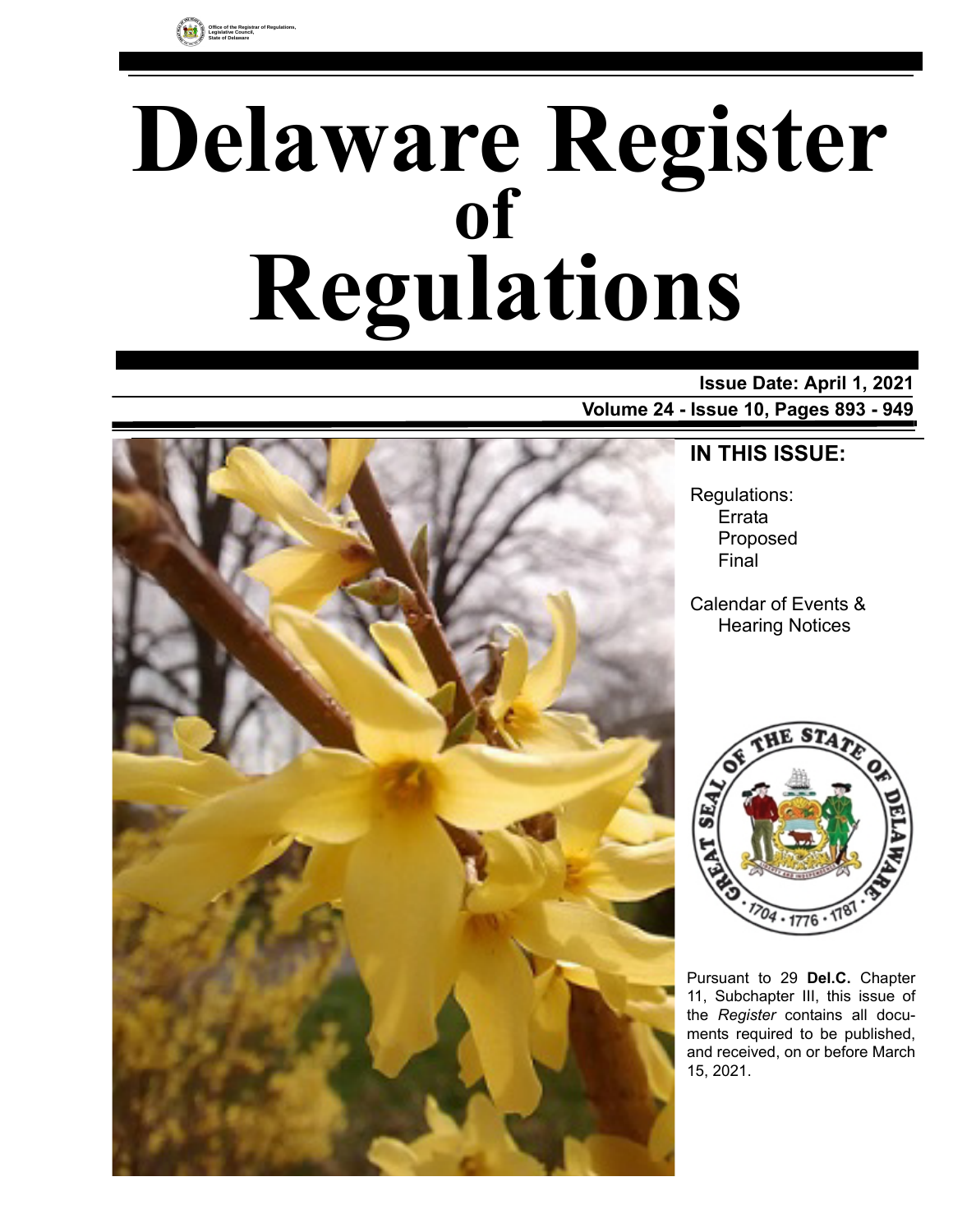**894**

### **INFORMATION ABOUT THE DELAWARE REGISTER OF REGULATIONS**

#### **DELAWARE REGISTER OF REGULATIONS**

The *Delaware Register of Regulations* is an official State publication established by authority of 69 *Del. Laws*, c. 107 and is published on the first of each month throughout the year.

The *Delaware Register* will publish any regulations that are proposed to be adopted, amended or repealed and any emergency regulations promulgated.

The *Register* will also publish some or all of the following information:

- Governor's Executive Orders
- Governor's Appointments
- Agency Hearing and Meeting Notices
- Other documents considered to be in the public interest.

#### **CITATION TO THE DELAWARE REGISTER**

The *Delaware Register of Regulations* is cited by volume, issue, page number and date. An example would be:

19 **DE Reg.** 1100 (06/01/16)

Refers to Volume 19, page 1100 of the *Delaware Register* issued on June 1, 2016.

#### **SUBSCRIPTION INFORMATION**

The cost of a yearly subscription (12 issues) for the *Delaware Register of Regulations* is \$135.00. Single copies are available at a cost of \$12.00 per issue, including postage. For more information contact the Division of Research at 302-744-4114 or 1-800-282-8545 in Delaware.

#### **CITIZEN PARTICIPATION IN THE REGULATORY PROCESS**

Delaware citizens and other interested parties may participate in the process by which administrative regulations are adopted, amended or repealed, and may initiate the process by which the validity and applicability of regulations is determined.

Under 29 **Del.C.** §10115 whenever an agency proposes to formulate, adopt, amend or repeal a regulation, it shall file notice and full text of such proposals, together with copies of the existing regulation being adopted, amended or repealed, with the Registrar for publication in the *Register of Regulations* pursuant to §1134 of this title. The notice shall describe the nature of the proceedings including a brief synopsis of the subject, substance, issues, possible terms of the agency action, a reference to the legal authority of the agency to act, and reference to any other regulations that may be impacted or affected by the proposal, and shall state the manner in which persons may present their views; if in writing, of the place to which and the final date by which such views may be submitted; or if at a public hearing, the date, time and place of the hearing. If a public hearing is to be held, such public hearing shall not be scheduled less than 20 days following publication of notice of the proposal in the *Register of Regulations*. If a public hearing will be held on the proposal, notice of the time, date, place and a summary of the nature of the proposal shall also be published in at least 2 Delaware newspapers of general circulation. The notice shall also be mailed to all persons who have made timely written requests of the agency for advance notice of its regulation-making proceedings.

**DELAWARE REGISTER OF REGULATIONS, VOL. 24, ISSUE 10, THURSDAY, APRIL 1, 2021**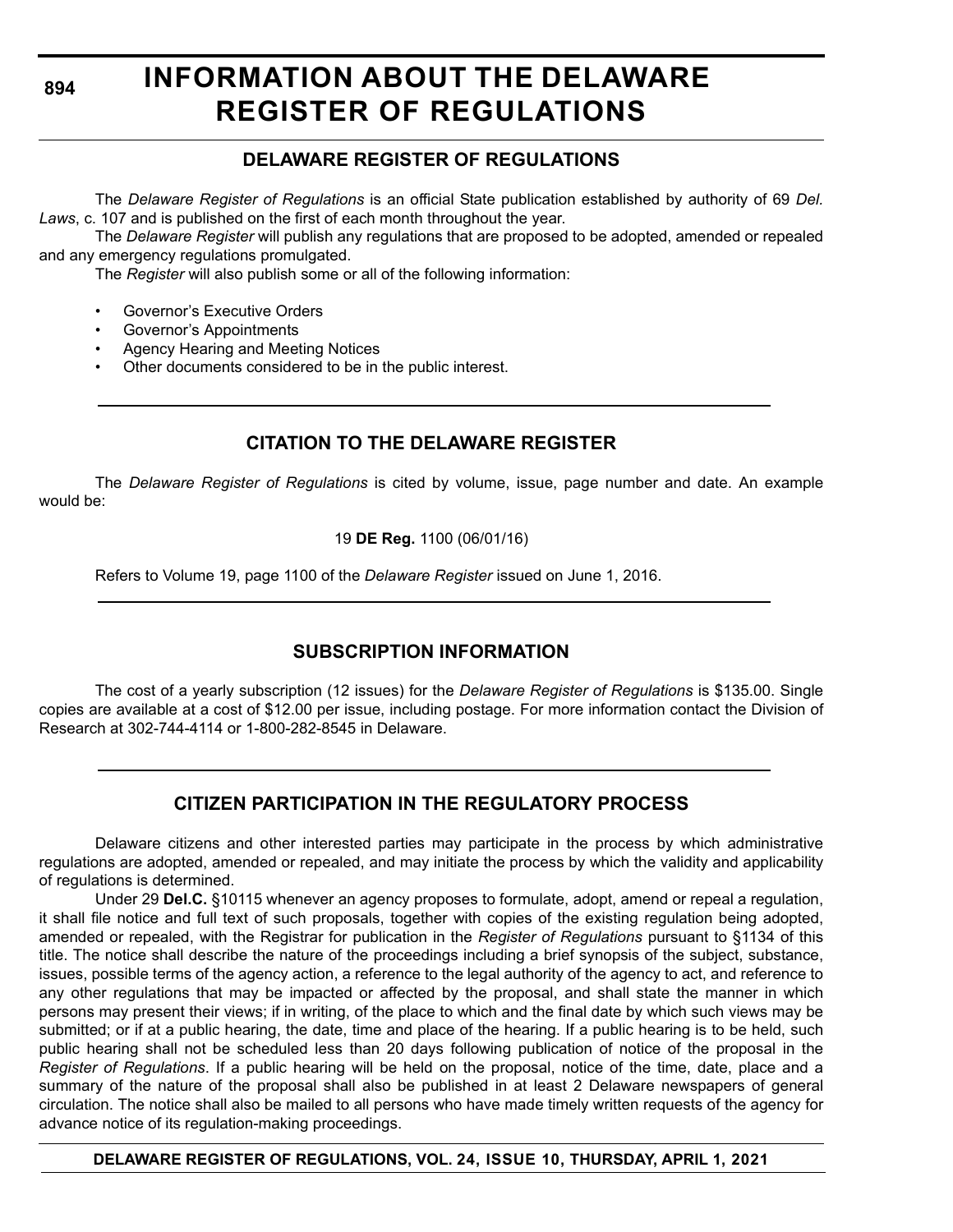### **INFORMATION ABOUT THE DELAWARE REGISTER OF REGULATIONS**

The opportunity for public comment shall be held open for a minimum of 30 days after the proposal is published in the *Register of Regulations*. At the conclusion of all hearings and after receipt, within the time allowed, of all written materials, upon all the testimonial and written evidence and information submitted, together with summaries of the evidence and information by subordinates, the agency shall determine whether a regulation should be adopted, amended or repealed and shall issue its conclusion in an order which shall include: (1) A brief summary of the evidence and information submitted; (2) A brief summary of its findings of fact with respect to the evidence and information, except where a rule of procedure is being adopted or amended; (3) A decision to adopt, amend or repeal a regulation or to take no action and the decision shall be supported by its findings on the evidence and information received; (4) The exact text and citation of such regulation adopted, amended or repealed; (5) The effective date of the order; (6) Any other findings or conclusions required by the law under which the agency has authority to act; and (7) The signature of at least a quorum of the agency members.

The effective date of an order which adopts, amends or repeals a regulation shall be not less than 10 days from the date the order adopting, amending or repealing a regulation has been published in its final form in the *Register of Regulations*, unless such adoption, amendment or repeal qualifies as an emergency under §10119.

Any person aggrieved by and claiming the unlawfulness of any regulation may bring an action in the Court for declaratory relief.

No action of an agency with respect to the making or consideration of a proposed adoption, amendment or repeal of a regulation shall be subject to review until final agency action on the proposal has been taken.

When any regulation is the subject of an enforcement action in the Court, the lawfulness of such regulation may be reviewed by the Court as a defense in the action.

Except as provided in the preceding section, no judicial review of a regulation is available unless a complaint therefor is filed in the Court within 30 days of the day the agency order with respect to the regulation was published in the *Register of Regulations*.

#### **CLOSING DATES AND ISSUE DATES FOR THE DELAWARE REGISTER OF REGULATIONS**

| <b>ISSUE DATE</b> | <b>CLOSING DATE</b> | <b>CLOSING TIME</b> |  |
|-------------------|---------------------|---------------------|--|
| May 1             | April 15            | $4:30$ p.m.         |  |
| June 1            | May 17              | 4:30 p.m.           |  |
| July 1            | June 15             | 4:30 p.m.           |  |
| August 1          | July 15             | 4:30 p.m.           |  |
| September 1       | August 16           | 4:30 p.m.           |  |
| October 1         | September 15        | $4:30$ p.m.         |  |

#### **DIVISION OF RESEARCH STAFF**

**Mark Brainard**, Joint Legislative Oversight Sunset Committee Analyst; **Amy Burke**, Administrative Specialist II; **Jeff Chubbs**, Research Analyst; **Mark J. Cutrona**, Director; **Deborah Gottschalk**, Sr. Legislative Attorney; **Robert Lupo**, Graphics and Printing Technician IV; **Colinda Marker**, Executive Assistant; **Amanda McAtee**, Joint Legislative Oversight Sunset Committee Analyst; **Kathleen Morris**, Fiscal Administrative Officer; **Nathan Poore**, Graphics and Printing Technician III; **Joel Rudnick,** Legislative Librarian; **Erika Schrader,** Assistant Registrar of Regulations; **Victoria Schultes**, Administrative Specialist III; **Don Sellers,** Print Shop Supervisor; **Yvette W. Smallwood**, Registrar of Regulations; **Holly Vaughn Wagner**, Deputy Director; **Cara Wilson**, Legislative Attorney; **Natalie White**, Administrative Specialist III.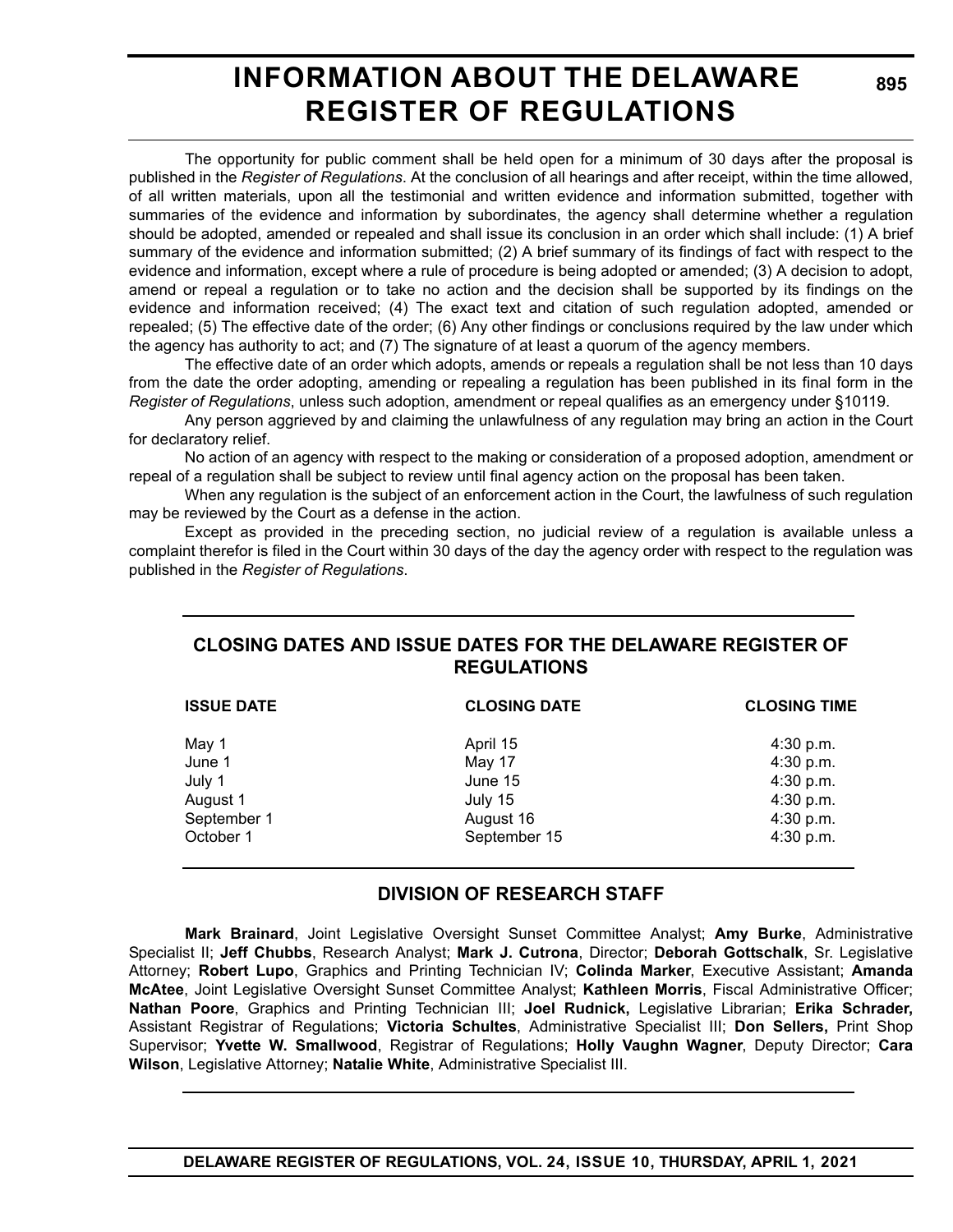<span id="page-3-0"></span>**896**

### **TABLE OF CONTENTS**

[Cumulative Tables............................................................................................................................. ............ 898](#page-5-0)

#### **ERRATA**

| <b>DEPARTMENT OF HEALTH AND SOCIAL SERVICES</b>                                                              |     |
|--------------------------------------------------------------------------------------------------------------|-----|
| <b>Division of Public Health</b>                                                                             |     |
|                                                                                                              | 904 |
| <b>DEPARTMENT OF NATURAL RESOURCES AND ENVIRONMENTAL CONTROL</b><br><b>Division of Watershed Stewardship</b> |     |
|                                                                                                              | 904 |

#### **PROPOSED**

#### **[DEPARTMENT OF EDUCATION](https://www.doe.k12.de.us/)**

#### **[DEPARTMENT OF STATE](https://sos.delaware.gov/)**

| <b>Division of Professional Regulation</b> |  |
|--------------------------------------------|--|
| 1900 Board of Nursing                      |  |

#### **FINAL**

| <b>DEPARTMENT OF AGRICULTURE</b><br><b>Harness Racing Commission</b>                        |     |
|---------------------------------------------------------------------------------------------|-----|
|                                                                                             | 942 |
|                                                                                             | 943 |
| DEPARTMENT OF NATURAL RESOURCES AND ENVIRONMENTAL CONTROL<br><b>Division of Air Quality</b> |     |
| 1124 Control of Volatile Organic Compound Emissions: Section 36.0 Vapor Emission Control at |     |
|                                                                                             | 944 |
| <b>DEPARTMENT OF STATE</b>                                                                  |     |
| <b>Division of Professional Regulation</b>                                                  |     |
|                                                                                             | 947 |

**DELAWARE REGISTER OF REGULATIONS, VOL. 24, ISSUE 10, THURSDAY, APRIL 1, 2021**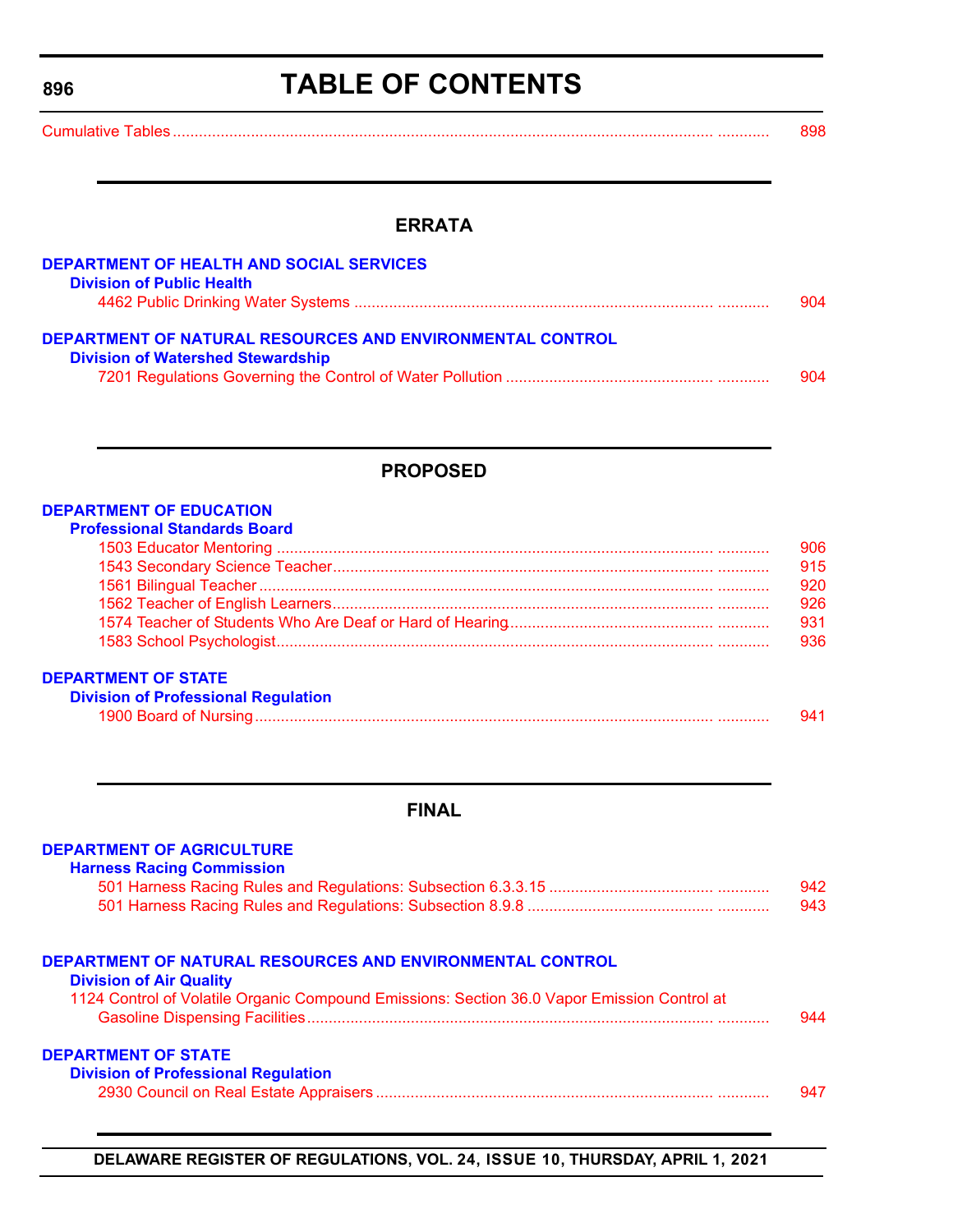### **TABLE OF CONTENTS**

#### **CALENDAR OF EVENTS/HEARING NOTICES**

<span id="page-4-0"></span>

|                                                                                                        | 949 |
|--------------------------------------------------------------------------------------------------------|-----|
| Dept. of State; Div. of Professional Regulation; Board of Nursing; Notice of Public Hearing and Public |     |
|                                                                                                        | 949 |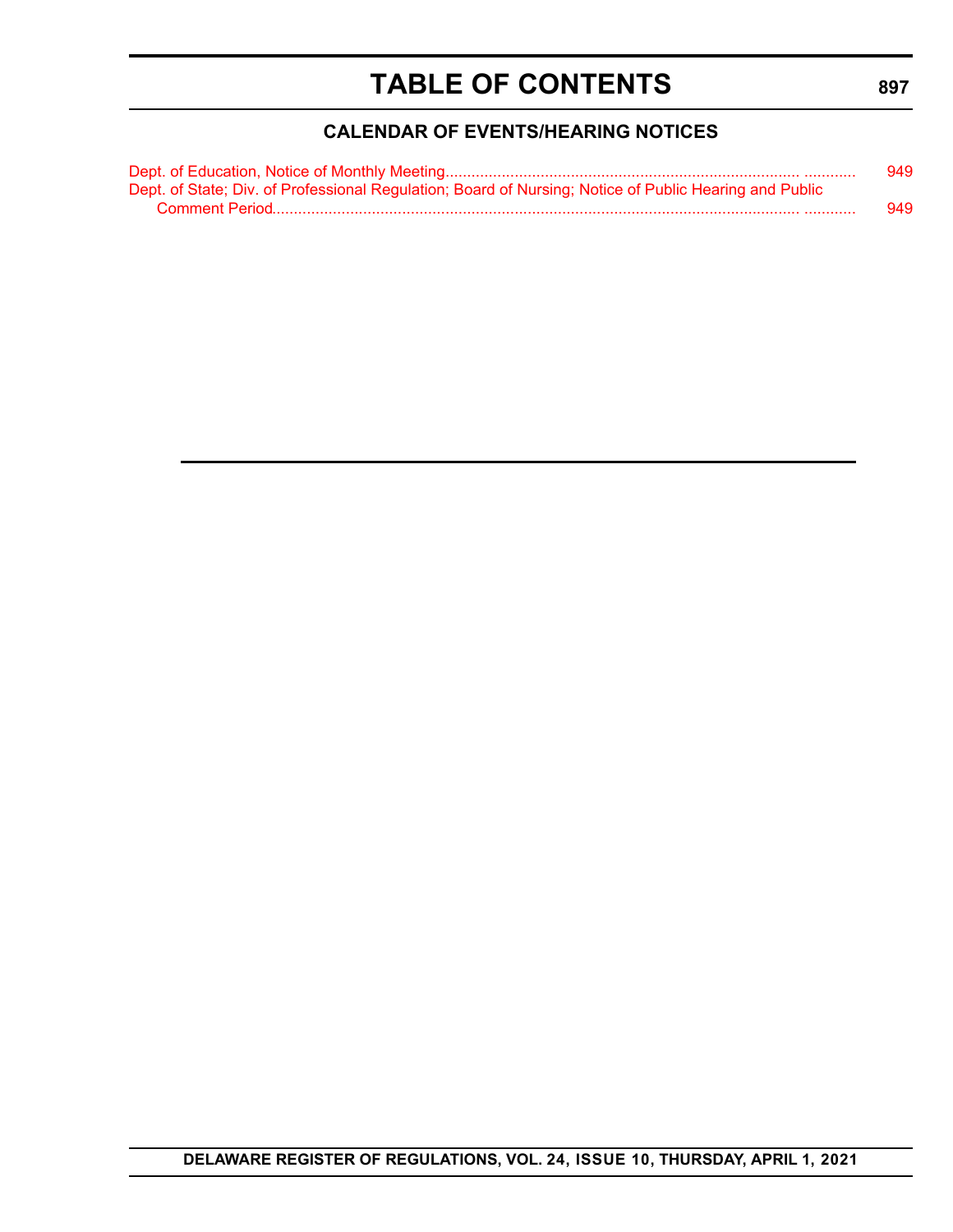<span id="page-5-0"></span>**898**

### **[CUMULATIVE TABLES](#page-3-0)**

| The table printed below lists the regulations that have been proposed, adopted, amended or repealed in<br>the preceding issues of the current volume of the Delaware Register of Regulations.                                                                                                                                                                                                      |                        |                        |
|----------------------------------------------------------------------------------------------------------------------------------------------------------------------------------------------------------------------------------------------------------------------------------------------------------------------------------------------------------------------------------------------------|------------------------|------------------------|
| The regulations are listed alphabetically by the promulgating agency, followed by a citation to that issue of<br>the Register in which the regulation was published. Proposed regulations are designated with (Prop.); Final<br>regulations are designated with (Final); Emergency regulations are designated with (Emer.); and regulations<br>that have been repealed are designated with (Rep.). |                        |                        |
| DELAWARE CRIMINAL JUSTICE INFORMATION SYSTEM                                                                                                                                                                                                                                                                                                                                                       |                        |                        |
| 1301 Delaware Criminal Justice Information System Rules and Regulations                                                                                                                                                                                                                                                                                                                            | 24 DE Reg. 738 (Prop.) |                        |
| <b>DELAWARE SOLID WASTE AUTHORITY</b>                                                                                                                                                                                                                                                                                                                                                              |                        |                        |
|                                                                                                                                                                                                                                                                                                                                                                                                    | 24 DE Reg. 624(Prop.)  |                        |
| <b>DELAWARE STATE FIRE PREVENTION COMMISSION</b>                                                                                                                                                                                                                                                                                                                                                   |                        |                        |
|                                                                                                                                                                                                                                                                                                                                                                                                    | 24 DE Reg. 743 (Prop.) |                        |
|                                                                                                                                                                                                                                                                                                                                                                                                    | 24 DE Reg. 744 (Prop.) |                        |
| 703 Installation, Operation, Maintenance, Testing and Sales of Signaling Systems,                                                                                                                                                                                                                                                                                                                  |                        |                        |
|                                                                                                                                                                                                                                                                                                                                                                                                    |                        | 24 DE Reg. 745 (Prop.) |
|                                                                                                                                                                                                                                                                                                                                                                                                    | 24 DE Reg. 745 (Prop.) |                        |
|                                                                                                                                                                                                                                                                                                                                                                                                    | 24 DE Reg. 751 (Prop.) |                        |
|                                                                                                                                                                                                                                                                                                                                                                                                    | 24 DE Reg. 471 (Final) |                        |
|                                                                                                                                                                                                                                                                                                                                                                                                    |                        |                        |
| <b>DEPARTMENT OF AGRICULTURE</b>                                                                                                                                                                                                                                                                                                                                                                   |                        |                        |
| <b>Delaware Agricultural Lands Preservation Foundation</b>                                                                                                                                                                                                                                                                                                                                         |                        |                        |
| 702 Regulations Governing the Delaware Agricultural Forestlands Preser-                                                                                                                                                                                                                                                                                                                            |                        |                        |
|                                                                                                                                                                                                                                                                                                                                                                                                    |                        | 24 DE Reg. 437 (Prop.) |
|                                                                                                                                                                                                                                                                                                                                                                                                    | 24 DE Reg. 860 (Final) |                        |
| <b>Delaware Forest Service</b>                                                                                                                                                                                                                                                                                                                                                                     |                        |                        |
|                                                                                                                                                                                                                                                                                                                                                                                                    | 24 DE Reg. 438 (Prop.) |                        |
|                                                                                                                                                                                                                                                                                                                                                                                                    | 24 DE Reg. 656 (Final) |                        |
| <b>Harness Racing Commission</b>                                                                                                                                                                                                                                                                                                                                                                   |                        |                        |
|                                                                                                                                                                                                                                                                                                                                                                                                    | 24 DE Reg. 443 (Prop.) |                        |
|                                                                                                                                                                                                                                                                                                                                                                                                    | 24 DE Reg. 625 (Prop.) |                        |
|                                                                                                                                                                                                                                                                                                                                                                                                    | 24 DE Reg. 662 (Final) |                        |
|                                                                                                                                                                                                                                                                                                                                                                                                    | 24 DE Reg. 752 (Prop.) |                        |
| <b>Plant Industries Section</b>                                                                                                                                                                                                                                                                                                                                                                    |                        |                        |
| 805 Rules and Regulations for Delaware Domestic Hemp Production Program                                                                                                                                                                                                                                                                                                                            | 24 DE Reg. 627 (Prop.) |                        |
|                                                                                                                                                                                                                                                                                                                                                                                                    | 24 DE Reg. 861 (Final) |                        |
| <b>Thoroughbred Racing Commission</b>                                                                                                                                                                                                                                                                                                                                                              |                        |                        |
|                                                                                                                                                                                                                                                                                                                                                                                                    | 24 DE Reg.             | 47 (Final)             |
|                                                                                                                                                                                                                                                                                                                                                                                                    | 24 DE Reg. 219 (Prop.) |                        |
|                                                                                                                                                                                                                                                                                                                                                                                                    |                        | 24 DE Reg. 825 (Prop.) |
|                                                                                                                                                                                                                                                                                                                                                                                                    |                        |                        |
| <b>DEPARTMENT OF EDUCATION</b>                                                                                                                                                                                                                                                                                                                                                                     |                        |                        |
| <b>Office of the Secretary</b>                                                                                                                                                                                                                                                                                                                                                                     |                        |                        |
| 101 DELACARE: Regulations for Early Care and Education and School-Age                                                                                                                                                                                                                                                                                                                              |                        |                        |
| Centers…………………………………………………………………………………………                                                                                                                                                                                                                                                                                                                                                          | 24 DE Reg.             | 14 (Prop.)             |
|                                                                                                                                                                                                                                                                                                                                                                                                    | 24 DE Reg.             | 267 (Final)            |
| 103 Regulations for Family and Large Family Care Homes                                                                                                                                                                                                                                                                                                                                             | 24 DE Reg.             | 16 (Prop.)             |
|                                                                                                                                                                                                                                                                                                                                                                                                    | 24 DE Reg.             | 272 (Final)            |
|                                                                                                                                                                                                                                                                                                                                                                                                    | 24 DE Reg.             | 18 (Prop.)             |
|                                                                                                                                                                                                                                                                                                                                                                                                    | 24 DE Reg.             | 274 (Final)            |
|                                                                                                                                                                                                                                                                                                                                                                                                    | 24 DE Reg. 445 (Prop.) |                        |
|                                                                                                                                                                                                                                                                                                                                                                                                    | 24 DE Reg. 770 (Final) |                        |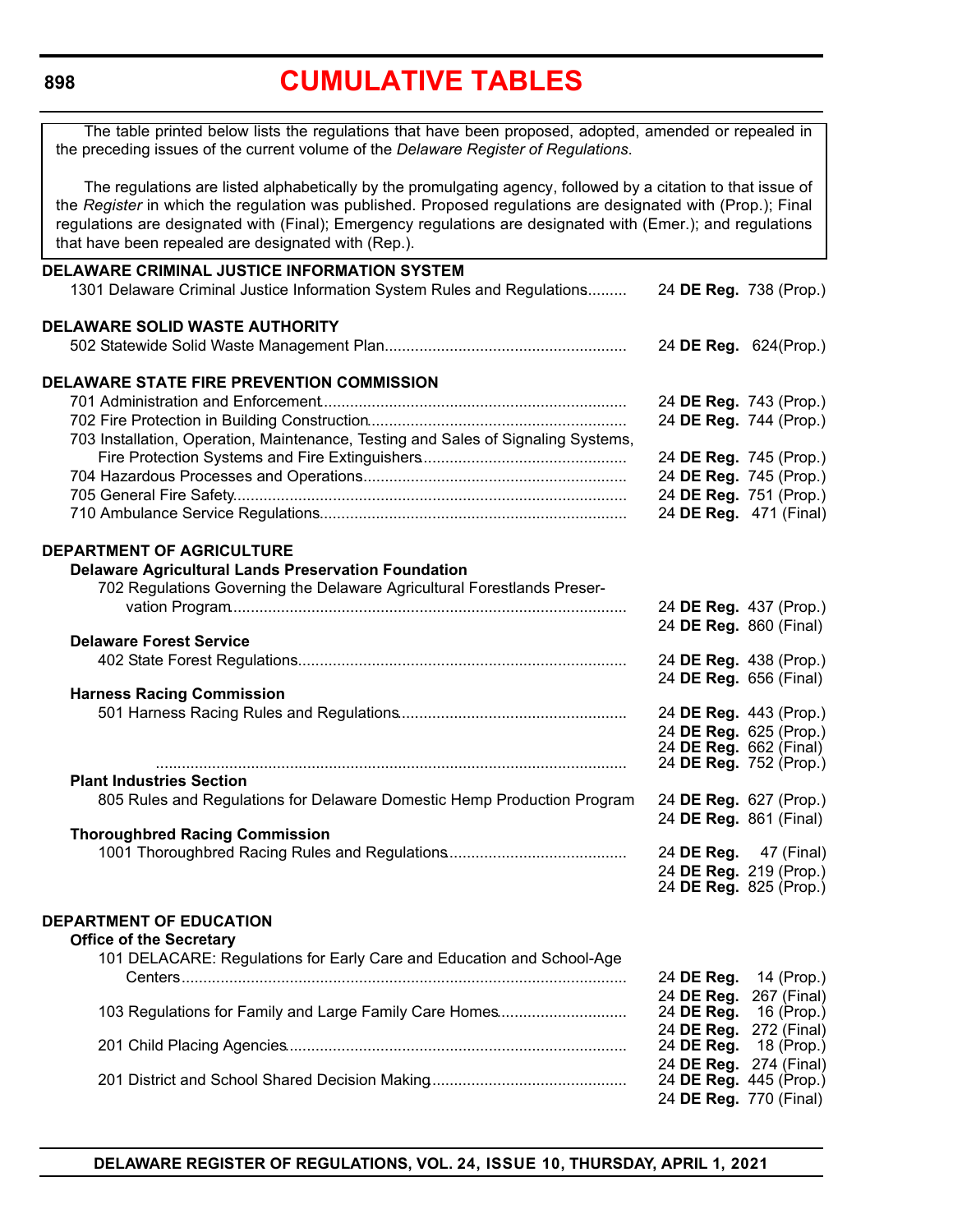| 210 District School Board Member Special Education Due Process Hearing            |                                                         |
|-----------------------------------------------------------------------------------|---------------------------------------------------------|
| 211 Notice to School Boards of Due Process Proceedings                            | 24 DE Reg. 826 (Prop.)<br>24 DE Reg. 828 (Prop.)        |
|                                                                                   | 24 DE Reg. 831 (Prop.)                                  |
| 252 Required Educational Records and Transfer and Maintenance of                  |                                                         |
|                                                                                   | 24 DE Reg. 97 (Prop.)                                   |
|                                                                                   | 24 DE Reg. 348 (Final)                                  |
|                                                                                   | 24 DE Reg. 137 (Final)                                  |
|                                                                                   | 24 DE Reg. 637 (Prop.)                                  |
|                                                                                   | 24 DE Reg. 863 (Final)<br>24 <b>DE Reg.</b> 142 (Final) |
| 502 Alignment of Local School District Curricula to the State Content             |                                                         |
|                                                                                   | 24 DE Reg. 833 (Prop.)                                  |
| 505 High School Graduation Requirements and Diplomas                              | 24 DE Reg. 220 (Prop.)                                  |
|                                                                                   | 24 DE Reg. 536 (Final)                                  |
|                                                                                   | 24 <b>DE Reg.</b> 663 (Final)                           |
| 612 Possession, Use or Distribution of Drugs and Alcohol                          | 24 DE Reg. 76 (Emer.)                                   |
|                                                                                   | 24 DE Reg. 100 (Prop.)                                  |
|                                                                                   | 24 DE Reg. 474 (Final)<br>24 DE Reg. 448 (Prop.)        |
|                                                                                   | 24 DE Reg. 667 (Final)                                  |
|                                                                                   | 24 DE Reg. 515 (Emer.)                                  |
|                                                                                   | 24 DE Reg. 521 (Prop.)                                  |
| 738 Financial Goals for Instruction and Instruction-related Expenditures          | 24 DE Reg. 774 (Final)<br>24 DE Reg. 225 (Prop.)        |
|                                                                                   | 24 DE Reg. 478 (Final)                                  |
|                                                                                   | 24 DE Reg. 81 (Emer.)                                   |
|                                                                                   | 24 DE Reg. 105 (Prop.)                                  |
|                                                                                   | 24 <b>DE Reg.</b> 351 (Final)                           |
| 922 Children with Disabilities Subpart A, Purposes and Definitions                | 24 DE Reg. 835 (Prop.)<br>24 DE Reg. 11 (Prop.)         |
|                                                                                   | 24 DE Reg. 671 (Final)                                  |
| 925 Children with Disabilities Subpart D, Evaluations, Eligibility Determination, |                                                         |
|                                                                                   | 24 DE Reg. 13 (Prop.)                                   |
|                                                                                   | 24 DE Reg. 673 (Final)                                  |
| 934 Regulations for Family and Large Family Child Care Homes                      | 24 DE Reg. 453 (Prop.)                                  |
| 1006 Delaware Interscholastic Athletic Association (DIAA)                         | 24 DE Reg. 677 (Final)<br>24 <b>DE Reg.</b> 538 (Final) |
| 1008 DIAA Junior High and Middle School Interscholastic Athletics                 | 24 DE Reg. 19 (Prop.)                                   |
|                                                                                   | 24 DE Reg. 539 (Final)                                  |
|                                                                                   | 24 DE Reg. 21 (Prop.)                                   |
|                                                                                   | 24 DE Reg. 540 (Final)                                  |
| 1010 Interscholastic Athletic during the COVID-19 Pandemic                        | 24 DE Reg. 87 (Emer.)                                   |
|                                                                                   | 24 DE Reg. 302 (Emer.)<br>24 DE Reg. 208 (Emer.)        |
|                                                                                   | 24 DE Reg. 429 (Emer.)                                  |
| 1011 Interscholastic Athletics during the COVID-19 Pandemic                       | 24 DE Reg. 313 (Prop.)                                  |
|                                                                                   | 24 DE Reg. 542 (Final)                                  |
|                                                                                   | 24 DE Reg. 145 (Final)                                  |
| <b>Professional Standards Board</b>                                               | 24 DE Reg. 753 (Prop.)                                  |
|                                                                                   | 24 DE Reg. 523 (Prop.)                                  |
|                                                                                   | 24 DE Reg. 867 (Fina                                    |
|                                                                                   | 24 DE Reg. 146 (Final)                                  |
|                                                                                   | 24 DE Reg. 642 (Prop.)                                  |
|                                                                                   | 24 DE Reg. 227 (Prop.)                                  |
|                                                                                   | 24 DE Reg. 678 (Final)                                  |
|                                                                                   | 24 DE Reg. 357 (Final)                                  |

**DELAWARE REGISTER OF REGULATIONS, VOL. 24, ISSUE 10, THURSDAY, APRIL 1, 2021**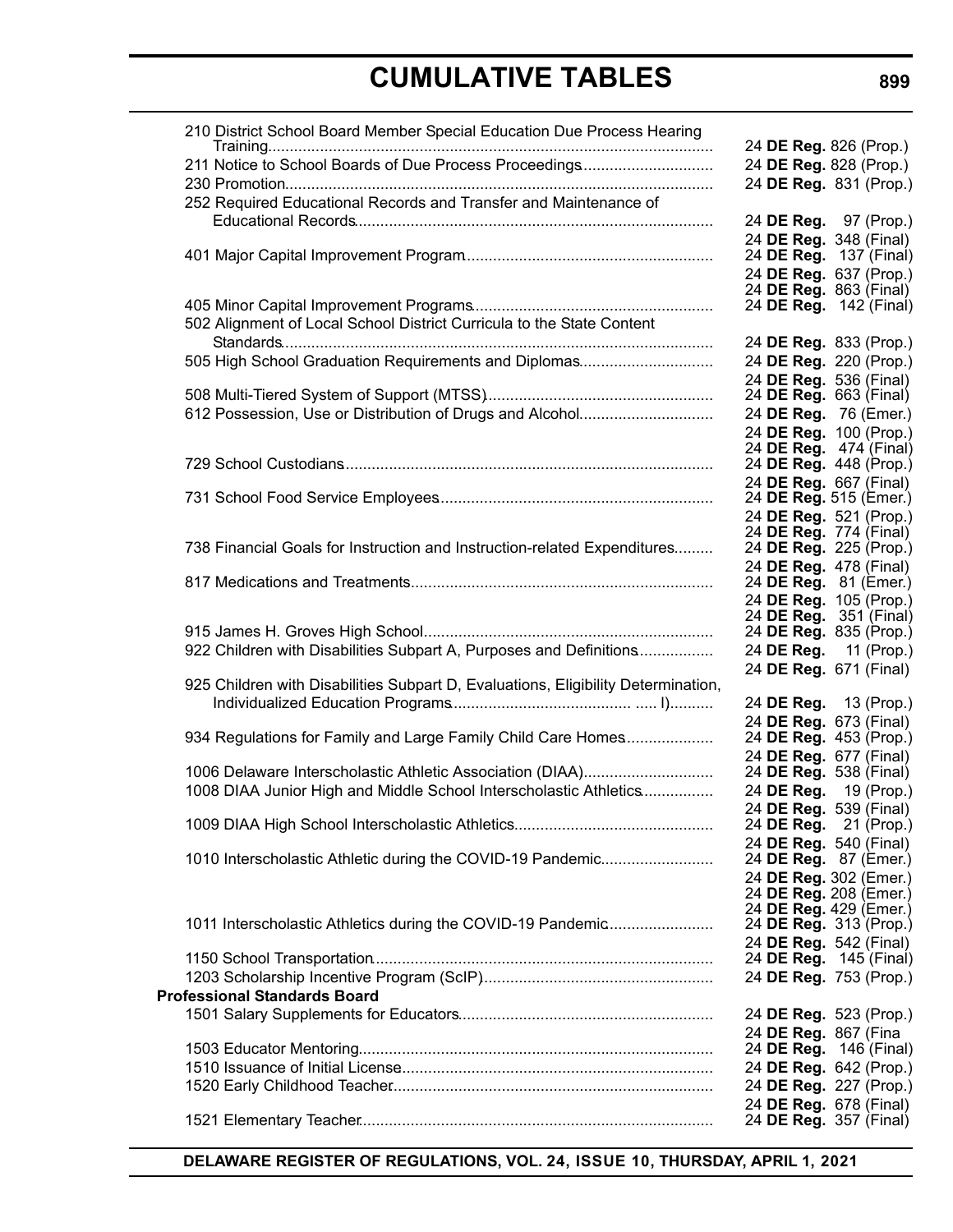|                                                                            | 24 DE Reg. 111 (Prop.)                             |
|----------------------------------------------------------------------------|----------------------------------------------------|
|                                                                            | 24 DE Reg. 683 (Final)<br>24 DE Reg. 22 (Prop.)    |
|                                                                            | 24 DE Reg. 363 (Final)                             |
|                                                                            | 24 DE Reg. 115 (Prop.)                             |
|                                                                            | 24 DE Reg. 687 (Final)                             |
| 1570 Early Childhood Exceptional Children Special Education Teacher        | 24 DE Reg. 27 (Prop.)                              |
| 1571 Special Education Teacher of Students with Disabilities               | 24 DE Reg. 367 (Final)<br>24 DE Reg.<br>48 (Final) |
|                                                                            | 24 DE Reg. 152 (Final)                             |
| 1573 Teacher of Students with Autism or Students with Severe Intellectual  |                                                    |
|                                                                            | 24 DE Reg. 372 (Final)                             |
|                                                                            | 24 DE Reg. 454 (Prop.)                             |
|                                                                            | 24 DE Reg. 775 (Final)                             |
|                                                                            | 24 DE Reg. 458 (Prop.)                             |
|                                                                            | 24 DE Reg. 643 (Prop.)                             |
|                                                                            | 24 DE Reg. 649 (Prop.)                             |
|                                                                            | 24 DE Reg. 758 (Prop.)                             |
|                                                                            | 24 DE Reg. 527 (Prop.)                             |
|                                                                            | 24 DE Reg. 871 (Final)<br>24 DE Reg. 232 (Prop.)   |
|                                                                            | 24 DE Reg. 546 (Final)                             |
|                                                                            | 24 DE Reg. 238 (Prop.)                             |
|                                                                            | 24 DE Reg. 552 (Final)                             |
|                                                                            | 24 DE Reg. 245 (Prop.)                             |
|                                                                            | 24 DE Reg. 559 (Final)                             |
|                                                                            | 24 DE Reg. 251 (Prop.)                             |
|                                                                            | 24 DE Reg. 567 (Final)                             |
|                                                                            |                                                    |
|                                                                            |                                                    |
|                                                                            |                                                    |
| <b>Delaware Health Care Commission</b>                                     |                                                    |
| Delaware Health Insurance Individual Market Stabilization Reinsurance      |                                                    |
|                                                                            | 24 DE Reg. 841 (Prop.)                             |
| <b>Division of Health Care Quality</b>                                     |                                                    |
| 3102 Long Term Care Transfer, Discharge and Readmission Procedures         | 24 DE Reg. 275 (Final)<br>24 DE Reg. 304 (Emer.)   |
|                                                                            | 24 DE Reg. 315 (Prop.)                             |
|                                                                            | 24 DE Reg. 574 (Final)                             |
|                                                                            | 24 DE Reg. 306 (Emer.)                             |
|                                                                            | 24 DE Reg. 317 (Prop.)                             |
|                                                                            | 24 DE Reg. 579 (Final)                             |
| <b>DEPARTMENT OF HEALTH AND SOCIAL SERVICES</b>                            | 24 DE Reg. 308 (Emer.)                             |
|                                                                            | 24 DE Reg. 320 (Prop.)<br>24 DE Reg. 584 (Final)   |
| <b>Division of Medicaid and Medical Assistance</b>                         |                                                    |
| Modified Adjusted Gross Income (MAGI) Methodology: DSSM 16000              | 24 DE Reg. 847 (Prop.)                             |
|                                                                            | 24 DE Reg. 784 (Final)                             |
| Title XIX Medicaid State Plan - Medication-Assisted Treatment (MAT)        | 24 DE Reg. 851 (Prop.)                             |
| Title XIX Medicaid State Plan - Non-Emergency Medical Transportation       |                                                    |
|                                                                            | 24 DE Reg. 779 (Final)                             |
|                                                                            | 24 DE Reg. 848 (Prop.)                             |
| Title XXI Delaware Healthy Children's Program State Plan - Health Services |                                                    |
|                                                                            | 24 DE Reg. 480 (Final)                             |
| <b>Division of Public Health</b>                                           |                                                    |
| 4202 Control of Communicable and Other Disease Conditions                  | 24 DE Reg. 434 (Emer.)<br>24 DE Reg. 464 (Prop.)   |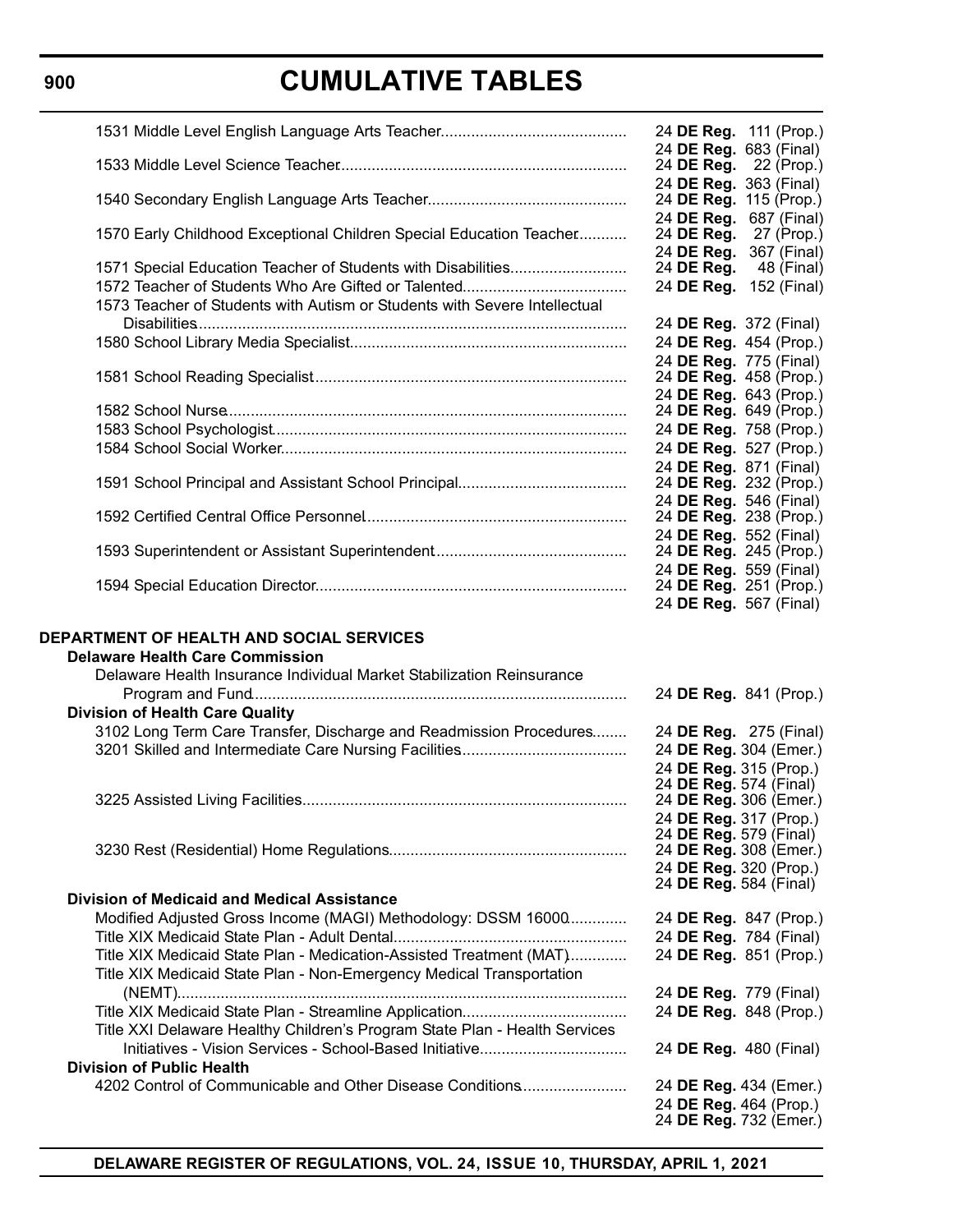| 4202 Control of Communicable and Other Disease Conditions                   | 24 DE Reg. 791 (Final)                              |
|-----------------------------------------------------------------------------|-----------------------------------------------------|
|                                                                             | 24 DE Reg. 692 (Final)                              |
|                                                                             | 24 DE Reg. 158 (Final)                              |
|                                                                             | 24 DE Reg. 322 (Prop.)                              |
|                                                                             | 24 DE Reg. 532 (Prop.)                              |
|                                                                             | 24 DE Reg. 794 (Final)                              |
|                                                                             | 24 DE Reg. 258 (Prop.)<br>24 DE Reg. 485 (Final)    |
| <b>Division of Social Services</b>                                          |                                                     |
| Application Processing and Copay for the Child Care Subsidy Program:        |                                                     |
|                                                                             | 24 DE Reg. 120 (Prop.)                              |
|                                                                             | 24 DE Reg. 589 (Final)                              |
|                                                                             | 24 DE Reg.<br>55 (Final)                            |
|                                                                             | 24 DE Reg. 323 (Prop.)                              |
| Determining Special Needs and Income Eligibility for Child Care: DSSM 11003 | 24 DE Reg. 700 (Final)<br>24 DE Reg. 164 (Final)    |
|                                                                             | 24 DE Reg. 704 (Final)                              |
| POC - Changing Providers and Charging Fees: DSSM 11004.9.3 and              |                                                     |
|                                                                             | 24 DE Reg. 326 (Prop.)                              |
|                                                                             | 24 DE Reg. 696 (Final)                              |
| Terminating Food Benefits due to Substantial Lottery or Gambling Winnings:  |                                                     |
|                                                                             | 24 DE Reg. 259 (Prop.)                              |
|                                                                             | 24 DE Reg. 597 (Final)                              |
| <b>DEPARTMENT OF HUMAN RESOURCES</b>                                        |                                                     |
| <b>State Employee Benefits Committee</b>                                    |                                                     |
| 2001 Group Health Care Insurance Eligibility an Enrollment Rules            | 24 DE Reg. 601 (Final)                              |
| <b>DEPARTMENT OF INSURANCE</b><br><b>Office of the Commissioner</b>         |                                                     |
|                                                                             | 24 DE Reg. 330 (Prop.)                              |
|                                                                             | 24 DE Reg. 32 (Prop.)                               |
|                                                                             | 24 DE Reg. 283 (Final)                              |
|                                                                             | 24 DE Reg. 533 (Prop.)                              |
|                                                                             | 24 DE Reg. 798 (Final)                              |
| 1319 Arbitration of Disputes Between Carriers and Primary Care and Chronic  |                                                     |
|                                                                             | 24 DE Reg.<br>56 (Final)                            |
| 1409 Insurance Coverage for Telemedicine and Telehealth                     | 24 DE Reg. 488 (Final)<br>24 DE Reg.<br>167 (Final) |
|                                                                             |                                                     |
| <b>DEPARTMENT OF LABOR</b>                                                  |                                                     |
| <b>Division of Unemployment Insurance</b>                                   |                                                     |
| 1201 Unemployment Insurance Appeal Board Regulations (§4.2.1)               | 24 DE Reg. 88 (Emer.)                               |
|                                                                             | 24 DE Reg. 286 (Final)                              |
| 1201 Unemployment Insurance Appeal Board Regulations (§4.7.4)               | 24 DE Reg. 91 (Emer.)                               |
|                                                                             | 24 DE Reg. 517 (Emer.)<br>24 DE Reg. 800 (Final)    |
|                                                                             | 24 DE Reg. 173 (Final)                              |
| DEPARTMENT OF NATURAL RESOURCES AND ENVIRONMENTAL CONTROL                   |                                                     |
| <b>Division of Air Quality</b>                                              |                                                     |
|                                                                             | 24 DE Reg. 61 (Final)                               |
|                                                                             | 24 DE Reg. 465 (Prop.)                              |
| Section 36.0 Vapor Emission Control at Gasoline Dispensing Facilities       | 24 DE Reg. 466 (Prop.)                              |
| 1151 Prohibitions on Use of Certain Hydrofluorocarbons in Specific End-Uses | 24 DE Reg. 876 (Final)                              |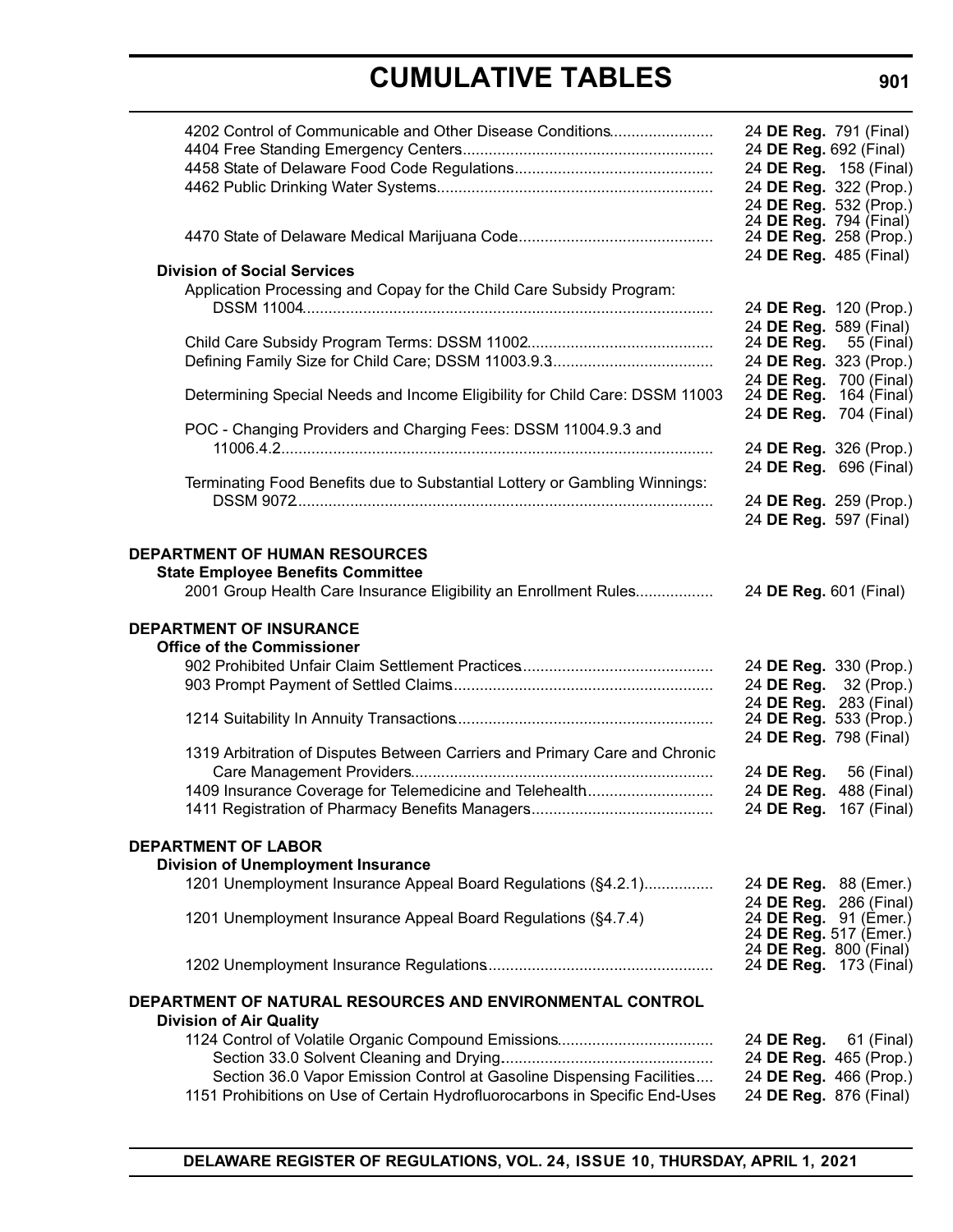| <b>Division of Fish and Wildlife</b>                                         |                                                   |                                                 |
|------------------------------------------------------------------------------|---------------------------------------------------|-------------------------------------------------|
| 3502 Striped Bass Spawning Season and Area Restrictions                      | 24 DE Reg. 803 (Final)                            |                                                 |
| 3503 Striped Bass Recreational Fishing Seasons; Methods of Take; Creel       |                                                   |                                                 |
|                                                                              |                                                   | 24 DE Reg. 6 (Emer.)                            |
|                                                                              |                                                   |                                                 |
|                                                                              | 24 DE Reg. 175 (Final)<br>24 DE Reg. 207 (Errata) |                                                 |
|                                                                              | 24 DE Reg. 803 (Final)                            |                                                 |
|                                                                              | 24 DE Reg. 6 (Emer.)                              |                                                 |
|                                                                              |                                                   | 24 DE Reg. 175 (Final)                          |
|                                                                              | 24 DE Reg. 207(Errata)<br>24 DE Reg. 310 (Emer.)  |                                                 |
|                                                                              | 24 DE Reg. 736 (Emer.)                            |                                                 |
| <b>Division of Waste and Hazardous Substances</b>                            |                                                   |                                                 |
|                                                                              | 24 DE Reg. 333 (Prop.)                            |                                                 |
|                                                                              | 24 DE Reg. 603 (Final)                            |                                                 |
|                                                                              |                                                   | 24 DE Reg. 127 (Prop.)                          |
|                                                                              |                                                   | 24 DE Reg. 711 (Final)                          |
|                                                                              |                                                   | 24 DE Reg. 467 (Prop.)                          |
|                                                                              | 24 DE Reg. 806 (Final)                            |                                                 |
| <b>Division of Watershed Stewardship</b>                                     |                                                   |                                                 |
| 7201 Regulations Governing the Control of Water Pollution                    | 24 DE Reg. 468 (Prop.)                            |                                                 |
|                                                                              | 24 DE Reg. 882 (Final)                            |                                                 |
|                                                                              |                                                   |                                                 |
| DEPARTMENT OF SAFETY AND HOMELAND SECURITY                                   |                                                   |                                                 |
| <b>Delaware Council on Police Training</b>                                   |                                                   |                                                 |
| 801 Regulations of the Delaware Council on Police Training                   | 24 DE Reg. 763 (Prop.)                            |                                                 |
| <b>Division of State Police</b>                                              |                                                   |                                                 |
| 1300 Board of Examiners of Private Investigators & Private Security Agencies | 24 DE Reg. 179 (Final)                            |                                                 |
|                                                                              |                                                   | 24 DE Reg. 180 (Final)                          |
|                                                                              |                                                   |                                                 |
| <b>DEPARTMENT OF STATE</b>                                                   |                                                   |                                                 |
| <b>Division of Professional Regulation</b>                                   |                                                   |                                                 |
|                                                                              |                                                   | 24 DE Reg. 490 (Final)                          |
|                                                                              |                                                   | 24 DE Reg. 181 (Final)                          |
|                                                                              |                                                   | 24 DE Reg. 857 (Prop.)                          |
|                                                                              |                                                   | 24 DE Reg. 713 (Final)                          |
|                                                                              |                                                   | 24 DE Reg. 334 (Prop.)                          |
|                                                                              |                                                   | 24 DE Reg. 379 (Final)                          |
|                                                                              | 24 DE Reg. 886 (Final)                            |                                                 |
|                                                                              |                                                   | 24 DE Reg. 380 (Final)                          |
| 2600 Examining Board of Physical Therapists and Athletic Trainers            |                                                   | 24 <b>DE Reg.</b> 37 (Prop.)                    |
|                                                                              |                                                   | 24 DE Reg. 263 (Prop.)                          |
|                                                                              |                                                   | 24 <b>DE Reg.</b> 491 (Final)                   |
|                                                                              |                                                   | 24 DE Reg. 128 (Prop.)                          |
|                                                                              |                                                   | 24 DE Reg. 493 (Final)<br>24 DE Reg. 95 (Emer.) |
|                                                                              |                                                   | 24 DE Reg. 335 (Prop.)                          |
|                                                                              |                                                   | 24 <b>DE Reg.</b> 715 (Final)                   |
|                                                                              | 24 DE Reg.                                        | 64 (Final)                                      |
|                                                                              |                                                   | 24 DE Reg. 265 (Prop.)                          |
|                                                                              | 24 DE Reg. 65 (Final)                             |                                                 |
|                                                                              |                                                   | 24 DE Reg. 858 (Prop.)                          |
|                                                                              |                                                   | 24 DE Reg. 340 (Prop.)                          |
|                                                                              |                                                   | 24 DE Reg. 764 (Prop.)                          |
|                                                                              |                                                   | 24 <b>DE Reg.</b> 606 (Final)                   |
|                                                                              |                                                   | 24 DE Reg. 9 (Emer.)                            |

**DELAWARE REGISTER OF REGULATIONS, VOL. 24, ISSUE 10, THURSDAY, APRIL 1, 2021**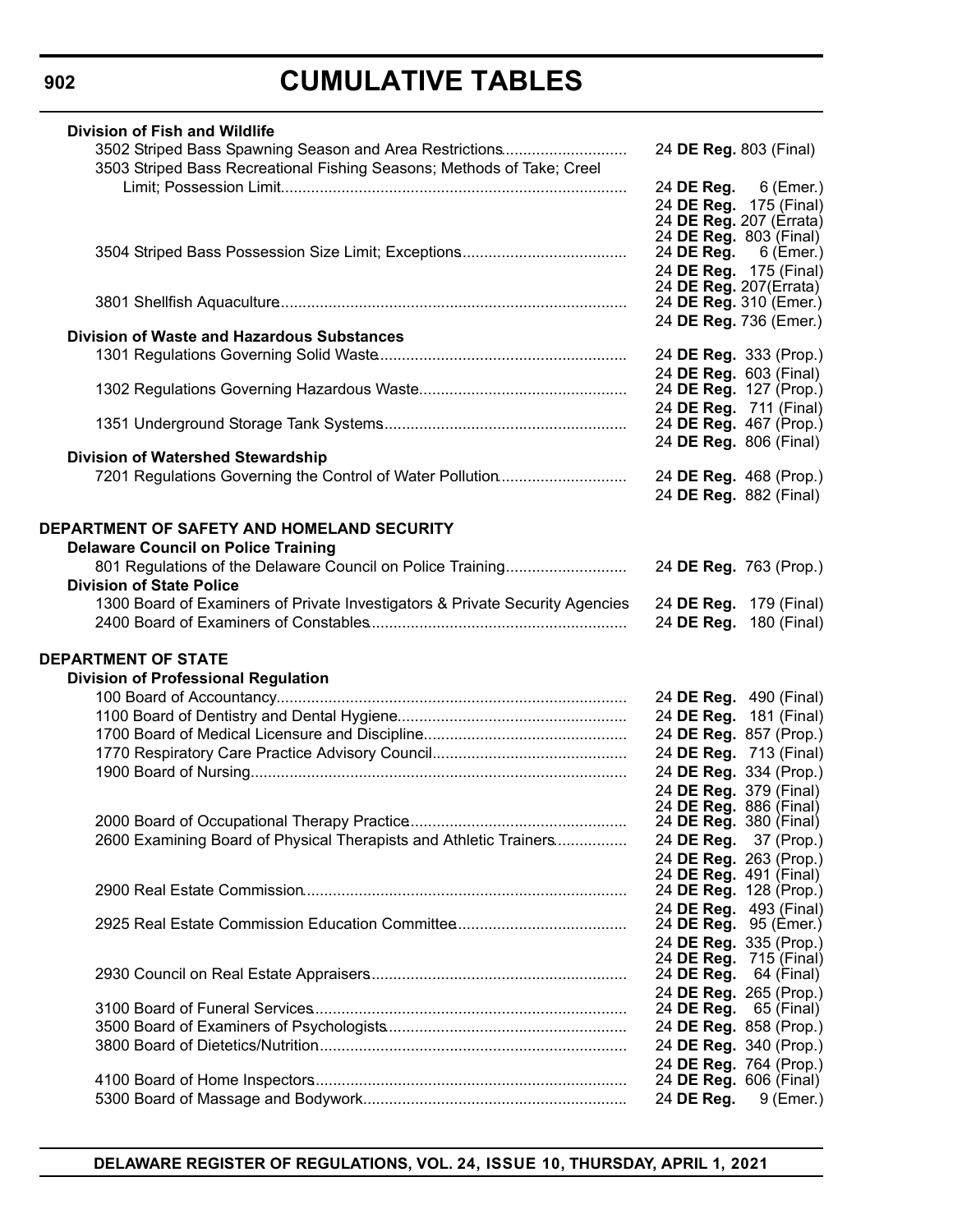| <b>Office of the State Bank Commissioner</b>                                  |                        |             |
|-------------------------------------------------------------------------------|------------------------|-------------|
| 801 Application to Become a Delaware Bank Holding Company                     | 24 DE Reg. 382 (Final) |             |
| 1101 Election to be Treated for Tax Purposes as a "Subsidiary Corporation" of |                        |             |
| a Delaware Chartered Banking Organization or Trust Company, National          |                        |             |
| Bank Having its Principal Office in Delaware, or Out-of-State Bank That       |                        |             |
|                                                                               | 24 DE Reg. 385 (Final) |             |
|                                                                               | 24 DE Reg. 387 (Final) |             |
|                                                                               | 24 DE Reg. 388 (Final) |             |
| 1107 Estimated Franchise Tax Report Federal Savings Banks Not Head-           |                        |             |
|                                                                               | 24 DE Reg. 389 (Final) |             |
| 1108 Final Franchise Tax Report Federal Savings Banks Not Headquartered       |                        |             |
|                                                                               | 24 DE Reg. 390 (Final) |             |
| 1111 Estimated Franchise Tax Report for Resulting Branches in this State of   |                        |             |
|                                                                               | 24 DE Reg. 391 (Final) |             |
| 1112 Final Franchise Tax Report for Resulting Branches in this State of Out-  |                        |             |
|                                                                               | 24 DE Reg. 392 (Final) |             |
|                                                                               | 24 DE Reg. 394 (Final) |             |
| 1201 Policies and Procedures Regarding FOIA Requests                          | 24 DE Reg.             | 400 (Final) |
| <b>Public Service Commission</b>                                              |                        |             |
| 8002 Rules to Establish an Excavation Damage Prevention Program               | 24 DE Reg. 40 (Prop.)  |             |
|                                                                               | 24 DE Reg.             | 607 (Final) |
| 8003 Natural Gas Service Reliability and System Planning Standards            | 24 DE Reg.             | 405 (Final) |
| DEPARTMENT OF TRANSPORTATION                                                  |                        |             |
| <b>Division of Motor Vehicles</b>                                             |                        |             |
| 2222 School Bus Driver Qualifications and Endorsements                        | 24 DE Reg. 129 (Prop.) |             |
|                                                                               | 24 DE Reg. 407 (Final) |             |
| 2224 Defensive Driving Course, Providers and Instructors                      | 24 DE Reg. 654 (Prop.) |             |
|                                                                               | 24 DE Reg. 859 (Prop.) |             |
| <b>Division of Transportation Solutions</b>                                   |                        |             |
|                                                                               | 24 DE Reg. 408 (Final) |             |
| OFFICE OF THE STATE TREASURER                                                 |                        |             |
| <b>Cash Management Policy Board</b>                                           |                        |             |
| 1201 Statement of Objectives and Guidelines for the Investment of State of    |                        |             |
|                                                                               | 24 DE Reg. 345 (Prop.) |             |
|                                                                               | 24 DE Reg. 716 (Final) |             |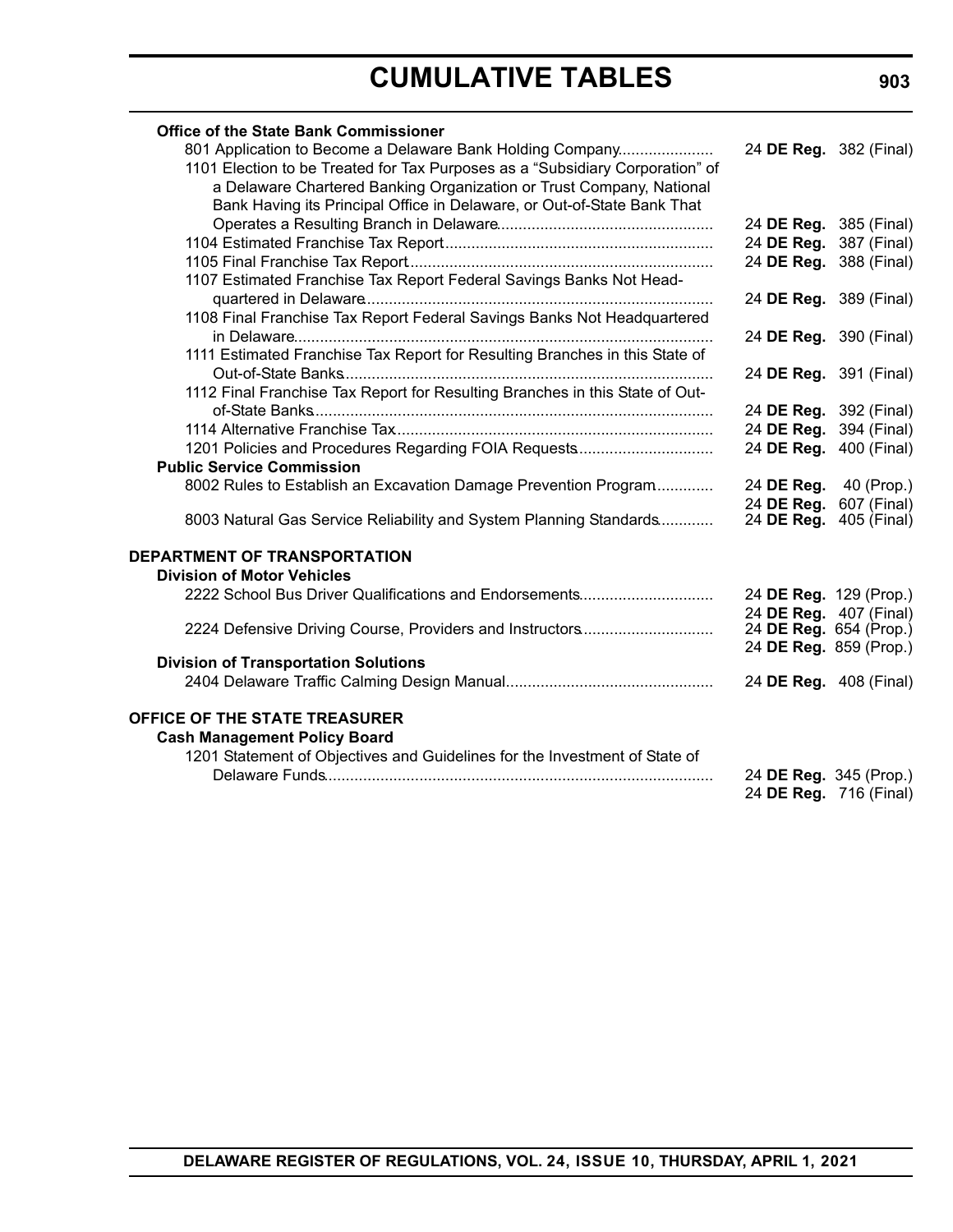### **ERRATA**

### <span id="page-11-0"></span>**[DEPARTMENT OF HEALTH AND SOCIAL SERVICES](https://www.dhss.delaware.gov/dhss/index.html) DIVISION [OF PUBLIC HEALTH](https://www.dhss.delaware.gov/dhss/dph/index.html)** Statutory Authority: 16 Delaware Code, Section 122(3)c (16 **Del.C.** §122(3)c)

16 **DE Admin. Code** 4462

#### **ERRATA**

#### **[4462 Public Drinking Water Systems](#page-3-0)**

**\*Please Note:** The final regulation for 4462 Public Drinking Water Systems as published in the February 1, 2021 issue of the *Delaware Register of Regulations* contained a typographical error in the final order. The order inadvertently referenced a different regulation and stated that "the proposed State of Delaware Regulations Governing Control of Communicable and Other Disease Conditions is adopted and shall become effective February 11, 2021, 10 days after publication of the final regulation in the *Delaware Register of Regulations*."

This part of the final order is reprinted below with the error corrected. The effective date for the final order and regulation appearing in the February *Register* remains the same.

#### **4462 Public Drinking Water Systems**

THEREFORE, IT IS ORDERED, that the proposed State of Delaware Regulations Governing Public Drinking Water Systems is adopted and shall become effective February 11, 2021, 10 days after publication of the final regulation in the *Delaware Register of Regulations*.

**\*Please Note: The full text of the final regulation is not being republished. A copy of the regulation is available at:**

**<https://regulations.delaware.gov/register/february2021/final/24%20DE%20Reg%20794%2002-01-21.htm>**

### **[DEPARTMENT OF NATURAL RESOURCES AND ENVIRONMENTAL](https://dnrec.alpha.delaware.gov/)  CONTROL**

#### **DIVISION [OF WATERSHED STEWARDSHIP](https://dnrec.alpha.delaware.gov/watershed-stewardship/ )**

Statutory Authority: 7 Delaware Code, Sections 6006 and 6010 (7 **Del.C.** §§6006 & 6010) 7 **DE Admin. Code** 7201

#### **ERRATA**

**Amendment to Secretary's Order No.: 2021-WSS-0004**

#### **[7201 Regulations Governing the Control of Water Pollution](#page-3-0)**

**\*Please Note:** The Secretary's Order that approved **Final Regulatory Amendments to 7 DE Admin. Code 7201:** *Regulations Governing the Control of Water Pollution, Part 2 – Special Conditions for Stormwater Discharges from Construction Activities*, as published in the March 1, 2021 issue of the *Delaware Register of Regulations* (24 DE Reg. 882) by the State Registrar's Office, contained the following clerical error:

Under the first section of the Order, **"Background, Procedural History and Findings of Fact,"** labeled as page 884 in the published .pdf version of said document in the aforementioned March 1, 2021 issue, in the last sentence of the second paragraph therein, the word "constructive" should have been "construction." The sentence containing the error is reprinted below, with the error corrected:

**DELAWARE REGISTER OF REGULATIONS, VOL. 24, ISSUE 10, THURSDAY, APRIL 1, 2021**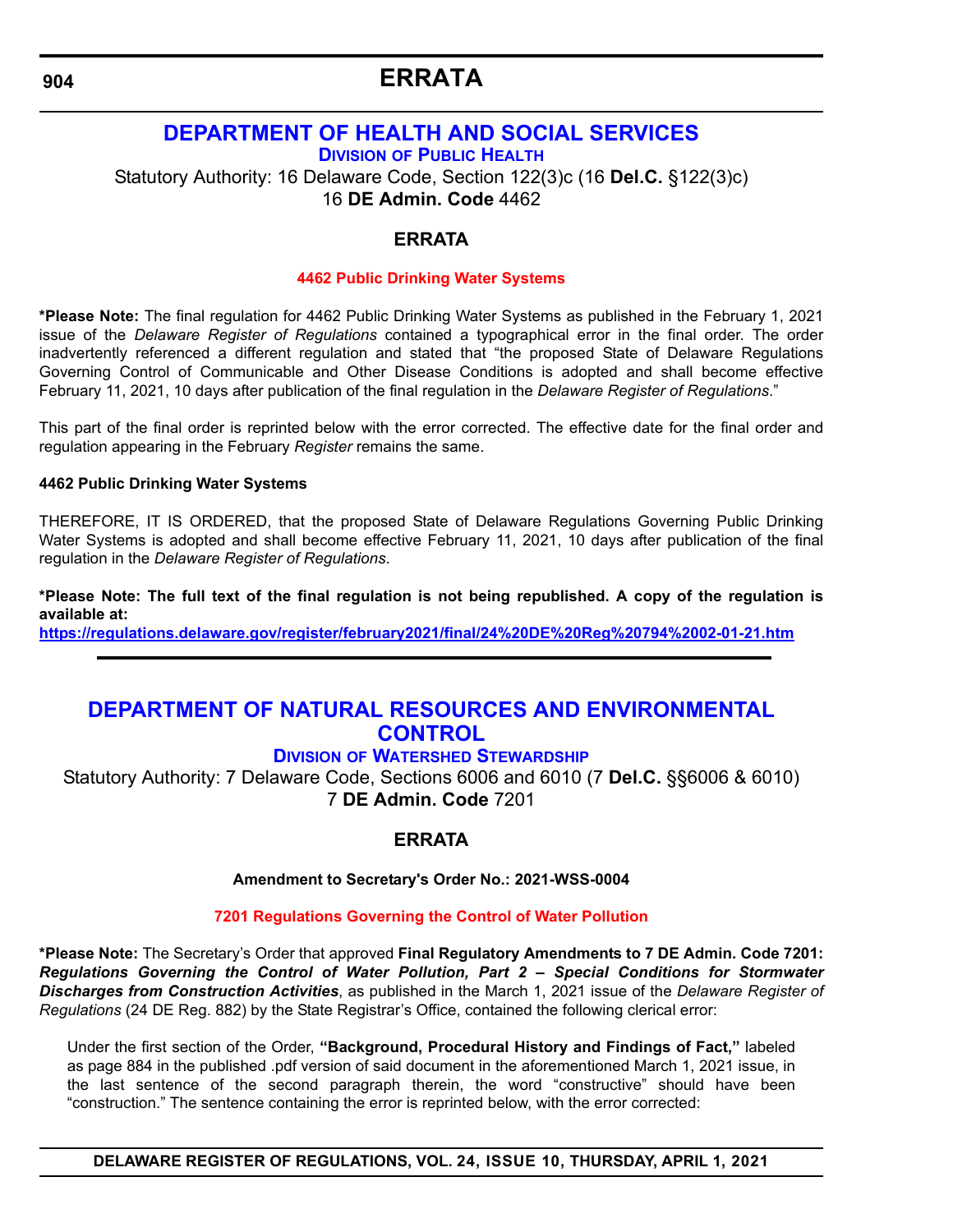### **ERRATA**

The TRM also incorporated a CGP Fact Sheet that provides a very detailed description of the CGP permit development performed by the Department and offers the requisite reasoning as to why a general permit for constructive construction activities is the appropriate approach for the Department to take in this matter.

The regulatory text itself, as previously published by the State Registrar as referenced above, is accurate.

DATE: March 15, 2021

Shawn M. Garvin **Secretary**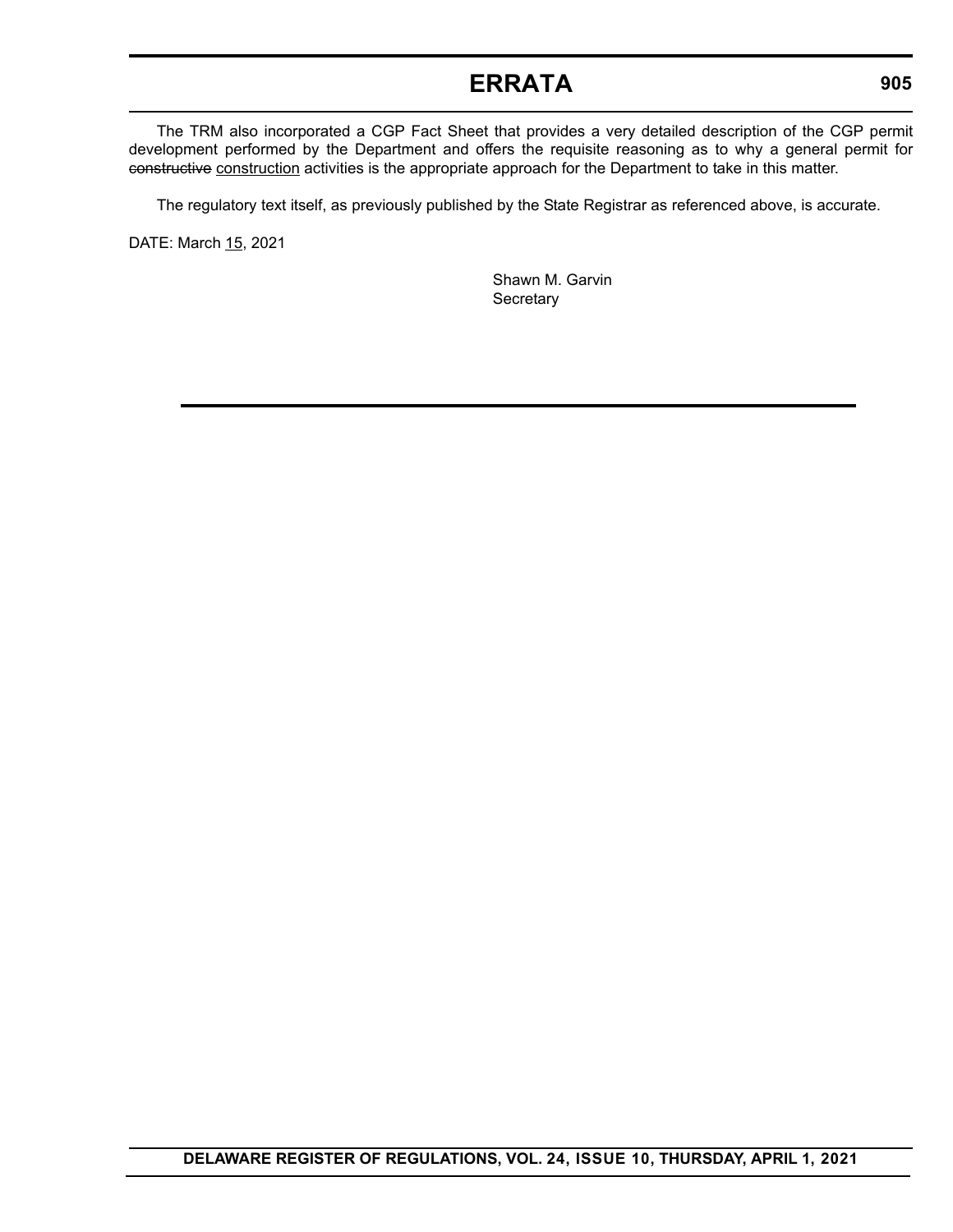#### **Symbol Key**

<span id="page-13-0"></span>Arial type indicates the text existing prior to the regulation being promulgated. Underlined text indicates new text. Language which is stricken through indicates text being deleted.

#### **Proposed Regulations**

Under 29 **Del.C.** §10115 whenever an agency proposes to formulate, adopt, amend or repeal a regulation, it shall file notice and full text of such proposals, together with copies of the existing regulation being adopted, amended or repealed, with the Registrar for publication in the *Register of Regulations* pursuant to §1134 of this title. The notice shall describe the nature of the proceedings including a brief synopsis of the subject, substance, issues, possible terms of the agency action, a reference to the legal authority of the agency to act, and reference to any other regulations that may be impacted or affected by the proposal, and shall state the manner in which persons may present their views; if in writing, of the place to which and the final date by which such views may be submitted; or if at a public hearing, the date, time and place of the hearing. If a public hearing is to be held, such public hearing shall not be scheduled less than 20 days following publication of notice of the proposal in the *Register of Regulations*. If a public hearing will be held on the proposal, notice of the time, date, place and a summary of the nature of the proposal shall also be published in at least 2 Delaware newspapers of general circulation. The notice shall also be mailed to all persons who have made timely written requests of the agency for advance notice of its regulation-making proceedings.

#### **[DEPARTMENT OF EDUCATION](https://www.doe.k12.de.us/) [PROFESSIONAL STANDARDS BOARD](https://www.doe.k12.de.us/domain/172)**

Statutory Authority: 14 Delaware Code, Sections 1203, 1205(b), 1210(c), and 1212 (14 **Del.C.** §§1203, 1205(b), 1210(c) & 1212) 14 **DE Admin. Code** 1503

#### **PUBLIC NOTICE**

#### **Educational Impact Analysis Pursuant to 14 Del.C. §122(d)**

#### **[1503 Educator Mentoring](#page-3-0)**

#### **A. TYPE OF REGULATORY ACTION REQUESTED** Amendment to Existing Regulation

#### **B. SYNOPSIS OF SUBJECT MATTER OF REGULATION**

Pursuant to 14 **Del.C.** §§1203, 1205(b), 1210(c), and 1212, the Professional Standards Board ("Board"), acting in consultation and cooperation with the Delaware Department of Education ("Department"), developed amendments to 14 **DE Admin. Code** 1503 Educator Mentoring. The regulation concerns mentoring requirements for licensed educators in Delaware public schools. The proposed amendments include revising the title of the regulation; adding "Administrator Mentor" as a defined term, revising several defined terms, and striking several defined terms in Section 2.0; revising Section 3.0, which concerns the requirements for comprehensive educator induction programs for teachers and specialists; revising Sections 4.0 through 7.0, which concern the requirements for years one, two, three, and four, respectively, of the comprehensive educator induction program for teachers and specialists who hold an initial license; revising Section 8.0, which concerns the requirements of the comprehensive educator induction program for teachers and specialists who hold a continuing or advance license and are new to an area; adding Section 9.0, which concerns the requirements for comprehensive educator induction programs for administrators; adding Section 10.0, which concerns the requirements for year one of the comprehensive educator induction program for administrators who hold an initial, continuing, or advanced license; adding Sections 11.0 and 12.0, which concern the requirements for years two and three and four, respectively, of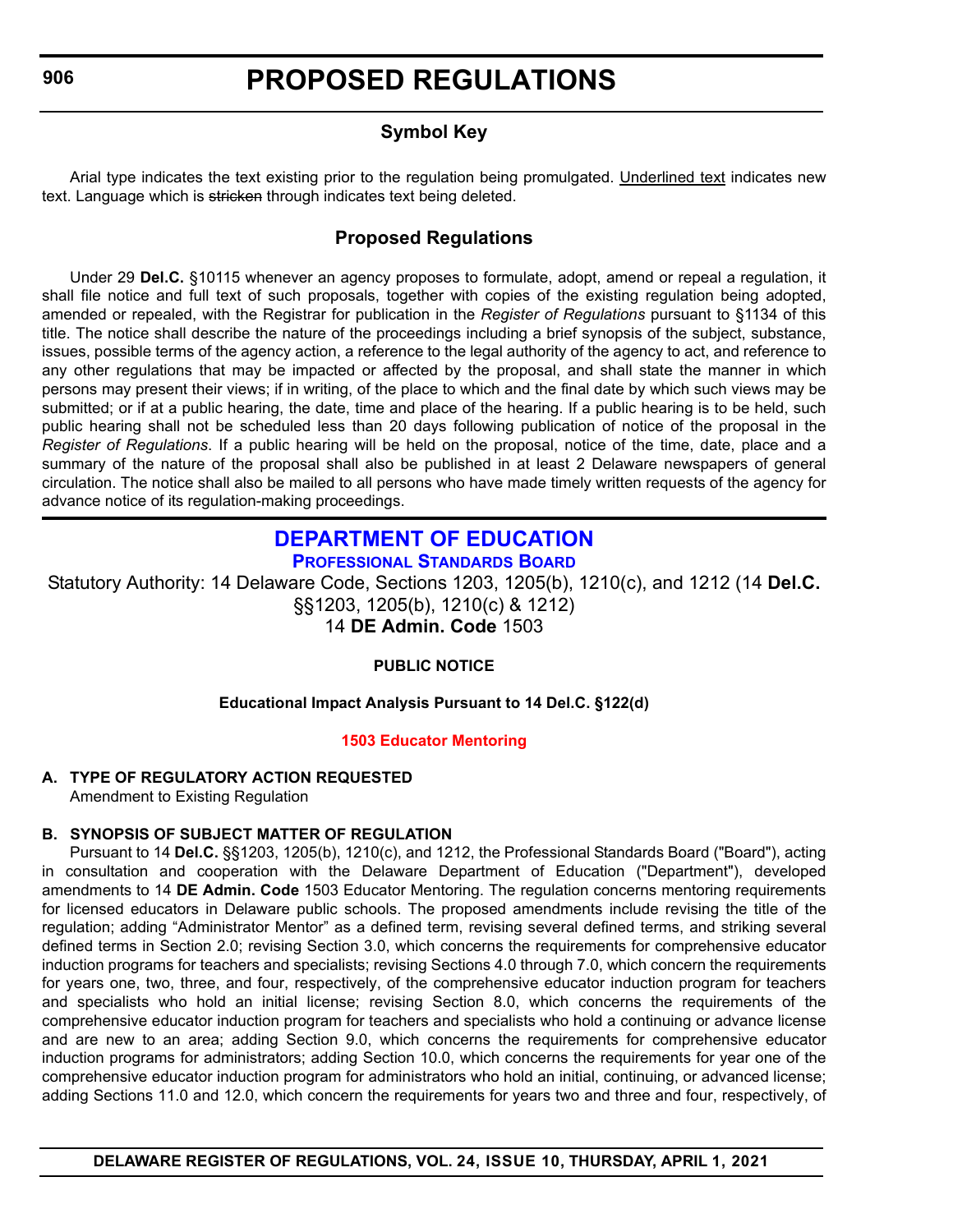the comprehensive educator induction program for administrators who hold an initial license; revising Section 13.0, which concerns the duties and responsibilities of mentors; revising and clarifying Section 14.0, which concerns mentors' eligibility for salary supplements; and revising Section 15.0, which concerns the Department's requirement to report data on comprehensive educator induction programs to the Board.

Persons wishing to present their views regarding this matter may do so in writing by the close of business on or before May 4, 2021 to the Department of Education, Office of the Secretary, Attn: Regulation Review, 401 Federal Street, Suite 2, Dover, Delaware 19901 or to [DOEregulations.comment@doe.k12.de.us](mailto:DOEregulations.comment@doe.k12.de.us). A copy of this regulation may be viewed online at the Registrar of Regulation's website, [http://regulations.delaware.gov/services/](http://regulations.delaware.gov/services/current_issue.shtml) current issue.shtml or obtained at the Department of Education's Office of the Secretary, located at the address above.

#### **C. IMPACT CRITERIA**

1. Will the amended regulation help improve student achievement as measured against state achievement standards? The requirements for comprehensive educator induction programs are designed to improve the quality of the educator workforce, which will help to improve student achievement.

2. Will the amended regulation help ensure that all students receive an equitable education? The requirements for comprehensive educator induction programs are designed to improve the quality of the educator workforce, which will help to ensure students in Delaware public schools receive an equitable education.

3. Will the amended regulation help to ensure all students' health and safety are adequately protected? The amended regulation addresses mentoring requirements for educators and is not designed to help ensure students' health and safety is protected.

4. Will the amended regulation help to ensure that all students' legal rights are respected? The amended regulation addresses mentoring requirements for educators and is not designed to help ensure students' legal rights are respected.

5. Will the amended regulation preserve the necessary authority and flexibility of decision-makers at the local board and school level? The amended regulation does not change authority and flexibility of decision makers at the local board and school level. School districts and charter schools have the option to develop and implement a distinct comprehensive induction program for educators and teachers (subsection 3.2) and administrators (subsection 9.2).

6. Will the amended regulation place unnecessary reporting or administrative requirements or mandates upon decision makers at the local board and school levels? The amended regulation does not place unnecessary reporting or administrative requirements or mandates upon decision makers at the local board and school levels. The Department collects data from schools to evaluate comprehensive educator induction programs (Section 14.0). Under the proposed regulation, the Department would report such data to the Board upon the Board's request.

7. Will decision making authority and accountability for addressing the subject to be regulated be placed in the same entity? The Department implements the rules and regulations promulgated and adopted pursuant to 14 **Del.C.** Ch. 12 relating to licensure and certification of educators.

8. Will the amended regulation be consistent with and not an impediment to the implementation of other state educational policies, in particular to state educational policies addressing achievement in the core academic subjects of mathematics, science, language arts, and social studies? The amended regulation is consistent with, and not an impediment to, the implementation of other state educational policies, and in particular to state educational policies addressing achievement in the core academic subjects of mathematics, science, language arts, and social studies.

9. Is there a less burdensome method for addressing the purpose of the amended regulation? There is not a less burdensome method for addressing the purpose of this amended regulation.

10. What is the cost to the state and to the local school boards of compliance with the amended regulation? There are no additional expected costs to the state and to the local school boards of complying with this amended regulation.

**\*Please Note: The Regulatory Flexibility Analysis and Impact Statement for this regulation, as required by 29 Del.C. Ch. 104, is available at:**

**<http://regulations.delaware.gov/register/april2021/proposed/24 DE Reg 906RFA 04-01-21.pdf>**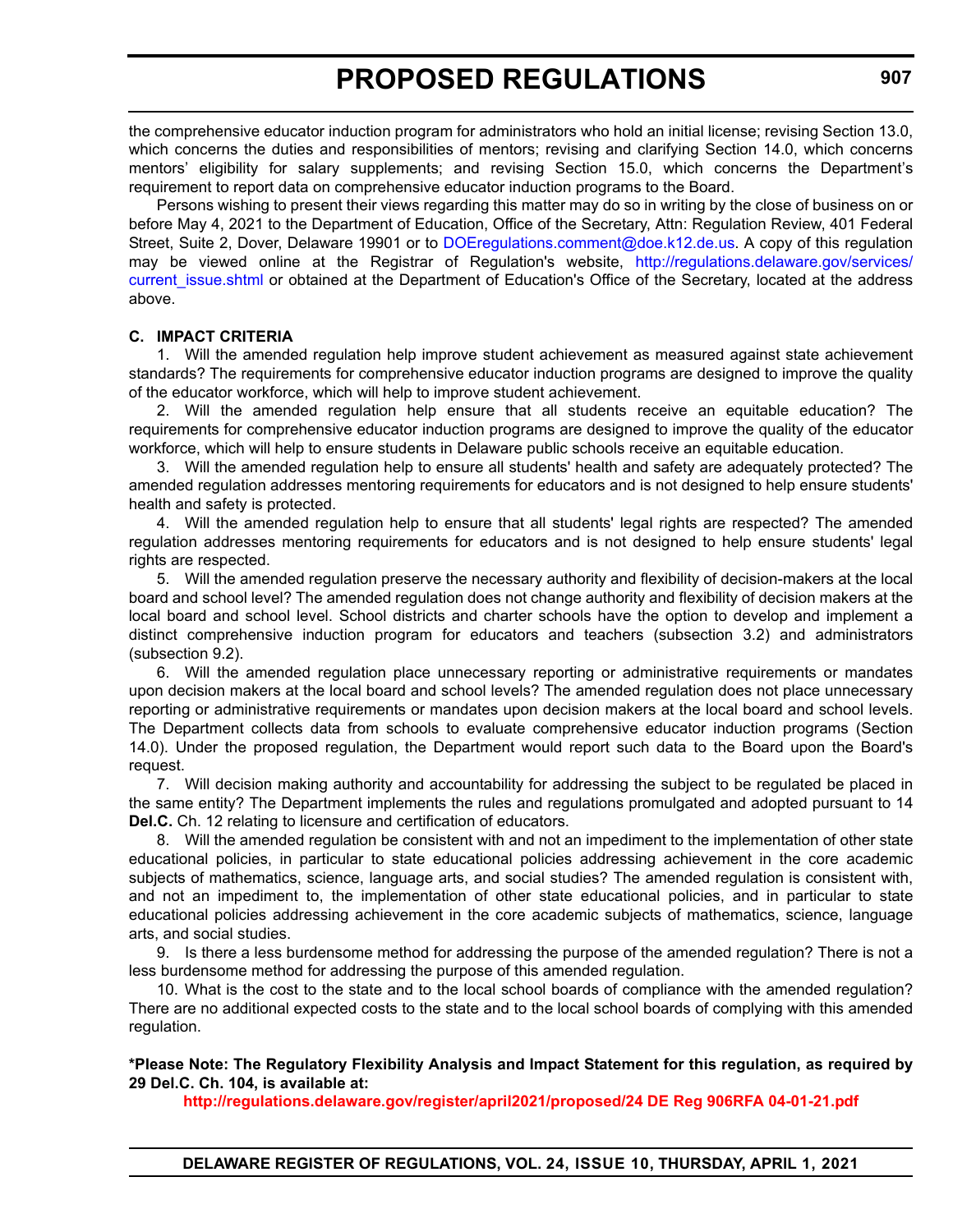#### **1503 Educator Mentoring Comprehensive Educator Induction Programs**

#### **1.0 Content**

This regulation shall apply to comprehensive induction programs, including mentoring and professional development activities required of educators licensed Educators in Delaware public schools, pursuant to 14 **Del.C.** Ch. 12.

#### **2.0 Definitions**

The following words and terms, when used in this regulation, shall have the following meaning-unless the context clearly indicates otherwise:

"**Administrator Mentor**" means a certified administrator who holds a Continuing License, is currently employed as an administrator, performs the duties and responsibilities in the State's administrator mentor program, and is rated as satisfactory on the State's current evaluation system or the equivalent thereof on a state-approved alternative educator evaluation system. A certified administrator is an Educator who holds at least one of the following Standard Certificates: School Principal and Assistant School Principal Standard Certificate (14 **DE Admin. Code** 1591), Certified Central Office Personnel Standard Certificate (14 **DE Admin. Code** 1592), Superintendent and Assistant Superintendent Standard Certificate (14 **DE Admin. Code** 1593), and Special Education Director Standard Certificate (14 **DE Admin. Code** 1594).

"**Approved Comprehensive Induction Program**" means all educator induction programs, including mentoring and professional development, approved by the Department to provide mentoring and professional development for educators an educator induction program approved by the Department to provide mentoring and professional development for Educators.

"**Contact Hours**" means the face-to-face time a Teacher or Specialist Mentor or Lead Mentor spends with his or her the mentor's mentee working specifically on mentoring activities, which may include a combination of in-school and after school time and virtual or electronic communication.

"**Department**" means the Delaware Department of Education.

"**DPAS II**" means Delaware Performance Appraisal System II, an approved State educator performance evaluation system pursuant to 14 **Del.C.** Ch. 12, Subchapter VII.

"**Educator**" means a person licensed and certified who holds an active license issued by the State Department under 14 **Del.C.** Ch. 12 to engage in the practice of instruction, administration or other related professional support services in Delaware public schools, including charter schools, pursuant to rules and regulations promulgated by the Standards Board and approved by the State Board and is currently employed by a district or charter school.

"**Employing Authority**" means any entity which employs educators Educators, and includes, but is not limited to, school districts, charter schools, boards of directors, and management companies.

**"Experienced Educator"** is an educator who holds a Continuing or Advanced License.

"**Teacher or Specialist Lead Mentor**" means a teacher, specialist, or administrator or specialist who holds a Continuing or Advanced License, has participated in the training approved by the Department for Teacher or Specialist Lead Mentors, is employed by an employing authority Employing Authority as a Teacher or Specialist Lead Mentor, and performs the duties and responsibilities assigned that position. Educators serving as Teacher or Specialist Lead Mentors must be rated as Highly Effective or Effective on DPAS II evaluations, are those that have all satisfactory evaluations on the State's current evaluation system, or the equivalent thereof on a state-approved alternative educator evaluation system, during the school year in which they are mentors and may not be on a DPAS II an improvement plan, or the equivalent thereof in a state-approved alternative educator evaluation system. Teacher or Specialist Lead Mentors oversee the comprehensive induction program at the building level, train Teacher or Specialist Mentors, and provide support to teachers or specialists in years three and four of the program as provided in Section 13.0. Teacher or Specialist Lead Mentors may mentor an Educator in years one and two of the program as provided in Sections 4.0 and 5.0.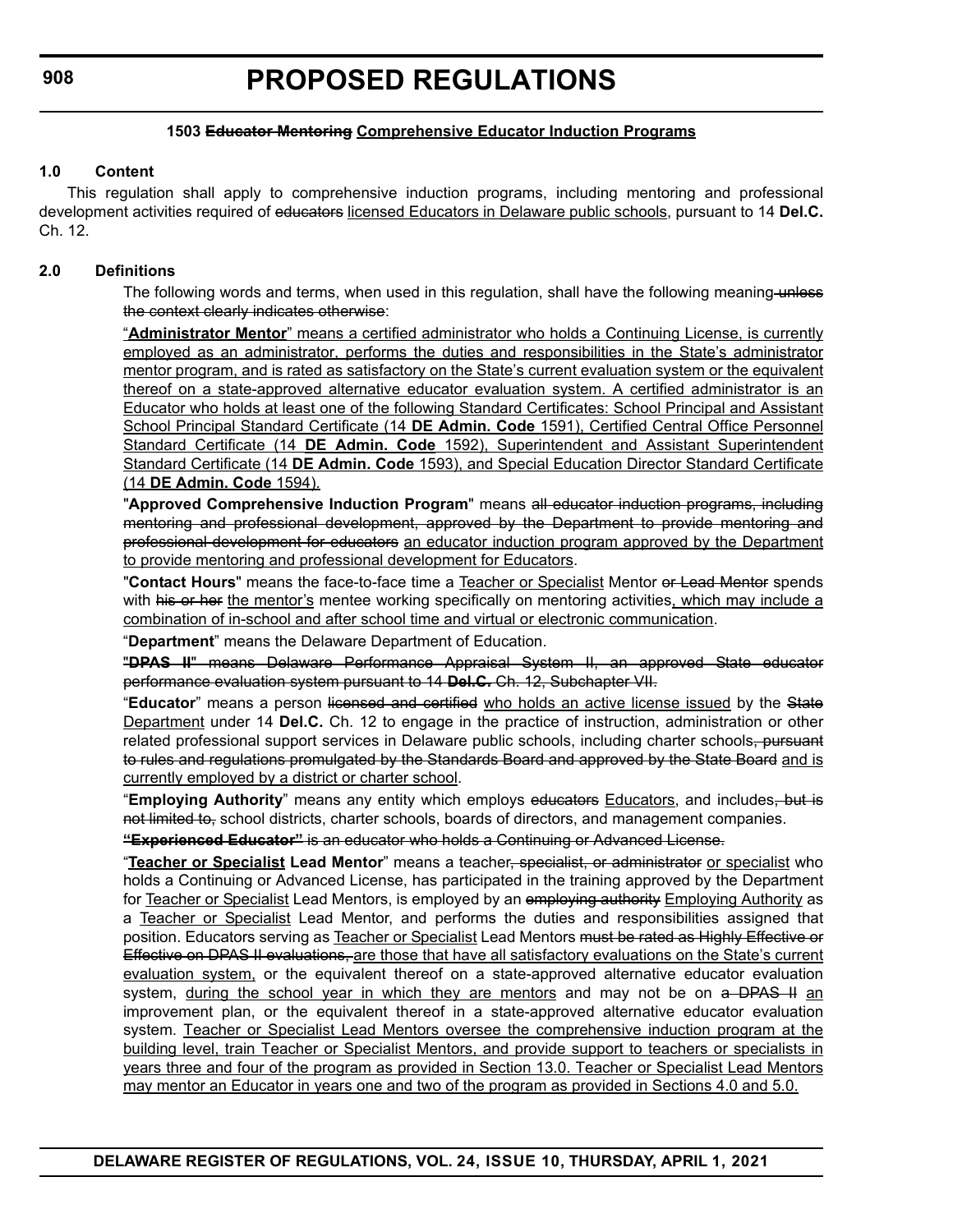**"License"** means a credential which authorizes the holder to engage in the practice for which the license is issued.

**"Teacher or Specialist Mentor"** means an educator Educator who holds a Continuing or Advanced License and has participated in the training for Mentors mentors of teachers and specialists specified by the Department and the employing authority Employing Authority. Educators serving as Teacher or Specialist Mentors must be rated as Highly Effective or Effective on DPAS II evaluations, are those that have satisfactory evaluations on the State's current evaluation system, or the equivalent thereof on a state-approved alternative educator evaluation system, during the school year in which they are mentors and may not be on a DPAS II Improvement Plan an improvement plan, or the equivalent thereof in a state-approved alternative educator evaluation system. Teacher or Specialist Mentors provide one-to-one support for Educators in years one and two of the program and may be eligible for an additional responsibility assignment salary supplement as provided in Section 14.0.

"**Mentoring**" means activities, training and service in mentoring support or assistance provided through a formally organized approved comprehensive induction program or such supplemental mentoring programs as required by regulation or by the educator's employing authority Educator's Employing Authority. Mentoring includes, but is not limited to the mentoring that occurs in the approved comprehensive induction programs required for educators Educators during their four (4) year Initial Licensure period, Continuing Licensure period, or any other mentoring program as required by law.

"**New to an Area**" means that an educator has moved from the position of a teacher to the position of either a specialist or an administrator; has moved from the position of an administrator to the position of a teacher or a specialist; or has moved from the position of a specialist to the position of a teacher, an administrator, or to a different type of certificated specialist position. Examples include but are not limited to a teacher changing positions to a school nurse, or a teacher changing positions to a principal or assistant principal, or a school nurse changing positions to a school counselor, or a teacher changing positions to a school counselor.

**"Novice Educator"** means an educator who holds an Initial License.

"**Site Coordinator**" means an individual appointed by an employing authority Employing Authority to oversee an approved comprehensive induction program Approved Comprehensive Induction Program for teachers and specialists at the district or charter school.

"Specialist" is an educator Educator other than a teacher or administrator-and includes, but is not limited to, School Counselors, Library Media Specialists, School Psychologists, and School Nurses.

**"Standards Board"** means the Professional Standards Board established pursuant to 14 **Del.C.** §1201.

**"State Board"** means the State Board of Education pursuant to 14 **Del.C.** §104.

#### **3.0 Comprehensive Educator Induction Programs for Teachers and Specialists**

- 3.1 The Department shall develop and approve comprehensive educator induction programs for the following teachers and specialists:
	- 3.1.1 The teachers' program shall be aligned with Delaware Teaching Standards set forth in 14 **DE Admin. Code** 1597 Delaware Professional Teaching Standards applicable state standards for teachers and shall include training and support of the components of <del>DPAS II</del> the State's current evaluation system or a state-approved alternative educator evaluation system, including descriptive, non-evaluative feedback.
	- 3.1.2 The specialists' program shall be aligned with applicable national specialist standards for specialists and shall include training and support of the components of DPAS II the State's current evaluation system or a state-approved alternative educator evaluation system, including descriptive, non-evaluative feedback.
	- 3.1.3 The administrators' program shall be based on 14 **DE Admin. Code** 1590 Delaware Administrator Standards and shall include training and support of the components of DPAS II or a stateapproved alternative educator evaluation system, including descriptive, non-evaluative feedback.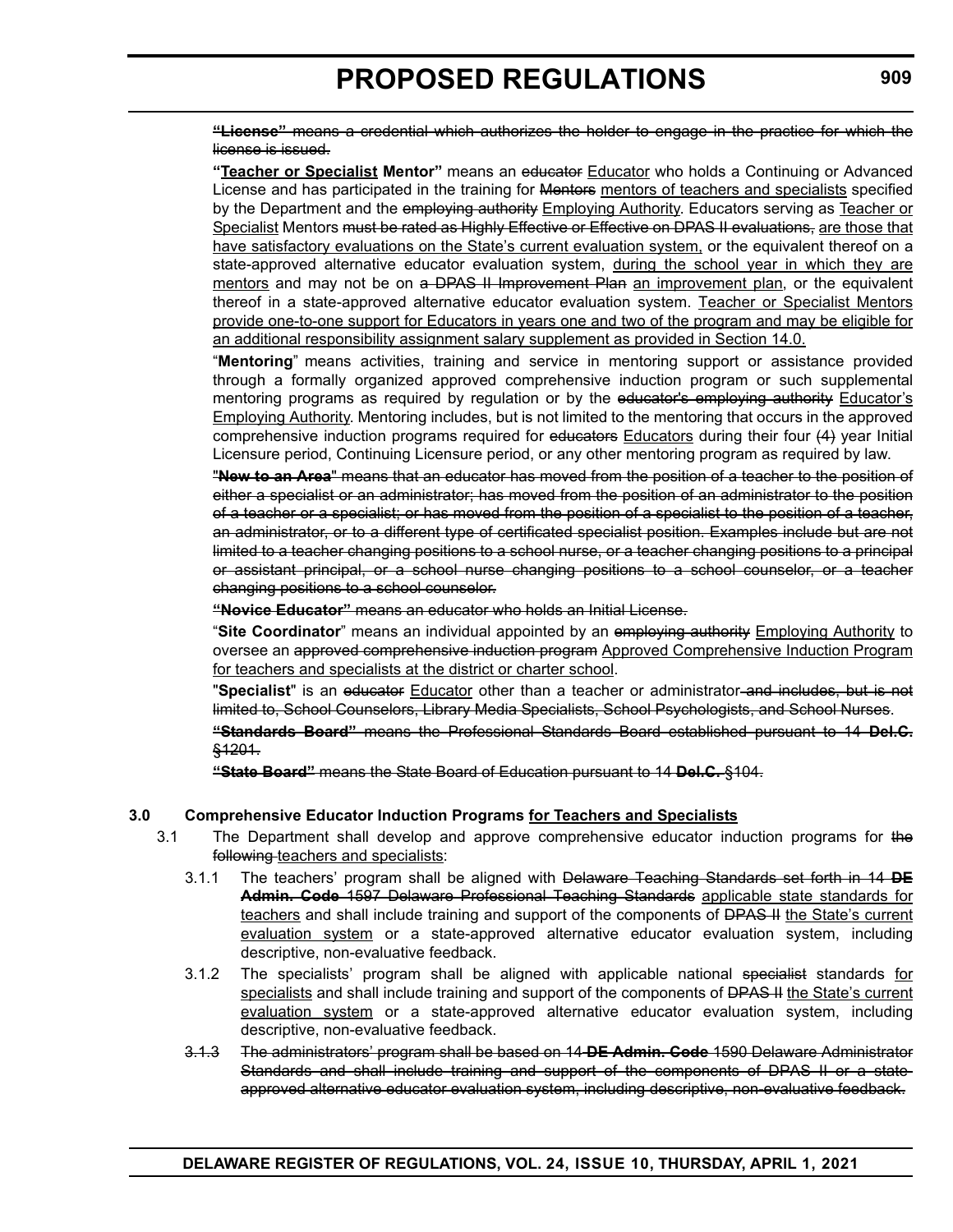- 3.2 An employing authority Employing Authority may develop and then implement a distinct comprehensive induction program for teachers and specialists as specified in Sections 4.0, 5.0, 6.0, 7.0, 8.0, and  $9.0$  13.0 of this regulation.
	- 3.2.1 Each comprehensive induction program shall meet the requirements in the distinct mentoring programs as specified in Sections  $4.0, 5.0, 6.0, 7.0, 8.0,$  and  $9.0, 14.0$  of this regulation.
	- 3.2.2 The employing authority Employing Authority shall submit each distinct comprehensive induction program plan to the Department for review and consideration of approval according to the application procedure and timelines set by the Department.
- 3.3 An Educator is required to complete either the State's program or the Educator's Employing Authority's program that has been preapproved by the Department. Failure by an educator the Educator to successfully complete the requirements of an Approved Comprehensive Induction Program shall may result in the denial of the an application for a Continuing License or suspension of the license disciplinary action as provided in 14 **DE Admin. Code** 1510 Initial License and 14 **DE Admin. Code** 1511 Issuance and Renewal of Continuing License.
- 3.4 The Department shall also develop the following programs: a training for Teacher or Specialist Lead Mentors. Teacher or Specialist Lead Mentors are required to complete the training yearly in order to receive an additional responsibility salary supplement as provided in 14 **DE Admin. Code** 1501 Salary **Supplements for Educators.** 
	- 3.4.1 A training program for Lead Mentors, and
	- 3.4.2 A training program for Administrator Lead Mentors.

#### **4.0 Novice Educators in Their First Year of Employment Year One of the Comprehensive Educator Induction Program for Initial License Holders (Teachers and Specialists)**

- 4.1 In accordance with 14 **Del.C.** §1210(c), an educator who holds an Initial License as his or her first license and intends to apply for a Continuing License shall complete the professional development and mentoring activities specified in subsection 4.2 of this regulation within the educator's first year of employment.
- 4.24.1 Within the first year of employment, the Novice In year one of the program, the Educator shall:
	- 4.2.14.1.1 At a minimum, meet have weekly Contact Hours with his or her assigned the Educator's Teacher or Specialist Mentor, which may include a combination of in-school and after school time and virtual or electronic communication.
		- 4.2.1.14.1.1.1 The employing authority shall assign the Novice Educator a Mentor Teacher or Specialist Lead Mentor or Site Coordinator shall match the Educator with a Teacher or Specialist Mentor.
		- 4.2.1.24.1.1.2 The Teacher or Specialist Mentor shall assist the Novice Educator in becoming acclimated to the role, the school or other setting, the Delaware content standards, and the Delaware Professional Teaching Standards or applicable national specialist standards the applicable state standards for teachers or national standards for specialists.
	- 4.2.24.1.2 Complete the requirements of an ethics course that has been approved by the Department.
	- 4.2.34.1.3 Be observed a minimum of four (4) times by his or her assigned the Educator's Teacher or Specialist Mentor.
	- 4.2.44.1.4 Participate in a minimum of two  $(2)$  professional learning experiences designed to provide new educators teachers or specialists with the support necessary to become familiar with school and district policies and procedures, hone their professional skills, help them evaluate and reflect upon their own professional performance, and develop an individualized growth plan to improve their effectiveness as planned by the Department or the employing authority Employing Authority.
	- 4.2.54.1.5 Observe experienced educators in practice licensed and certified Educators who exemplify best practices a minimum of four  $(4)$  times, reflecting upon what was seen, implementing strategies learned, and reflecting upon the Novice Educator's own performance.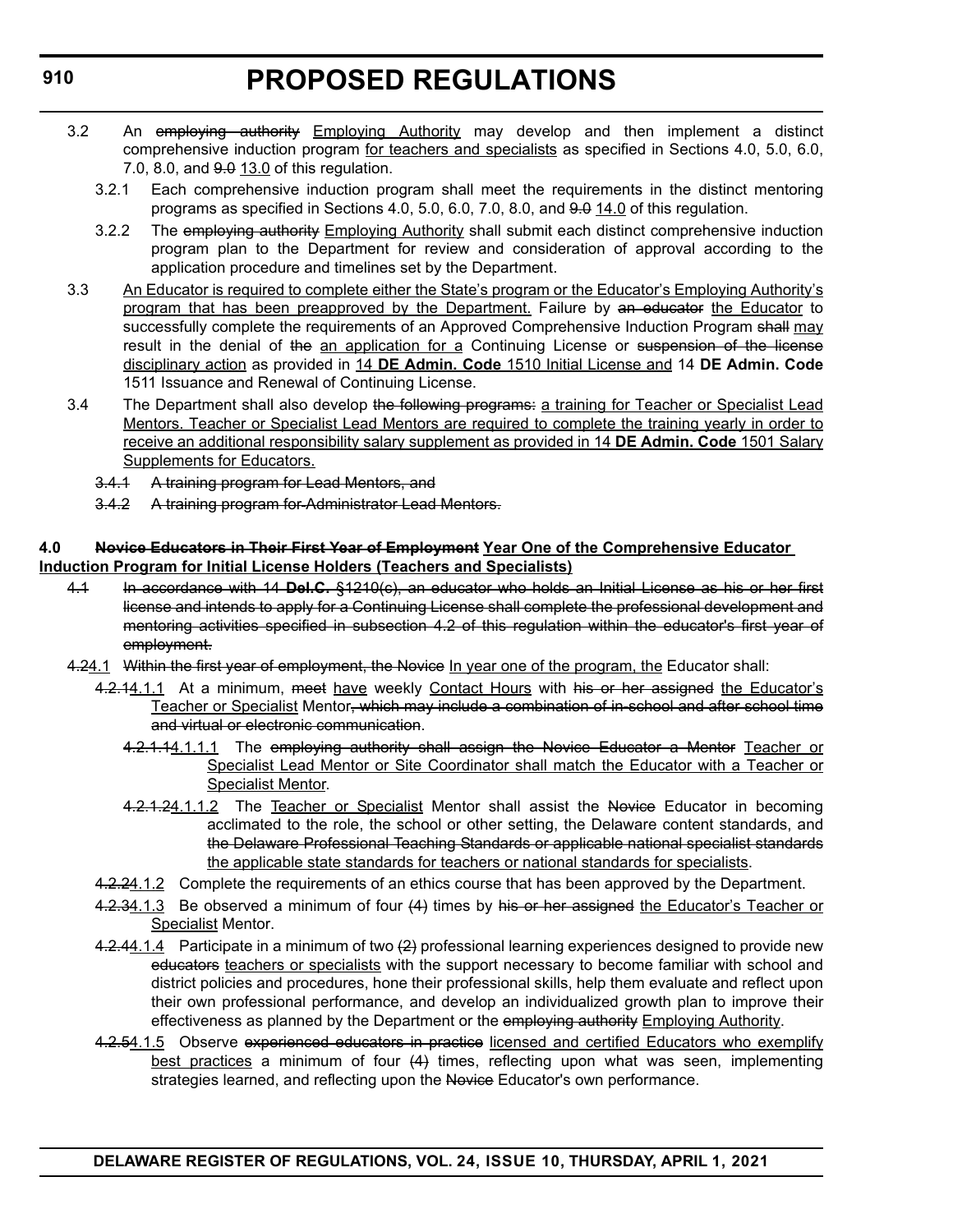#### **5.0 Novice Educators in Their Second Year of Employment Year Two of the Comprehensive Educator Induction Program for Initial License Holders (Teachers and Specialists)**

- 5.1 In accordance with 14 **Del.C.** §1210(c), an educator who holds an Initial License and intends to apply for a Continuing License shall complete the professional development and mentoring activities specified in subsection 5.2 of this regulation within the educator's second year of employment.
- 5.25.1 Within the second year of employment, the Novice In year two of the program, the Educator shall:
	- 5.2.15.1.1 At a minimum, meet hold weekly Contact Hours with his or her assigned the Educator's Teacher or Specialist Mentor<del>, which may include a combination of in school and after school time</del> and virtual or electronic communication.
		- 5.2.1.15.1.1.1 The employing authority shall assign the Novice Educator a Mentor Teacher or Specialist Lead Mentor or Site Coordinator shall match the Educator with a Teacher or Specialist Mentor if the Educator's previous Teacher or Specialist Mentor is not able to continue or is not an appropriate match.
		- 5.2.1.25.1.1.2 The Teacher or Specialist Mentor shall assist the Licensee Educator in becoming acclimated to the role, the school or other setting, the Delaware content standards, and the Delaware Professional Teaching Standards or applicable national specialist standards the applicable state standards for teachers or national standards for specialists.
	- 5.2.25.1.2 Be observed a minimum of four (4) times by his or her assigned the Educator's Teacher or Specialist Mentor.
	- $5.2.35.1.3$  Participate in a minimum of two  $(2)$  professional learning experiences designed to provide new educators teachers or specialists with the support necessary to become familiar with school and district policies and procedures, hone their professional skills, help them evaluate and reflect upon their own professional performance, and develop an individualized growth plan to improve their effectiveness as planned by the Department or the employing authority Employing Authority.
	- 5.2.45.1.4 Observe experienced educators in practice licensed and certified Educators who exemplify best practice a minimum of four (4) times, reflecting upon what was seen, implementing strategies learned, and reflecting upon the Novice Educator's own performance.
- 5.35.2 The assignment of a Teacher or Specialist Mentor beyond the second year of employment in Delaware year two of the program is at the discretion of the employing authority Employing Authority, based upon a review of the Novice Educator's performance.
- 5.45.3 Notwithstanding subsection 5.3 5.2 of this regulation, the employing authority Employing Authority shall provide continuing support to the Novice Educator beyond his or her second year of employment the Educator's year two of the program until the Novice Educator's Initial License has expired, including, but not limited to, ensuring a Teacher or Specialist Lead Mentor monitors the educator's Educator's progress toward meeting the requirements set forth in subsection 6.2 6.1 of this regulation.

#### **6.0 Novice Educators in Their Third and Fourth Years of Employment Third and Fourth Years of the Comprehensive Educator Induction Program for Initial License Holders (Teachers and Specialists)**

- 6.1 In accordance with 14 **Del.C.** §1210(c), an educator who holds an Initial License and intends to apply for a Continuing License shall complete the professional development and mentoring activities specified in subsection 6.2 of this regulation within the educator's third and fourth years of employment.
- 6.26.1 The Novice Educator shall:
	- 6.2.16.1.1 Within his or her third year of employment, During year three of the program, the Educator shall participate in a Professional Learning Community (PLC) specific to the statewide or an alternative mentoring program that focuses on using data to make instructional decisions that best meet the needs of his or her the Educator's students.
	- 6.2.26.1.2 Within his or her fourth year of employment During year four of the program, the Educator shall:
		- 6.2.2.16.1.2.1 Conduct a self-analysis to assess his or her the Educator's professional development learning needs in content knowledge and pedagogical skills; and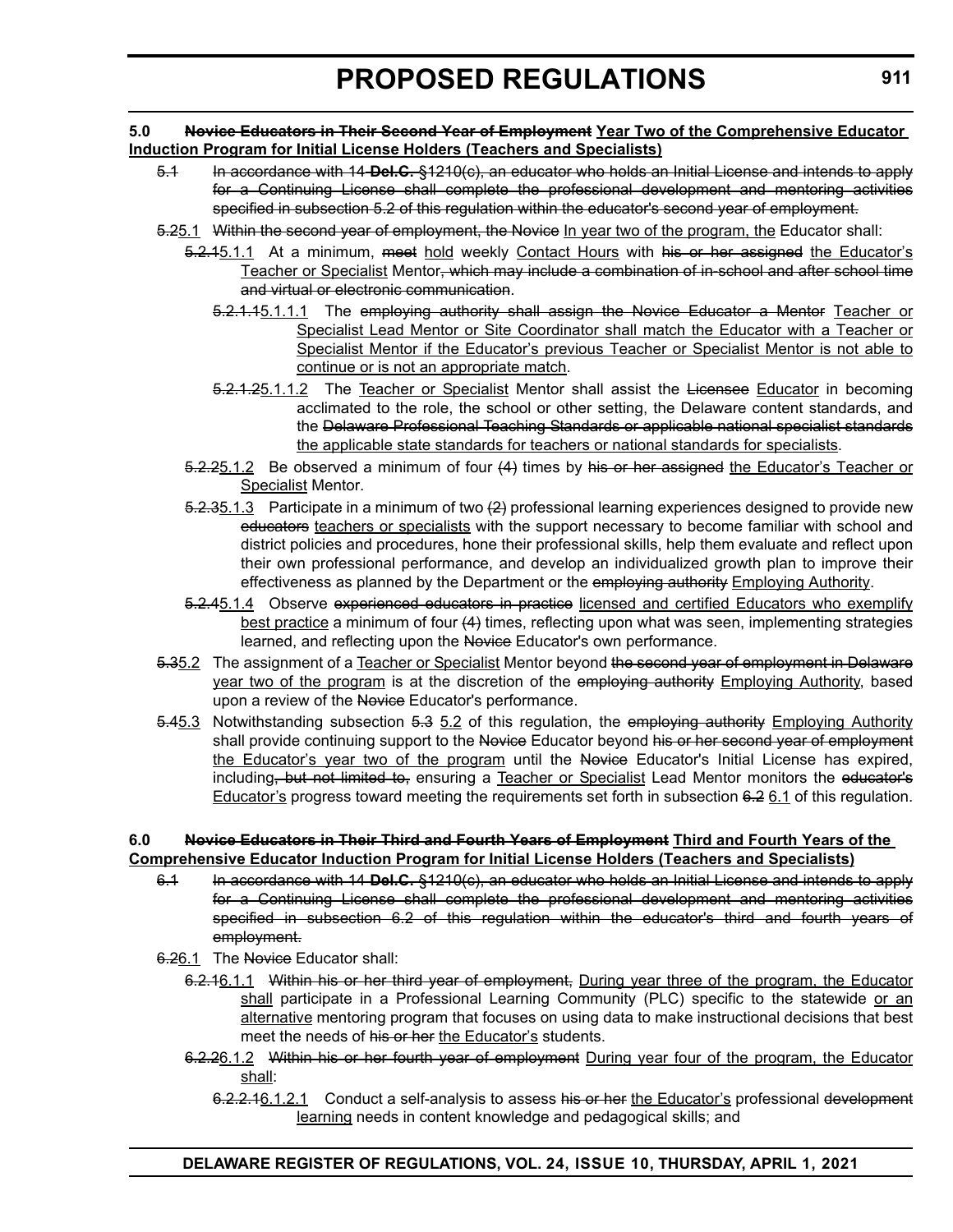6.2.2.26.1.2.2 Develop and implement a personalized professional growth plan that addresses his or her the Educator's individual needs identified through the self-analysis.

#### **7.0 Experienced Educators New to the State of Delaware Comprehensive Educator Induction Program for Continuing or Advanced License Holders Who Are New to the State (Teachers and Specialists)**

- 7.1 Experienced educators new to the State of Delaware who hold a Continuing or Advanced License shall, within the first year of employment, participate in, and successfully complete, an approved comprehensive induction program. The educator Educator shall either:
	- 7.1.1 Participate in a Professional Learning Community (PLC) as provided in subsection 6.2.4 6.1.1 of this regulation; or
	- 7.1.2 Conduct a self-analysis and develop and implement a personalized professional growth plan as provided in subsection 6.2.2 6.1.2 of this regulation.

#### **8.0 Experienced Educators New to an Area Comprehensive Educator Induction Program for Continuing or Advanced License Holders Who Are New to an Area (Teachers and Specialists)**

- 8.1 Experienced educators Educators who are new to an area shall, within the first year of employment, be assigned a Mentor mentor and participate in and complete an approved comprehensive induction program Approved Comprehensive Induction Program consisting of the professional development and mentoring activities specified in subsection 8.2 of this regulation, which address the educator's **Educator's** specific needs and which focus on current best practices in curriculum, instruction, assessment or a specialist's or an administrator's position within the district or charter school and is aligned to State and or national standards. An Educator is new to an area if the Educator has moved from the position of a teacher to the position of a specialist; has moved from the position of an administrator to the position of a teacher or a specialist; or has moved from the position of a specialist to the position of a teacher or to a different type of certificated specialist position. Examples include a teacher changing positions to a school nurse, a school nurse changing positions to a school counselor, or a school counselor changing positions to a teacher.
- 8.2 Within During the first year of employment in a new area, an experienced educator who is new to an area the Educator shall:
	- 8.2.1 At a minimum, meet weekly with his or her assigned Mentor the Educator's mentor, which may include a combination of in-school and after school time and virtual or electronic communications.
		- 8.2.1.1 The employing authority shall assign the educator a Mentor Employing Authority shall match the Educator with a mentor.
		- 8.2.1.2 The Mentor mentor shall assist the educator Educator in becoming acclimated to the role, the school or other setting, the Delaware content standards, and the Delaware Professional Teaching Standards or applicable national specialist or administrator standards applicable state standards for teachers or national standards for specialists.
	- 8.2.2 Be observed a minimum of four (4) times by his or her assigned Mentor the Educator's mentor.
	- 8.2.3 Participate in a minimum of two  $(2)$  professional learning experiences designed to provide educators Educators who are new to an area with the support necessary to become familiar with school and district policies and procedures, hone their professional skills, help them evaluate and reflect upon their own professional performance, and develop an individualized growth plan to improve their effectiveness as planned by the Department or the employing authority Employing Authority.
	- 8.2.4 Observe educators Educators who have experience in the area in practice a minimum of four  $(4)$ times, reflecting upon what was seen, implementing strategies learned, and reflecting upon the educator's Educator's own performance.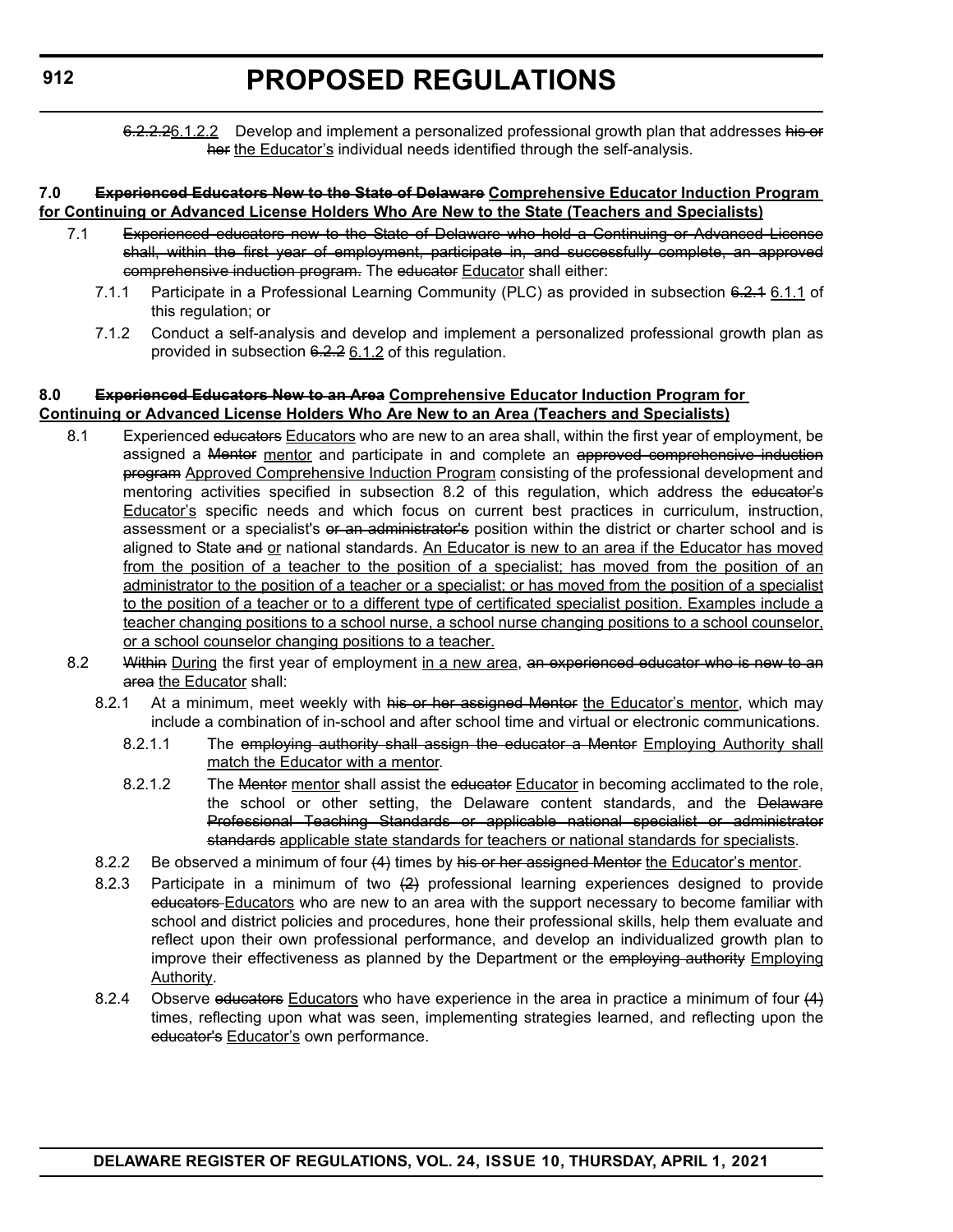#### **9.0 Comprehensive Educator Induction Programs for Administrators**

- 9.1 The Department shall develop and implement comprehensive educator induction programs for administrators. The administrators' program shall be based the applicable national standards for administrators.
- 9.2 An Employing Authority may develop and then implement a distinct comprehensive induction program for administrators as specified in Sections 8.0, 10.0, 11.0, 12.0, and 13.0 of this regulation.
	- 9.2.1 Each comprehensive induction program shall meet the requirements in the distinct mentoring programs as specified in Sections 8.0, 10.0, 11.0, 12.0, and 13.0 of this regulation.
	- 9.2.2 The Employing Authority shall submit each distinct comprehensive induction program plan to the Department for review and consideration of approval according to the application procedure and timelines set by the Department.
- 9.3 All Educators who are new to administration or who are new to the state and hold a Continuing or Advanced License, regardless of the standard certificates held, shall complete year one of the program.
- 9.4 For Educators who are new to the state and hold an Initial License, regardless of the standard certificates held, shall complete year one through year four of the program.
- 9.5 An Educator is required to complete either the State's program or the Educator's Employing Authority's program that has been preapproved by the Department. Failure by the Educator to successfully complete the requirements of an Approved Comprehensive Induction Program may result in the denial of an application for a Continuing License or disciplinary action as provided in 14 **DE Admin. Code** 1510 Initial License and 14 **DE Admin. Code** 1511 Issuance and Renewal of Continuing License.
- 9.6 The Department shall provide a program for all Administrator Mentors regardless of whether their Employing Authority develops and implements a program as provided in subsection 9.2. Administrator Mentors are required to complete the program yearly in order to receive an additional responsibility salary supplement as provided in 14 **DE Admin. Code** 1501 Salary Supplements for Educators.

#### **10.0 Year One of the Comprehensive Educator Induction Program for Administrators**

- 10.1 During year one of the program, the Educator shall:
	- 10.1.1 Attend at least 12 hours of the approved professional learning that is aligned to the approved national standards for administrators.
	- 10.1.2 At a minimum meet once monthly with the Educator's mentor to complete the requirements included in the Administrator Mentor Program.

#### **11.0 Year Two of the Comprehensive Educator Induction Program for Initial License Holders (Administrators)**

During year two of the program, the Educator shall complete 20 hours of coaching activities aligned to the approved national standards for administrators.

#### **12.0 Years Three and Four of the Comprehensive Educator Induction Program for Initial License Holders (Administrators)**

- 12.1 During years three and four of the program, the Educator shall:
	- 12.1.1 Conduct a self-analysis to assess the Educator's professional learning needs in content knowledge and pedagogical skills; and
	- 12.1.2 Develop and implement a personalized professional growth plan that addresses the Educator's individual needs identified through the self-analysis.

#### **9.013.0 Duties and Responsibilities of Mentors**

9.113.1 Teacher or Specialist Lead Mentors shall:

9.1.113.1.1 Complete the annual approval process as defined by the Department.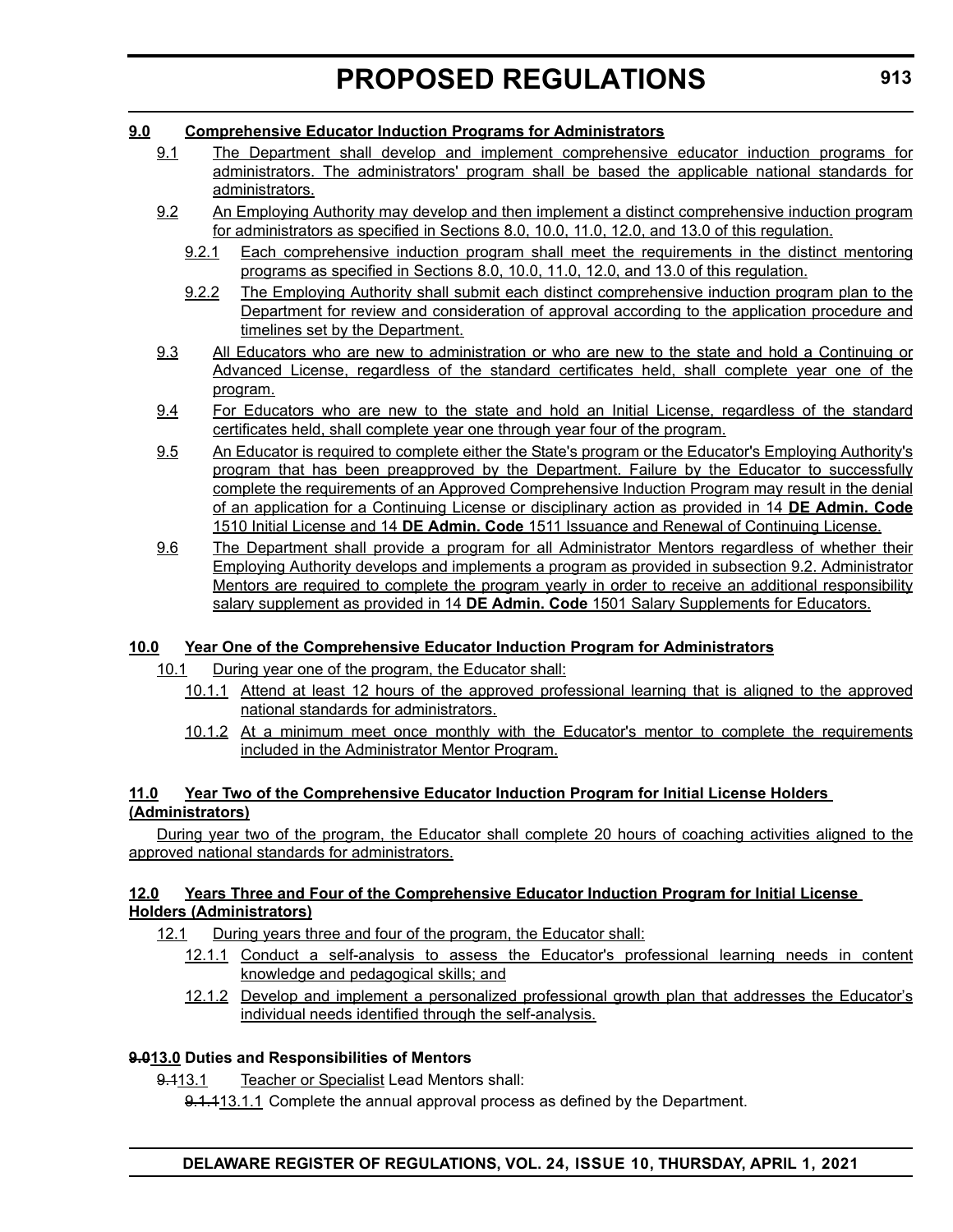- 9.1.213.1.2 Oversee the school-level implementation of an approved comprehensive induction program Approved Comprehensive Induction Program, including but not limited to, a combination of inschool and after school activities, serving in a leadership role within the program, monitoring educators' Educators' progress toward meeting the requirements of Sections 4.0, 5.0, 6.0, 7.0, and 8.0 of this regulation, planning mentor training, providing mentor training to aspiring mentors, assisting mentors with specific issues, and other responsibilities as directed by the Site Coordinator.
- 9.1.313.1.3 Teacher and or Specialist Lead Mentors shall satisfactorily complete training in mentoring and coaching development approved by the Department for Teacher or Specialist Lead Mentors. A minimum of one (4) Teacher or Specialist Lead Mentor per district or charter school shall be trained in the applicable Department approved specific specialist mentoring program.
- 9.1.4 Administrator Lead Mentors shall satisfactorily complete training in mentoring and coaching development approved by the Department and based on 14 **DE Admin. Code** 1590 Delaware Administrator Standards.
- 9.213.2 Educator-Teacher or Specialist Mentors shall:
	- 9.2.113.2.1 Complete the annual approval process as defined by the Department.
	- 9.2.213.2.2 Facilitate mentoring activities as specified in Sections 4.0, 5.0, and 8.0 of this regulation, which may include a combination of in school and after school time and virtual or electronic communication with their mentees annually which are designed to help the new teacher or specialist acquire additional skills and knowledge appropriate to their specific positions.
	- 9.2.313.2.3 Submit contact log documentation accounting for all mentoring activities provided during the specified time period to their Site Coordinator-by May 15.
	- 9.2.413.2.4 Teacher and or Specialist Mentors also shall:
		- 9.2.4.113.2.4.1 Satisfactorily complete training in mentoring and coaching development aligned with the appropriate Department approved specific teacher or specialist mentoring program provided by the Teacher or Specialist Lead Mentors.
		- 9.2.4.213.2.4.2 Attend structured meetings concerning the approved comprehensive induction program Approved Comprehensive Induction Program as directed by the employing authority Employing Authority.
	- 9.2.5 Administrator Mentors also shall:
		- 9.2.5.1 Satisfactorily complete training in mentoring and coaching development based on 14 **DE Admin. Code** 1590 Delaware Administrator Standards and aligned with DPAS II or a state-approved alternative educator evaluation system.
		- 9.2.5.2 Satisfactorily complete training in DPAS II or a state-approved alternative educator evaluation system.
		- 9.2.5.3 Attend a minimum of three (3) structured meetings with mentees, including but not limited to, team-level, school-level, district-level, and community-level meetings or events.
- 13.3 Administrator Mentors shall satisfactorily complete all of the requirements of the mentor program provided by the Department.

#### **10.014.0Payment of Salary Supplement**

Mentors and Lead Mentors Administrator Mentors, Teacher or Specialist Lead Mentors, and Teacher or Specialist Mentors in years one and two of the program who are paid in accordance with the provisions of 14 **Del.C.** §1305 shall may be paid an additional responsibility assignment salary supplement annually, upon documentation of satisfactory fulfillment of duties and responsibilities, as provided in 14 **DE Admin. Code** 1501 Salary Supplements for Educators. A Teacher or Specialist Mentor is not eligible for and shall not be paid an additional responsibility assignment salary supplement if the mentor is assigned to an Educator who, at the Employing Authority's discretion, is required to repeat year one or year two of the program or is assigned beyond year two of the program.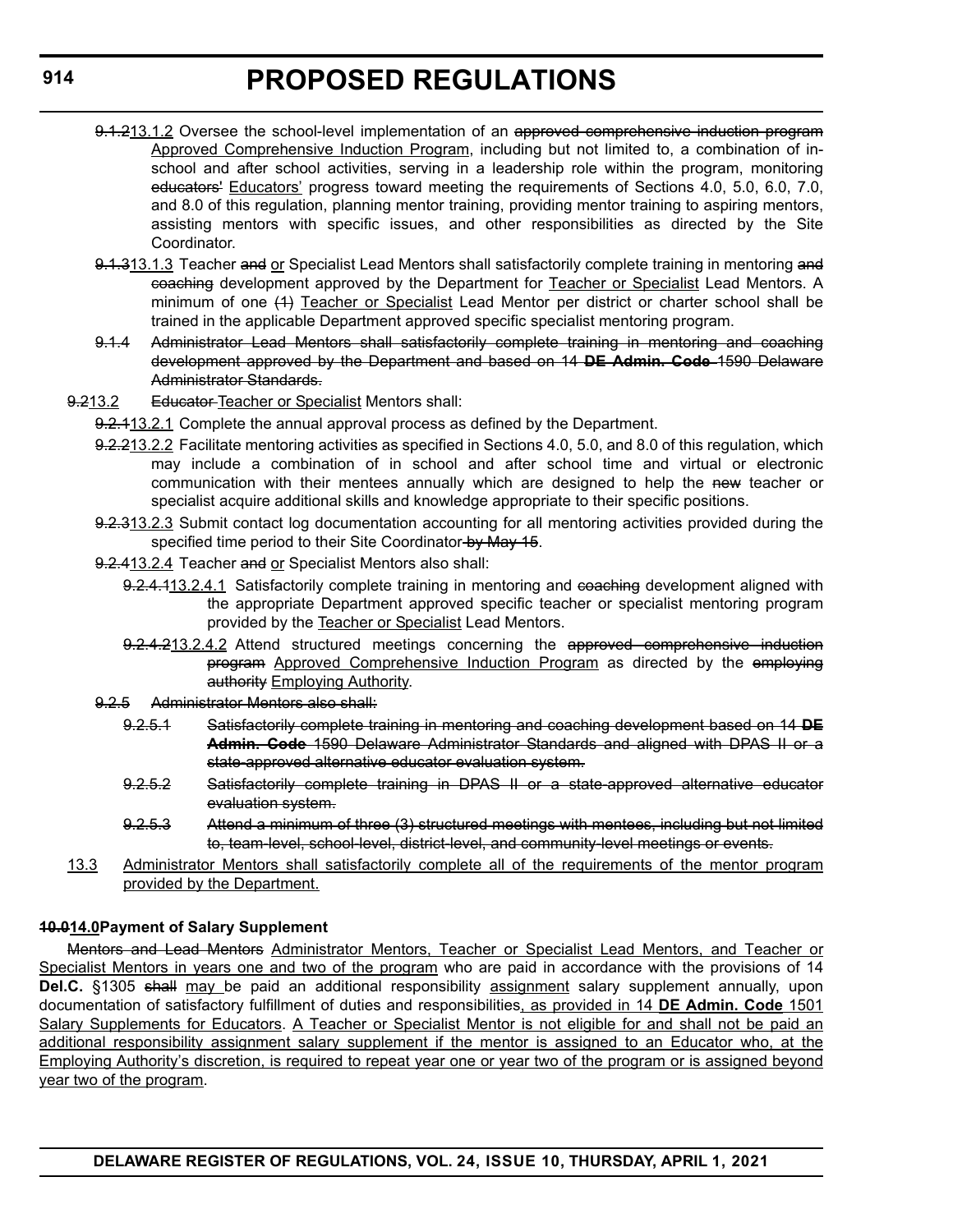#### <span id="page-22-0"></span>**11.015.0Reporting**

The Department shall require and collect data used to evaluate the Approved Comprehensive Induction Programs and shall provide an annual presentation present the data to the Professional Standards Board upon request. These data will include at a minimum, an assessment of the implementation of the Approved Comprehensive Induction Program and Mentors' mentors' and Mentees' mentees' compliance and delivery.

#### **[PROFESSIONAL STANDARDS BOARD](https://www.doe.k12.de.us/domain/172)**

Statutory Authority: 14 Delaware Code, Sections 1203 and 1205(b) (14 **Del.C.** §§1203 & 1205(b))

#### 14 **DE Admin. Code** 1543

#### **PUBLIC NOTICE**

#### **Educational Impact Analysis Pursuant to 14 Del.C. §122(d)**

#### **[1543 Secondary Science Teacher](#page-3-0)**

#### **A. TYPE OF REGULATORY ACTION REQUESTED**

Amendment to Existing Regulation

#### **B. SYNOPSIS OF SUBJECT MATTER OF REGULATION**

Pursuant to 14 **Del.C.** §§1203 and 1205(b), the Professional Standards Board ("Board"), acting in consultation and cooperation with the Delaware Department of Education ("Department"), developed amendments to 14 **DE Admin. Code** 1543 Secondary Science Teacher. The regulation concerns the requirements for a Secondary Science Teacher Standard Certificate in accordance with 14 **Del.C.** §1220. The proposed amendments include specifying the required certificates for teachers who are assigned to teach integrated science courses in subsection 1.2.1; specifying the required certificates for teachers who are assigned to teach physical science courses in subsection 1.2.2; adding defined terms to Section 2.0; clarifying the requirements for issuing a Secondary Science Teacher Standard Certificate in Section 3.0; specifying the education, knowledge, and skill requirements for obtaining a Secondary Science Teacher Standard Certificate in Section 4.0; specifying the application requirements in Section 5.0; adding Section 6.0, which concerns the validity of a Secondary Science Teacher Standard Certificate; adding Section 7.0, which concerns disciplinary actions; adding Section 8.0, which concerns requests for the Secretary of Education to review standard certificate applications; and adding Section 9.0, which concerns recognizing past certificates that were issued by the Department.

Persons wishing to present their views regarding this matter may do so in writing by the close of business on or before May 4, 2021 to the Department of Education, Office of the Secretary, Attn: Regulation Review, 401 Federal Street, Suite 2, Dover, Delaware 19901 or to [DOEregulations.comment@doe.k12.de.us](mailto:DOEregulations.comment@doe.k12.de.us). A copy of this regulation may be viewed online at the Registrar of Regulation's website, [http://regulations.delaware.gov/services/](http://regulations.delaware.gov/services/current_issue.shtml) current issue.shtml or obtained at the Department of Education's Office of the Secretary, located at the address above.

#### **C. IMPACT CRITERIA**

1. Will the amended regulation help improve student achievement as measured against state achievement standards? The education, knowledge, and skill requirements in Section 4.0 are designed to improve the quality of the educator workforce, which will help to improve student achievement.

2. Will the amended regulation help ensure that all students receive an equitable education? The education, knowledge, and skill requirements in Section 4.0 are designed to improve the quality of the educator workforce, which will help to ensure students in Delaware public schools receive an equitable education.

3. Will the amended regulation help to ensure all students' health and safety are adequately protected? The amended regulation addresses a standard certificate for educators and is not designed to help ensure students' health and safety is protected.

4. Will the amended regulation help to ensure that all students' legal rights are respected? The amended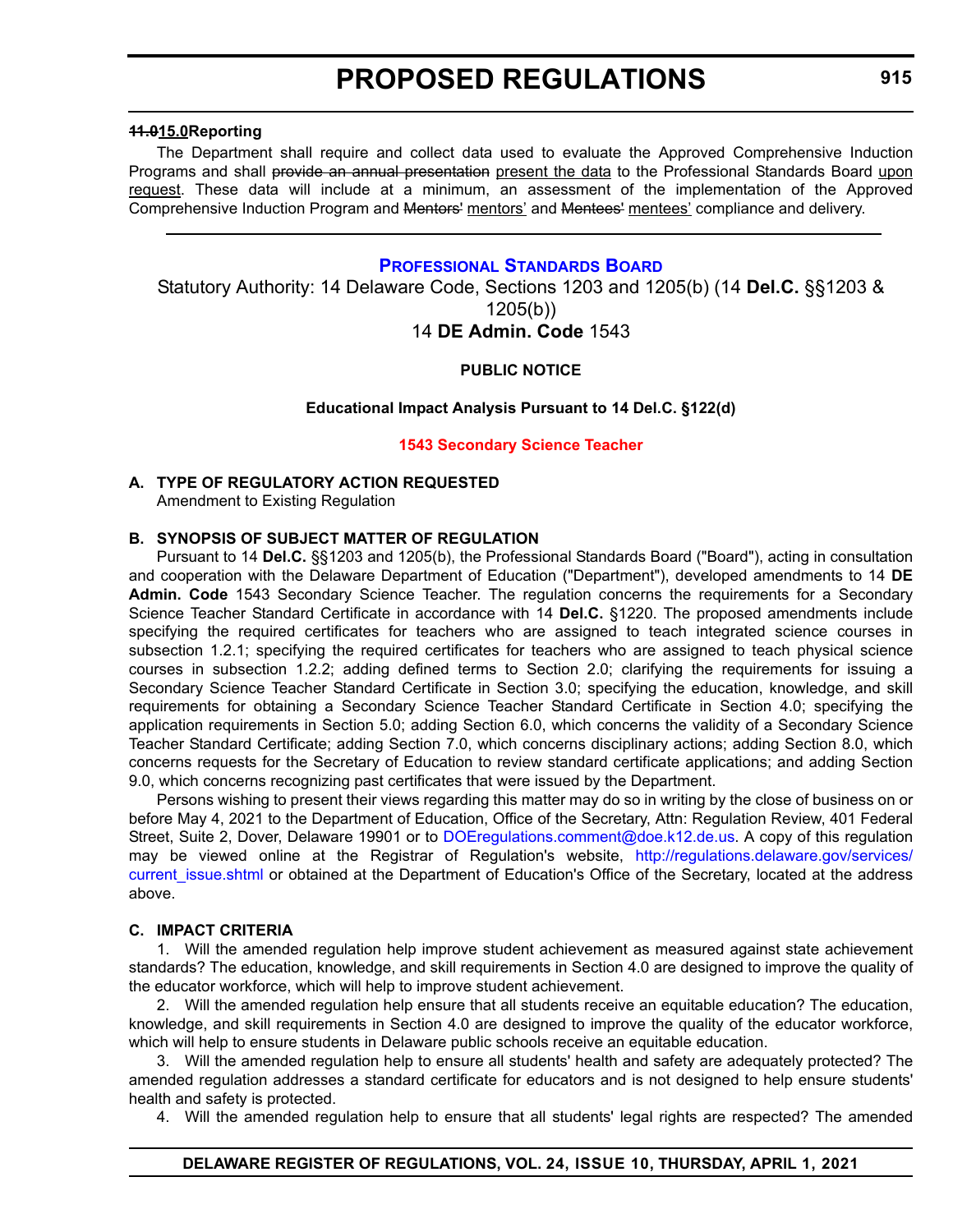regulation addresses a standard certificate for educators and is not designed to help ensure students' legal rights are respected.

5. Will the amended regulation preserve the necessary authority and flexibility of decision-makers at the local board and school level? The amended regulation does not change authority and flexibility of decision makers at the local board and school level. By statute (14 **Del.C.** §1224), a school district or charter school may request that the Secretary of Education review the credentials of an applicant who does not meet the requirements for a Secondary Science Teacher Standard Certificate but whose effectiveness is documented by the district or school. Proposed Section 8.0 is consistent with the statute.

6. Will the amended regulation place unnecessary reporting or administrative requirements or mandates upon decision makers at the local board and school levels? The amended regulation does not place unnecessary reporting or administrative requirements or mandates upon decision makers at the local board and school levels. The application requirements in Section 5.0 apply to individual applicants.

7. Will decision making authority and accountability for addressing the subject to be regulated be placed in the same entity? The Department implements the rules and regulations promulgated and adopted pursuant to 14 **Del.C.** Ch. 12 relating to licensure and certification of educators.

8. Will the amended regulation be consistent with and not an impediment to the implementation of other state educational policies, in particular to state educational policies addressing achievement in the core academic subjects of mathematics, science, language arts, and social studies? The amended regulation is consistent with, and not an impediment to, the implementation of other state educational policies, and in particular to state educational policies addressing achievement in the core academic subjects of mathematics, science, language arts, and social studies.

9. Is there a less burdensome method for addressing the purpose of the amended regulation? There is not a less burdensome method for addressing the purpose of this amended regulation.

10. What is the cost to the state and to the local school boards of compliance with the amended regulation? There is no expected cost to the state and to the local school boards of complying with this amended regulation.

#### **\*Please Note: The Regulatory Flexibility Analysis and Impact Statement for this regulation, as required by 29 Del.C. Ch. 104, is available at:**

**<http://regulations.delaware.gov/register/april2021/proposed/24 DE Reg 915RFA 04-01-21.pdf>**

#### **1543 Secondary Science Teacher**

#### **1.0 Content**

- 1.1 This regulation shall apply to the issuance of a Standard Certificate, pursuant to 14 **Del.C.** §1220(a), for Secondary Science Teacher in the individual secondary science curricular areas of Biology, Chemistry, Earth Science, Integrated Science, Physical Science, and Physics Secondary Science Teacher Standard Certificate in the individual secondary science curricular areas of Biology, Chemistry, Earth Science, Integrated Science, Physical Science, and Physics pursuant to 14 **Del.C.** §1220(a).
- 1.2 An educator Educator shall hold a Standard Certificate in each secondary science curricular area the educator is teaching, Educator teaches in grades nine (9) to twelve (12) 12 in Delaware public schools unless subsection 1.2.1 or 1.2.2 applies.
	- 1.2.1 Notwithstanding the requirements in 1.2, a secondary science teacher who holds a Standard Certificate in each of the secondary science curricular areas within a discrete integrated science course, may teach the course without holding a Standard Certificate Secondary Science Teacher Integrated Science An Educator who is assigned to teach an integrated science course may hold a Secondary Science Teacher Standard Certificate in any of the secondary science curricular areas relevant to the course the Educator is assigned to teach.
	- 1.2.2 An Educator who is assigned to teach a physical science course may hold a Secondary Science Teacher Standard Certificate in the secondary curricular areas of Biology, Chemistry, Earth Science, Physical Science, or Physics.
- 1.3 Any The Secondary Science Teacher Standard Certificate in any secondary science curricular area may be used in lieu of 14 **DE Admin. Code** 1533 Middle Level Science Teacher for teachers teaching

#### **DELAWARE REGISTER OF REGULATIONS, VOL. 24, ISSUE 10, THURSDAY, APRIL 1, 2021**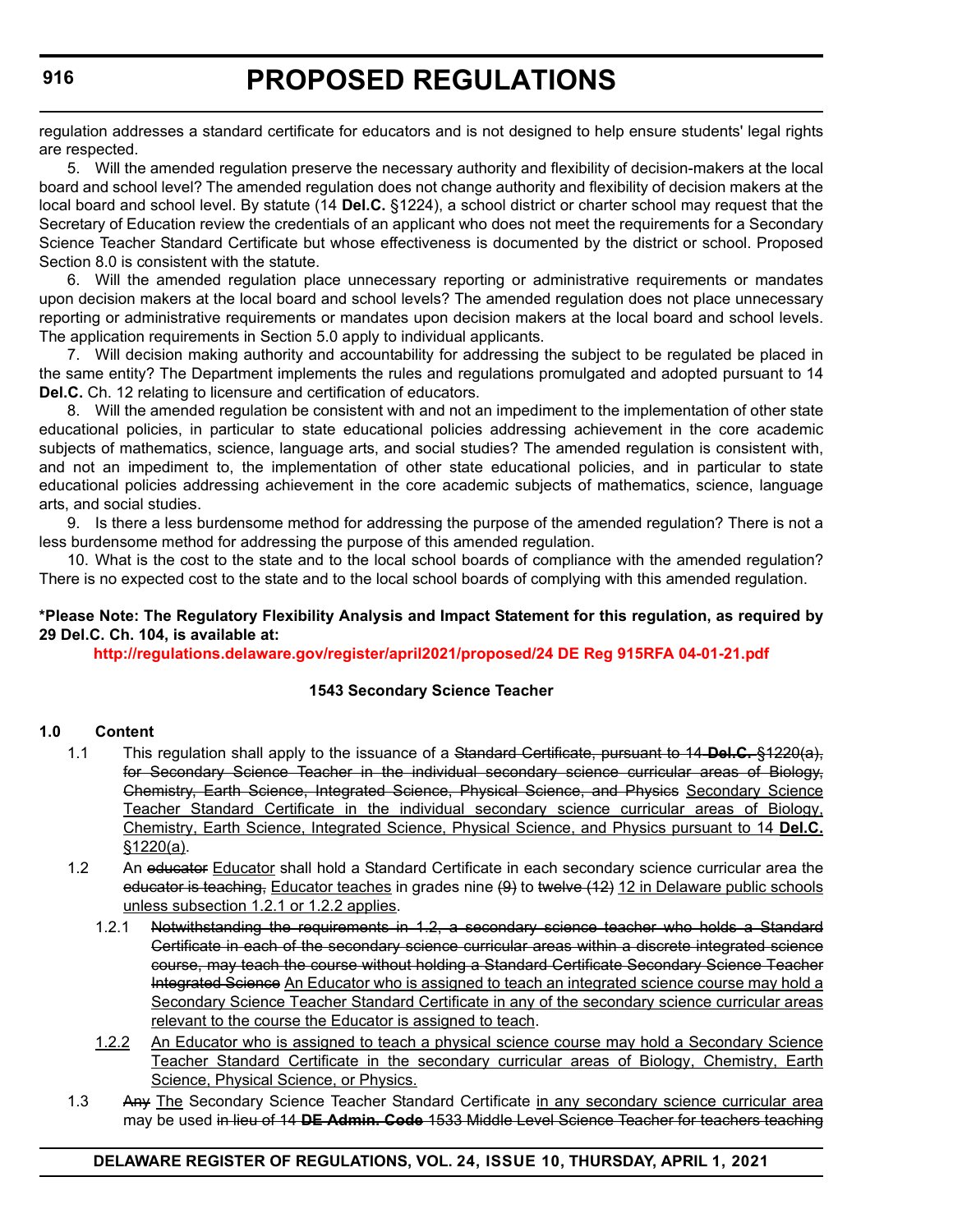middle level science in grades six (6) to eight (8) for grades 6, 7, 8 in a middle level Delaware public school in lieu of the Middle Level Science Teacher Standard Certificate.

1.4 Except as otherwise provided, the requirements set forth in 14 **DE Admin. Code** 1505 Standard Certificate, including any subsequent amendment or revision thereto, are incorporated herein by reference.

#### **2.0 Definitions**

The definitions set forth in 14 **DE Admin. Code** 1505 Standard Certificate, including any subsequent amendment or revision thereto, are incorporated herein by reference.

The following words and terms, when used in this regulation, shall have the following meaning:

"**Department**" means the Delaware Department of Education.

- "**Educator**" means a person licensed and certified by the State under 14 **Del.C.** Ch. 12 to engage in the practice of instruction, administration or other related professional support services in Delaware public schools, including charter schools, pursuant to rules and regulations promulgated by the Professional Standards Board and approved by the State Board of Education. The term 'educator' does not include substitute teachers.
- "**Employing Authority**" means any entity which employs educators, and includes, but is not limited to, school districts, charter schools, boards of directors, and management companies.
- "**Immorality**" means conduct which is inconsistent with the rules and principles of morality expected of an educator and may reasonably be found to impair an educator's effectiveness by reason of the educator's unfitness or otherwise.
- "**License**" means a credential which authorizes the holder to engage in the practice for which the license is issued.
- "**Passing Score**" means a minimum score established by the Standards Board in consultation with the Department and with the approval of the State Board of Education.
- "**Regionally Accredited**" means educational accreditation by a regional accrediting agency that is recognized by the U.S. Secretary of Education as a reliable authority concerning the quality of education offered by the institutions of higher education it accredits, including Middle States Commission on Higher Education.
- "**Standard Certificate**" means a credential issued to certify that an educator has the prescribed knowledge, skill or education to practice in a particular area, teach a particular subject, or teach a category of students.

"**Standards Board**" means the Professional Standards Board established pursuant to 14 **Del.C.** §1201.

"**Valid and Current License or Certificate**" means a current full or permanent certificate or license issued by another state or jurisdiction. This means the educator is fully credentialed by having met all of the requirements for full licensure or certification in another state or jurisdiction and is in good standing in that state or jurisdiction. It does not include temporary, emergency, conditional certificates of eligibility or expired certificates or licenses issued from another state or jurisdiction.

#### **3.0 Issuance of a Standard Certificate**

- 3.1 In accordance with 14 **Del.C.** §1220(a), the Department shall issue a Secondary Science Teacher Standard Certificate as a Secondary Science Teacher in the individual secondary science curricular areas of Biology, Chemistry, Earth Science, Integrated Science, Physical Science, and Physics to an educator applicant who has met the following:
	- 3.1.1 Holds a valid Delaware Initial, Continuing, or Advanced License; License or a Limited Standard, Standard or Professional Status Certificate issued by the Department prior to August 31, 2003; and, 2003 and meets the requirements set forth in Section 4.0 of this regulation; or
	- 3.1.2 Has met the requirements as set forth in 14 **DE Admin. Code** 1505 Standard Certificate, including any subsequent amendment or revision thereto. Has met the requirements for licensure and presents proof of a Valid and Current License or Certificate as a secondary science teacher in the secondary science curricular area sought.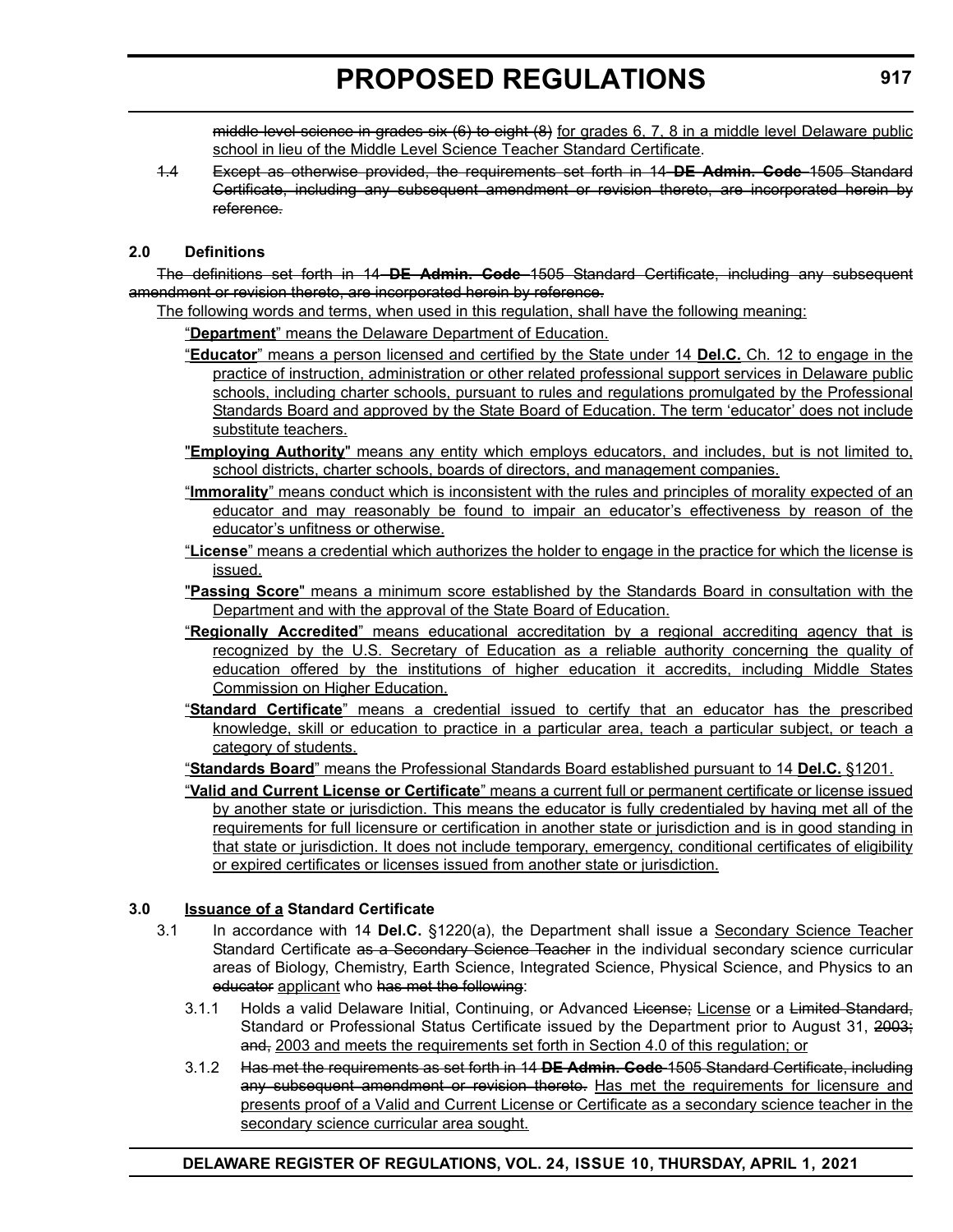3.2 Notwithstanding any provision to the contrary herein, the Department shall not act on an application for Secondary Science Teacher Standard Certificate if the applicant is under official investigation by any national, state, or local authority with the power to issue educator licenses or certifications. The Department shall not act where the allegations include but are not limited to conduct such as Immorality, misconduct in office, incompetence, willful neglect of duty, disloyalty, or falsification of credentials until the applicant provides evidence of the investigation's resolution.

#### **4.0 Testing Prescribed Education, Knowledge, and Skill Requirements**

Pursuant to 14 **Del.C.** §1220, where an examination of content knowledge such as a Praxis™ II examination is applicable and available in the individual secondary science curricular area, the applicant shall achieve a passing score as established by the Standards Board, in consultation with the Department and with the concurrence of the State Board for each Standard Certificate issued.

- 4.1 For an applicant who does not hold a content area Standard Certificate, the applicant shall have satisfied the requirements in subsections 4.1.1 and 4.1.2.
	- 4.1.1 The applicant shall have:
		- 4.1.1.1 Obtained and currently maintain a Science certificate in the secondary science curricular area sought from the National Board for Professional Teaching Standards; or
		- 4.1.1.2 Earned a bachelor's degree from a Regionally Accredited college or university with a minimum of 30 semester hours of coursework in secondary science education from an educator preparation program approved or recognized by the National Council for the Accreditation of Teacher Education (NCATE), the Council for the Accreditation of Educator Preparation (CAEP), or a state where the state approval body employed the appropriate standards; or
		- 4.1.1.3 Satisfactorily completed an alternative routes for licensure or certification program to teach secondary science as provided in 14 **Del.C.** §§1260 – 1266; or
		- 4.1.1.4 Satisfactorily completed a Department-approved educator preparation program in secondary science education.
	- 4.1.2 The applicant shall have achieved a Passing Score on the Praxis Subject Assessment as provided in subsections 4.1.2.1 through 4.1.2.5.
		- 4.1.2.1 For a Secondary Science Teacher Standard Certificate Biology, the applicant shall have achieved on the Praxis Subject Assessment – Biology: Content Knowledge (ETS Test Code #5235) a Passing Score of 150.
		- 4.1.2.2 For a Secondary Science Teacher Standard Certificate Chemistry, the applicant shall have achieved on the Praxis Subject Assessment – Chemistry: Content Knowledge (ETS Test Code #5245) a Passing Score of 151.
		- 4.1.2.3 For a Secondary Science Teacher Standard Certificate Physics, the applicant shall have achieved on the Praxis Subject Assessment – Physics: Content Knowledge (ETS Test Code #5265) a Passing Score of 140.
		- 4.1.2.4 For a Secondary Science Teacher Standard Certificate Earth Science, the applicant shall have achieved on the Praxis Subject Assessment – Astronomy, Earth, and Space Sciences: Content Knowledge (ETS Test Code #5571) a Passing Score of 150.
		- 4.1.2.5 For a Secondary Science Teacher Standard Certificate Integrated or Physical Science, the applicant shall have achieved on the Praxis Subject Assessment – General Science: Content Knowledge (ETS Test Code #5235) a Passing Score of 151.
- 4.2 For an applicant who holds at least one content area Standard Certificate, the applicant shall have achieved a Passing Score on the Praxis Subject Assessment as provided in subsection 4.1.2.

#### **5.0 Application Requirements**

5.1 If an applicant is applying for an Initial License, a Standard Certificate must be applied for simultaneously with the application for an Initial License, and the applicant shall also provide all required documentation for the License.

**DELAWARE REGISTER OF REGULATIONS, VOL. 24, ISSUE 10, THURSDAY, APRIL 1, 2021**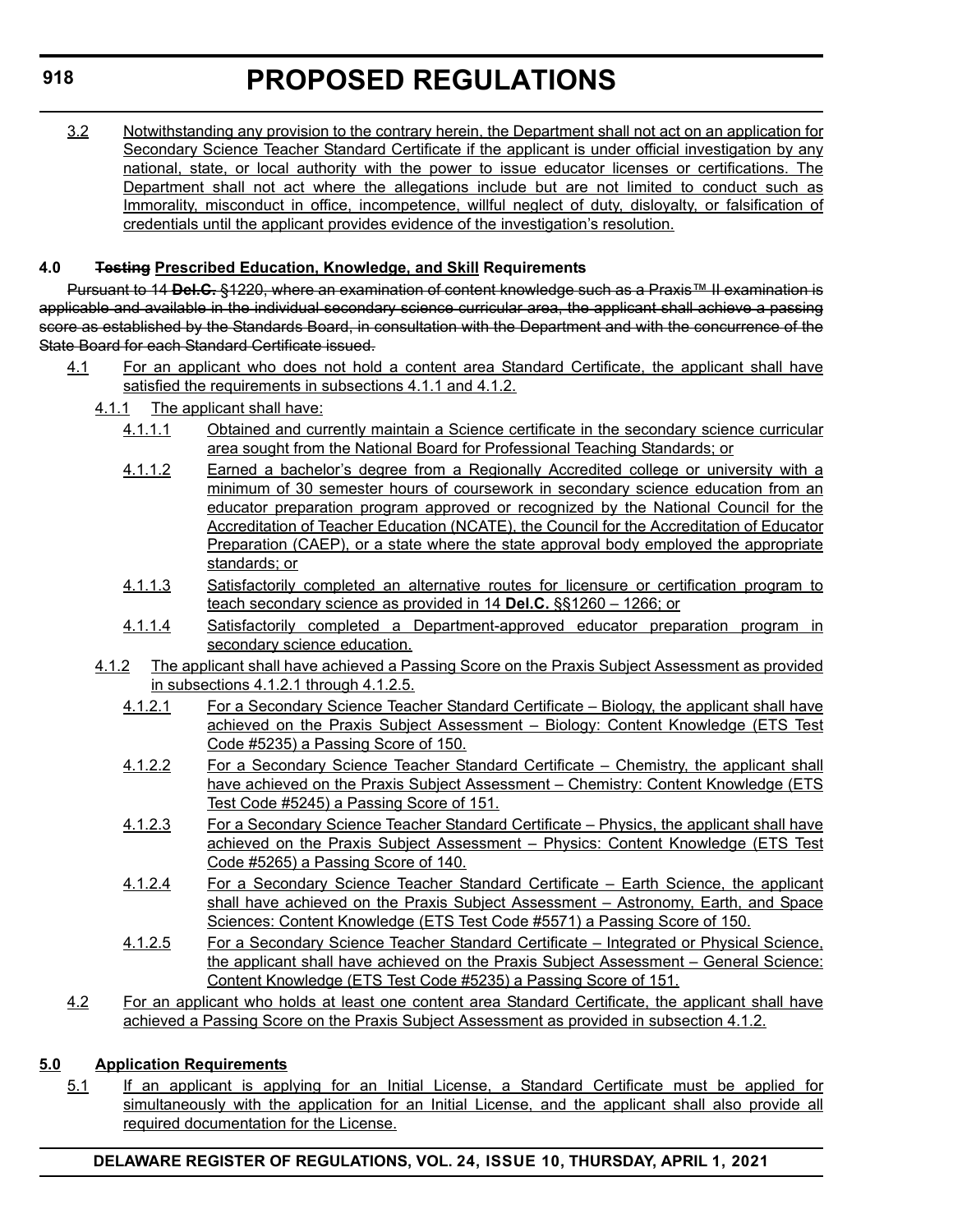- 5.2 For applicants who are applying for a Secondary Science Teacher Standard Certificate under subsections 3.1.1 and 4.1, the following documentation is required:
	- 5.2.1 Evidence of obtaining and maintaining a Science certificate from the National Board for Professional Teaching Standards, if applicable; and
	- 5.2.2 Official transcript from the applicant's Regionally Accredited college or university.
		- 5.2.2.1 Electronic transcripts may be submitted by the Employing Authority or by the applicant's Regionally Accredited college or university; or
		- 5.2.2.2 Sealed paper transcripts may be submitted.
		- 5.2.2.3 The Department will not accept copies of transcripts; and
	- 5.2.3 Official score on the Praxis Subject Assessment as provided in subsection 4.1.2; and
	- 5.2.4 Additional documentation as required by the Department.
- 5.3 For applicants who are applying for a Secondary Science Teacher Standard Certificate under subsections 3.1.1 and 4.2, the following documentation is required:
	- 5.3.1 Official score on the Praxis Subject Assessment as provided in subsection 4.2; and
	- 5.3.2 Additional documentation as required by the Department.
- 5.4 For applicants who are applying for the Secondary Science Teacher Standard Certificate under 3.1.2, the following documentation is required:
	- 5.4.1 An official copy of the Valid and Current License or Certificate; and
	- 5.4.2 Additional documentation as required by the Department.

#### **6.0 Validity of a Standard Certificate**

- 6.1 A Secondary Science Teacher Standard Certificate is valid regardless of the assignment or employment status of the holder provided that the Educator's License remains current and valid.
- 6.2 A Secondary Science Teacher Standard Certificate is not subject to renewal.

#### **7.0 Disciplinary Action**

- 7.1 An Educator's Secondary Science Teacher Standard Certificate may be revoked, suspended, or limited for cause as provided in 14 **DE Admin. Code** 1514 Limitation, Suspension, and Revocation of Licenses, Certificates, and Permits.
- 7.2 An Educator's Secondary Science Teacher Standard Certificate shall be revoked if the Educator's Initial, Continuing, or Advanced License or Professional Status Certificate is revoked or the Educator made a materially false or misleading statement in the Educator's application in accordance with 14 **Del.C.** §1222.
- 7.3 An Educator whose certificate is noticed for disciplinary action is entitled to a full and fair hearing before the Standards Board. Hearings shall be conducted in accordance with 14 **DE Admin. Code** 1515 Hearing Procedures and Rules.

#### **8.0 Secretary of Education Review**

- 8.1 The Secretary of Education may, upon the written request of a local school district or charter school, review credentials submitted in an application for a Secondary Science Teacher Standard Certificate on an individual basis and grant such a Standard Certificate to an applicant who otherwise does not meet the requirements for a Secondary Science Teacher Standard Certificate but whose effectiveness is documented by the local school district or charter school.
	- 8.1.1 For school districts, requests shall be approved by the superintendent of the school district.
	- 8.1.2 For charter schools, requests concerning the head of school of the charter school shall be approved by the charter school's board of directors and requests concerning all other applicants shall be approved by the charter school's head of school.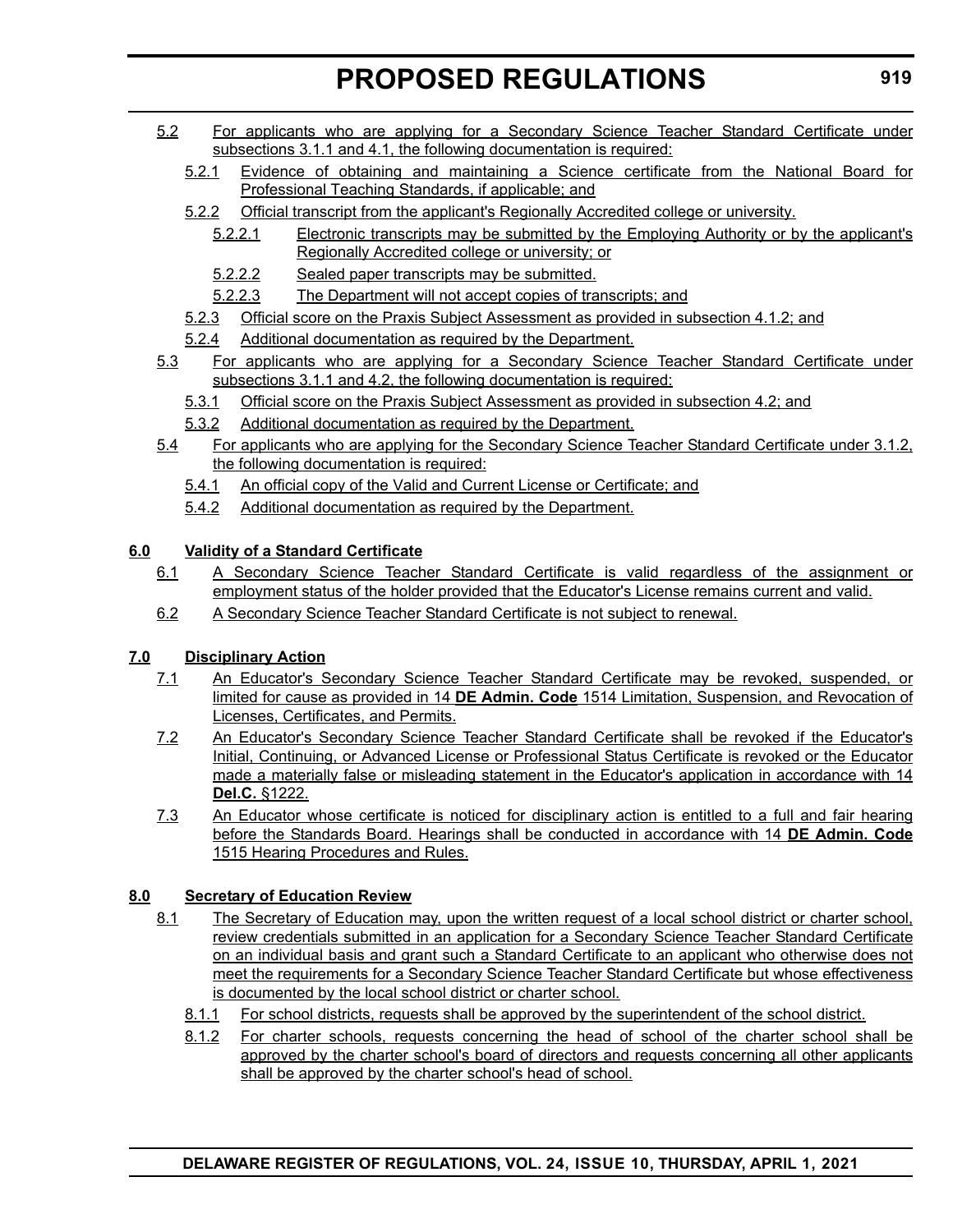#### <span id="page-27-0"></span>**9.0 Past Certificate Recognized**

The Department shall recognize a Secondary Science Teacher Standard Certificate that was issued by the Department prior to the effective date of this regulation. An Educator holding such a Standard Certificate shall be considered certified to teach secondary science in the secondary science curricular area for which the certificate was issued.

#### **[PROFESSIONAL STANDARDS BOARD](https://www.doe.k12.de.us/domain/172)**

Statutory Authority: 14 Delaware Code, Sections 1203 and 1205(b) (14 **Del.C.** §§1203 & 1205(b)) 14 **DE Admin. Code** 1561

**PUBLIC NOTICE**

#### **Educational Impact Analysis Pursuant to 14 Del.C. §122(d)**

**[1561 Bilingual Teacher](#page-3-0)**

#### **A. TYPE OF REGULATORY ACTION REQUESTED**

Amendment to Existing Regulation

#### **B. SYNOPSIS OF SUBJECT MATTER OF REGULATION**

Pursuant to 14 **Del.C.** §§1203 and 1205(b), the Professional Standards Board ("Board"), acting in consultation and cooperation with the Delaware Department of Education ("Department"), developed amendments to 14 **DE Admin. Code** 1561 Bilingual Teacher. The regulation concerns the requirements for a Bilingual Teacher Standard Certificate in accordance with 14 **Del.C.** §1220. The proposed amendments include clarifying Section 1.0; adding defined terms to Section 2.0; clarifying the requirements for issuing a Bilingual Teacher Standard Certificate in Section 3.0; specifying the education, knowledge, and skill requirements for obtaining a Bilingual Teacher Standard Certificate in Section 4.0; specifying the application requirements in Section 5.0; adding Section 6.0, which concerns the validity of a Bilingual Teacher Standard Certificate; adding Section 7.0, which concerns disciplinary actions; adding Section 8.0, which concerns requests for the Secretary of Education to review standard certificate applications; and adding Section 9.0, which concerns recognizing past certificates that were issued by the Department.

Persons wishing to present their views regarding this matter may do so in writing by the close of business on or before May 4, 2021 to the Department of Education, Office of the Secretary, Attn: Regulation Review, 401 Federal Street, Suite 2, Dover, Delaware 19901 or to [DOEregulations.comment@doe.k12.de.us.](mailto:DOEregulations.comment@doe.k12.de.us) A copy of this regulation may be viewed online at the Registrar of Regulation's website, [http://regulations.delaware.gov/services/](http://regulations.delaware.gov/services/current_issue.shtml) current issue.shtml or obtained at the Department of Education's Office of the Secretary, located at the address above.

#### **C. IMPACT CRITERIA**

1. Will the amended regulation help improve student achievement as measured against state achievement standards? The education, knowledge, and skill requirements in Section 4.0 are designed to improve the quality of the educator workforce, which will help to improve student achievement.

2. Will the amended regulation help ensure that all students receive an equitable education? The education, knowledge, and skill requirements in Section 4.0 are designed to improve the quality of the educator workforce, which will help to ensure students in Delaware public schools receive an equitable education.

3. Will the amended regulation help to ensure all students' health and safety are adequately protected? The amended regulation addresses a standard certificate for educators and is not designed to help ensure students' health and safety is protected.

4. Will the amended regulation help to ensure that all students' legal rights are respected? The amended regulation addresses a standard certificate for educators and is not designed to help ensure students' legal rights are respected.

**DELAWARE REGISTER OF REGULATIONS, VOL. 24, ISSUE 10, THURSDAY, APRIL 1, 2021**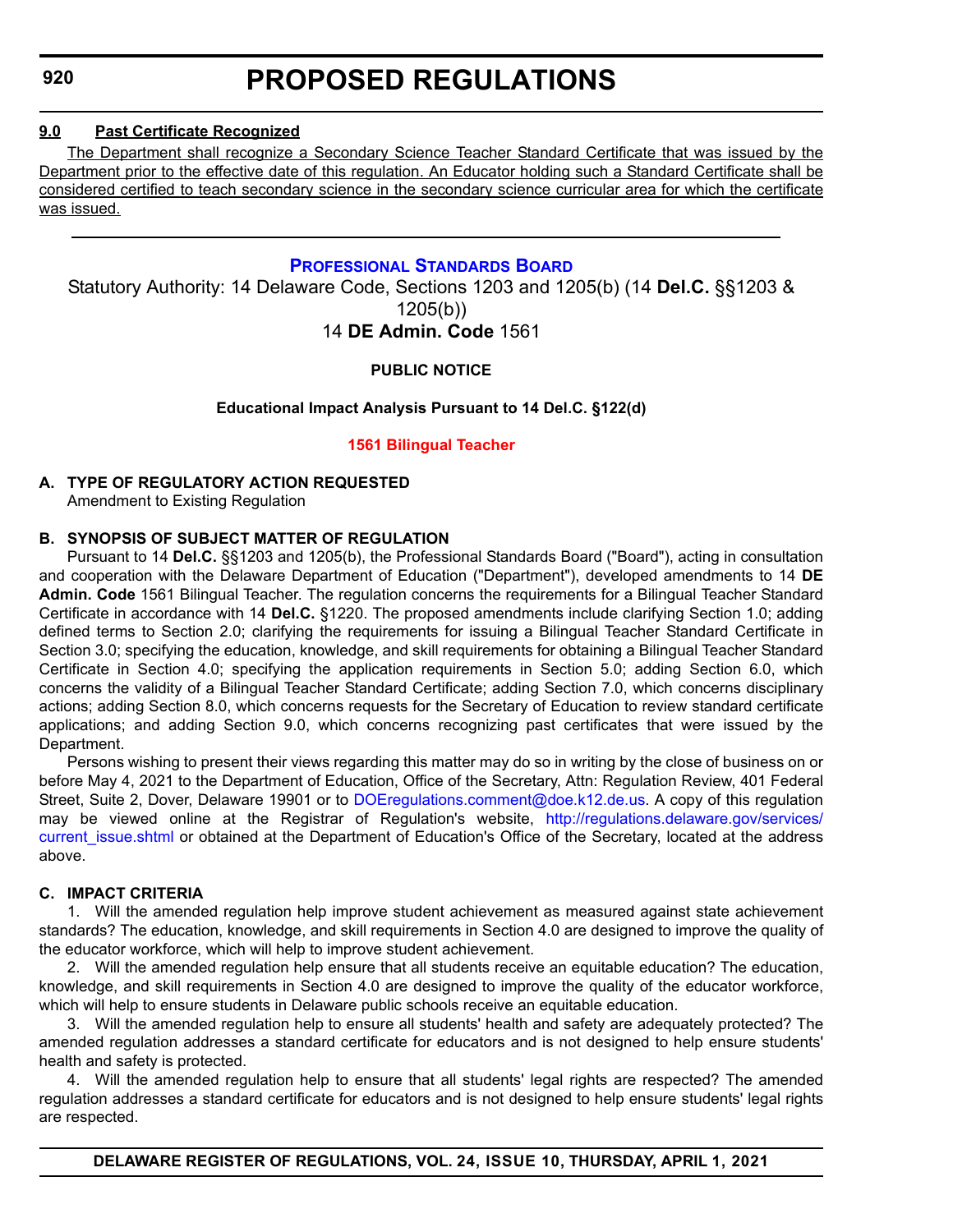5. Will the amended regulation preserve the necessary authority and flexibility of decision-makers at the local board and school level? The amended regulation does not change authority and flexibility of decision makers at the local board and school level. By statute (14 **Del.C.** §1224), a school district or charter school may request that the Secretary of Education review the credentials of an applicant who does not meet the requirements for a Bilingual Teacher Standard Certificate but whose effectiveness is documented by the district or school. Proposed Section 8.0 is consistent with the statute.

6. Will the amended regulation place unnecessary reporting or administrative requirements or mandates upon decision makers at the local board and school levels? The amended regulation does not place unnecessary reporting or administrative requirements or mandates upon decision makers at the local board and school levels. The application requirements in Section 5.0 apply to individual applicants.

7. Will decision making authority and accountability for addressing the subject to be regulated be placed in the same entity? The Department implements the rules and regulations promulgated and adopted pursuant to 14 **Del.C.** Ch. 12 relating to licensure and certification of educators.

8. Will the amended regulation be consistent with and not an impediment to the implementation of other state educational policies, in particular to state educational policies addressing achievement in the core academic subjects of mathematics, science, language arts, and social studies? The amended regulation is consistent with, and not an impediment to, the implementation of other state educational policies, and in particular to state educational policies addressing achievement in the core academic subjects of mathematics, science, language arts, and social studies.

9. Is there a less burdensome method for addressing the purpose of the amended regulation? There is not a less burdensome method for addressing the purpose of this amended regulation.

10. What is the cost to the state and to the local school boards of compliance with the amended regulation? There is no expected cost to the state and to the local school boards of complying with this amended regulation.

#### **\*Please Note: The Regulatory Flexibility Analysis and Impact Statement for this regulation, as required by 29 Del.C. Ch. 104, is available at:**

**<http://regulations.delaware.gov/register/april2021/proposed/24 DE Reg 920RFA 04-01-21.pdf>**

#### **1561 Bilingual Teacher**

#### **1.0 Content**

- 1.1 This regulation shall apply to the issuance of a Standard Certificate, Bilingual Teacher Standard Certificate (Category) pursuant to 14 **Del.C.** §1220(a), for Bilingual Teacher (Category).
	- 1.1.1 This eertification Standard Certificate is required for an educator Educator within charter school and district-identified bilingual classrooms or bilingual programs for grades K to 12 that are identified to serve students who are English Language Learners or immersion program students in Delaware public schools.
	- 1.1.2 This certification The Bilingual Teacher Standard Certificate is a category certificate Standard Certificate and does not certify an educator Educator to practice in a particular area or teach a particular subject. A category certificate Standard Certificate only establishes that an educator Educator has met the prescribed knowledge, skill, or education education, knowledge, or skill to instruct a particular category of students–specified. This certification The Bilingual Teacher Standard Certificate is limited to the specific category of teaching students who are English Language Learners or immersion program students.
	- 1.1.3 This certification may not be issued alone and an educator shall hold at least one subject or area certification An Educator shall hold at least one content area Standard Certificate.
- 1.2 Except as otherwise provided, the requirements set forth in 14 **DE Admin. Code** 1505 Standard Certificate, including any subsequent amendment or revision thereto, are incorporated herein by reference.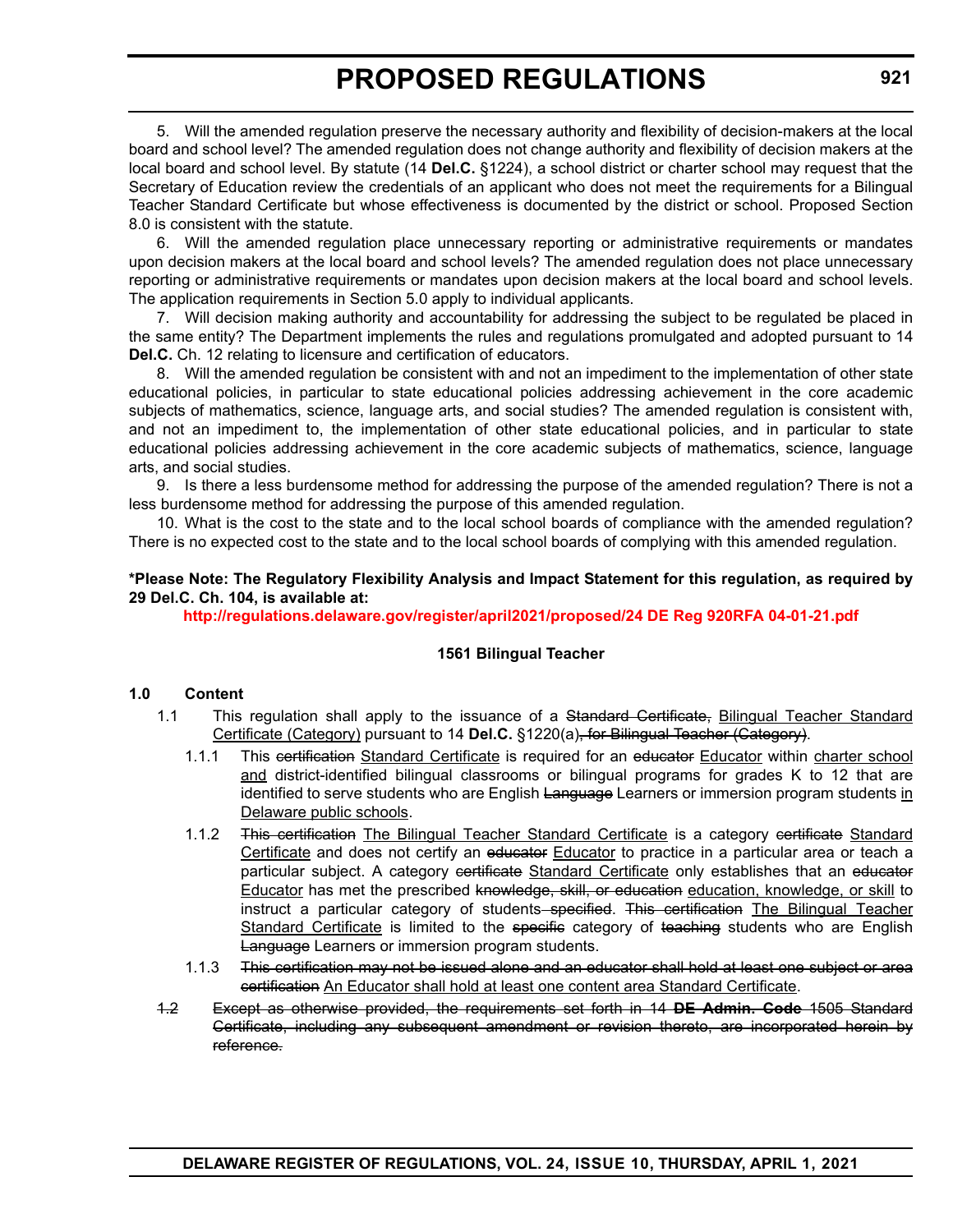#### **2.0 Definitions**

- 2.1 The definitions set forth in 14 **DE Admin. Code** 1505 Standard Certificate, including any subsequent amendment or revision thereto, are incorporated herein by reference.
- 2.2 The following words and terms, when used in this regulation, shall have the following meaning unless the context clearly indicates otherwise:

"**Department**" means the Delaware Department of Education.

"**Educator**" means a person licensed and certified by the State under 14 **Del.C.** Ch. 12 to engage in the practice of instruction, administration or other related professional support services in Delaware public schools, including charter schools, pursuant to rules and regulations promulgated by the Professional Standards Board and approved by the State Board of Education. The term 'educator' does not include substitute teachers.

"**Employing Authority**" means any entity which employs educators, and includes, but is not limited to, school districts, charter schools, boards of directors, and management companies.

"**Immorality**" means conduct which is inconsistent with the rules and principles of morality expected of an educator and may reasonably be found to impair an educator's effectiveness by reason of the educator's unfitness or otherwise.

"**License**" means a credential which authorizes the holder to engage in the practice for which the license is issued.

"**Passing score Score**" means a minimum score as established by the Standards Board, in consultation with the Department and with the approval of the State Board of Education.

"**Regionally Accredited**" means educational accreditation by a regional accrediting agency that is recognized by the U.S. Secretary of Education as a reliable authority concerning the quality of education offered by the institutions of higher education it accredits, including Middle States Commission on Higher Education.

"**Standard Certificate**" means a credential issued to certify that an educator has the prescribed knowledge, skill or education to practice in a particular area, teach a particular subject, or teach a category of students.

"**Standards Board**" means the Professional Standards Board established pursuant to 14 **Del.C.** §1201.

"**Target language Language**" means, for the purpose of this regulation, the world language of the bilingual classroom or bilingual program.

"**Valid and Current License or Certificate**" means a current full or permanent certificate or license issued by another state or jurisdiction. This means the educator is fully credentialed by having met all of the requirements for full licensure or certification in another state or jurisdiction and is in good standing in that state or jurisdiction. It does not include temporary, emergency, conditional certificates of eligibility or expired certificates or licenses issued from another state or jurisdiction.

#### **3.0 Issuance of a Standard Certificate**

- 3.1 In accordance with 14 **Del.C**. §1220(a), the Department shall issue a Bilingual Teacher Standard Certificate as a Bilingual Teacher to an educator applicant who has met the following:
	- 3.1.1 Holds a valid Delaware Initial, Continuing, or Advanced License; or a Limited Standard, License or a Standard or Professional Status Certificate issued by the Department prior to August 31, 2003; and, 2003 and meets the requirements set forth in Section 4.0 of this regulation; or
	- 3.1.2 Has met the requirements as set forth in 14 **DE Admin. Code** 1505 Standard Certificate, including any subsequent amendment or revision thereto; and Has met the requirements for licensure and holds a Valid and Current License or Certificate in bilingual education.
	- 3.1.3 Holds a Standard Certificate in a subject or area; and
	- 3.1.4 Has satisfied the additional requirements in this regulation.
- 3.2 Notwithstanding any provision to the contrary herein, the Department shall not act on an application for a Bilingual Teacher Standard Certificate if the applicant is under official investigation by any national,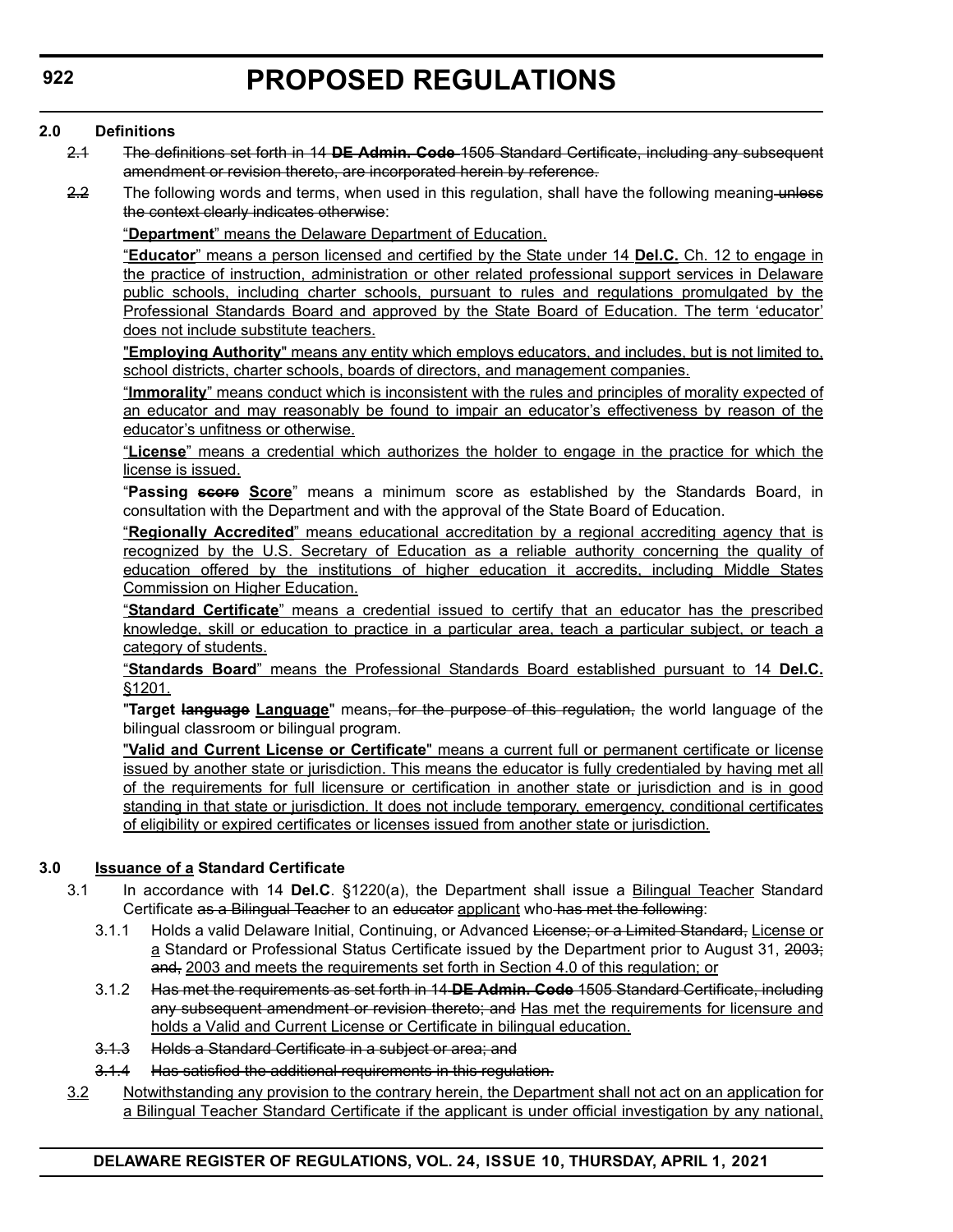state, or local authority with the power to issue educator licenses or certifications. The Department shall not act where the allegations include but are not limited to conduct such as Immorality, misconduct in office, incompetence, willful neglect of duty, disloyalty, or falsification of credentials until the applicant provides evidence of the investigation's resolution.

#### **4.0 Additional Prescribed Education, Knowledge, and Skill Requirements**

- 4.1 An educator shall also have satisfied each of the following requirements:
	- 4.1.1 Demonstrated oral and written proficiency in English by:
		- 4.1.1.1 Completion of a bachelor's, master's, or doctoral degree from a regionally accredited college or university that is located in the United States or in a permanently inhabited territory of the United States in which the majority of courses were taught and assessed in the English language; or
		- 4.1.1.2 Achieving a minimum level of Advanced Mid based on the American Council on the Teaching of Foreign Languages (ACTFL) Proficiency Guidelines on:
			- 4.1.1.2.1 the ACTFL Oral Proficiency Interview (OPI) in English, and
			- 4.1.1.2.2 the ACTFL Writing Proficiency Test (WPT) in English.
	- 4.1.2 Demonstrated oral and written proficiency in the target language of the bilingual classroom or bilingual program by:
		- 4.1.2.1 Achieving a minimum level of Advanced Mid based on the ACTFL Proficiency Guidelines on the ACTFL OPI in the target language, and
		- 4.1.2.2 Achieving a passing score on the ACTFL WPT in the target language.
			- 4.1.2.2.1 For the purposes of subsection 4.1.2.2 of this regulation, a passing score shall be:
				- 4.1.2.2.1.1 For tests using the Roman alphabet, achieving a minimum level of Advanced Mid based on the ACTFL Proficiency Guidelines.
				- 4.1.2.2.1.2 For tests using a non-Roman alphabet, achieving a minimum level of Advanced Low based on the ACTFL Proficiency Guidelines.
	- 4.1.3 Completion of either:
		- 4.1.3.1 A bachelor's, master's, or doctoral degree from a regionally accredited college or university with a major or its equivalent in bilingual education from an educator preparation program approved or recognized by National Council for the Accreditation of Teacher Education (NCATE), the Council for Accreditation of Educator Preparation (CAEP), or a state where the state approval body employed the appropriate standards; or
		- 4.1.3.2 A minimum of fifteen (15) credits or the equivalent thereof in professional development as approved by the Department in the following content areas:
			- 4.1.3.2.1 Methods of Teaching English as a Second Language (3 credits);
			- 4.1.3.2.2 Second Language Acquisition (3 credits);
			- 4.1.3.2.3 Teaching Literacy for English Language Learners (3 credits);
			- 4.1.3.2.4 Second Language Testing (3 credits); and
			- 4.1.3.2.5 Structure of the English Language (3 credits).
- 4.1 An applicant shall have satisfied the requirements in subsections 4.1.1 through 4.1.3.
	- 4.1.1 The applicant shall have satisfied one of the following education requirements:
		- 4.1.1.1 Obtained and currently maintain an English as a New Language certificate from the National Board for Professional Teaching Standards; or
		- 4.1.1.2 Earned a bachelor's, master's, or doctoral degree from a Regionally Accredited college or university with a minimum of 30 semester hours of coursework in bilingual education from an educator preparation program approved or recognized by the National Council for the Accreditation of Teacher Education (NCATE), the Council for the Accreditation of Educator Preparation (CAEP), or a state where the state approval body employed the appropriate standards; or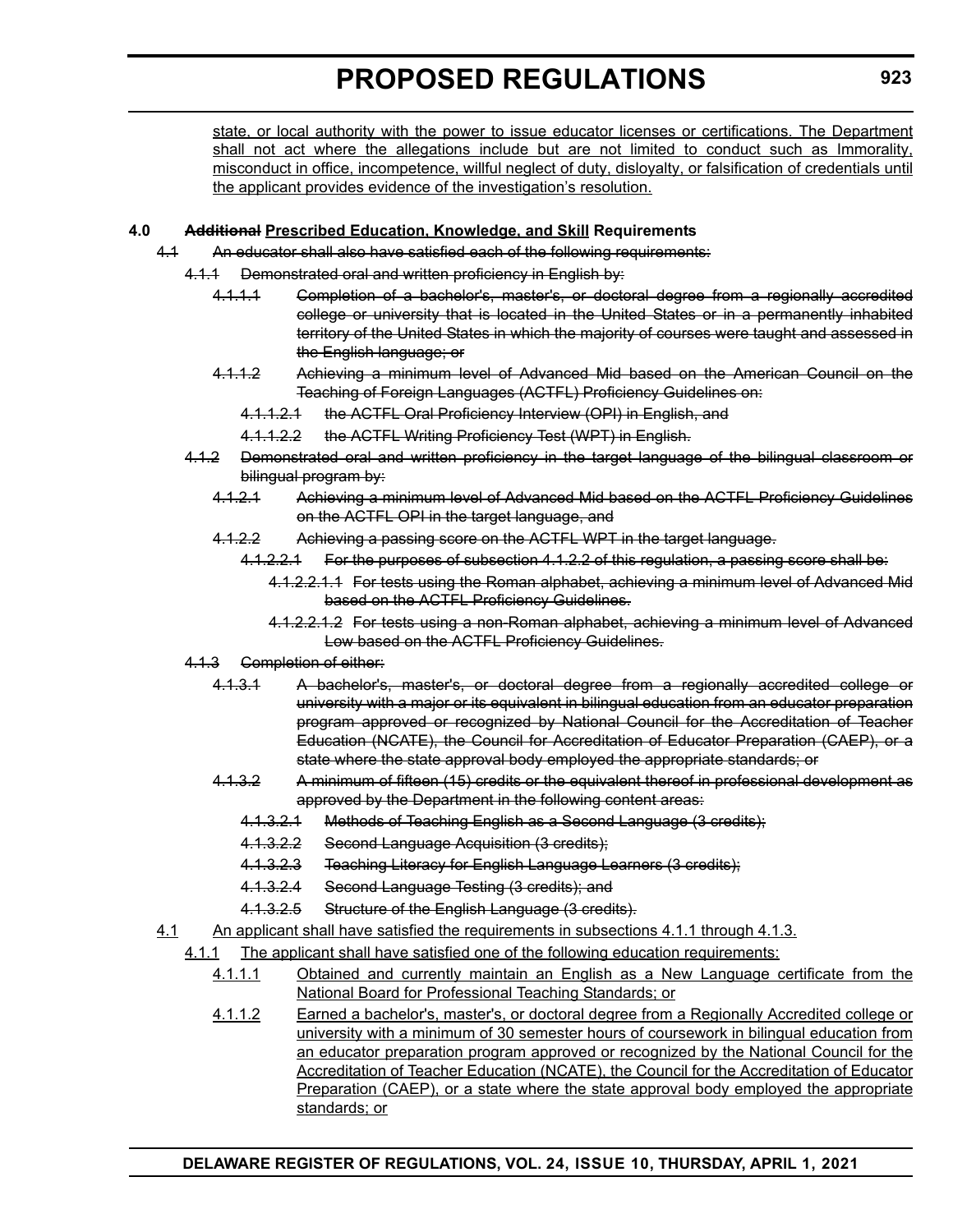- 4.1.1.3 Satisfactorily completed an alternative routes for licensure or certification program to teach English Learners as provided in 14 **Del.C.** §§1260 - 1266; or
- 4.1.1.4 Satisfactorily completed a Department-approved educator preparation program in bilingual education; or
- 4.1.1.5 Earned a bachelor's degree from a Regionally Accredited college or university in any content area and satisfactorily completed 15 college credits or the equivalent number of hours with one credit equating to 15 hours taken either as part of or in addition to a degree program from a Regionally Accredited college or university or a professional development provider approved by the Department in the following areas:
	- 4.1.1.5.1 Methods of Teaching English as a Second Language (3 credits);
	- 4.1.1.5.2 Second Language Acquisition (3 credits);
	- 4.1.1.5.3 Teaching Literacy for English Learners (3 credits);
	- 4.1.1.5.4 Second Language Testing (3 credits); and
	- 4.1.1.5.5 Structure of the English Language (3 credits).
- 4.1.2 The applicant shall have demonstrated oral and written proficiency in English by satisfying one of the following requirements:
	- 4.1.2.1 Earned a bachelor's, master's, or doctoral degree from a Regionally Accredited college or university that is located in the United States or in a permanently inhabited territory of the United States in which the majority of courses were taught and assessed in the English language; or
	- 4.1.2.2 Achieved a minimum level of Advanced Mid based on the American Council on the Teaching of Foreign Languages (ACTFL) Proficiency Guidelines on:
		- 4.1.2.2.1 The ACTFL Oral Proficiency Interview (OPI) in English; and
		- 4.1.2.2.2 The ACTFL Writing Proficiency Test (WPT) in English.
- 4.1.3 The applicant shall have demonstrated oral and written proficiency in the Target Language of the bilingual classroom or bilingual program by satisfying both of the following requirements:
	- 4.1.3.1 Achieved a minimum level of Advanced Mid based on the ACTFL Proficiency Guidelines on the ACTFL OPI in the Target Language; and
	- 4.1.3.2 Achieved a Passing Score on the ACTFL WPT in the Target Language.
		- 4.1.3.2.1 For the purposes of subsection 4.1.3.2 of this regulation, a Passing Score shall be:
			- 4.1.3.2.1.1 For tests using the Roman alphabet, achieving a minimum level of Advanced Mid based on the ACTFL Proficiency Guidelines.
			- 4.1.3.2.1.2 For tests using a non-Roman alphabet, achieving a minimum level of Advanced Low based on the ACTFL Proficiency Guidelines.

#### **5.0 Application Requirements**

- 5.1 If an applicant is applying for an Initial License, a Standard Certificate must be applied for simultaneously with the application for the Initial License, and the applicant shall also provide all required documentation for the License.
- 5.2 For an applicant who is applying for a Bilingual Teacher Standard Certificate under subsection 3.1.1 of this regulation, the following documentation is required in the application:
	- 5.2.1 Evidence of obtaining and maintaining an English as a New Language certificate from the National Board for Professional Teaching Standards, if applicable; and
	- 5.2.2 Official transcript from the applicant's Regionally Accredited college or university.
		- 5.2.2.1 Electronic transcripts may be submitted by the Employing Authority or by the applicant's Regionally Accredited college or university; or
		- 5.2.2.2 Sealed paper transcripts may be submitted.
		- 5.2.2.3 The Department will not accept copies of transcripts; and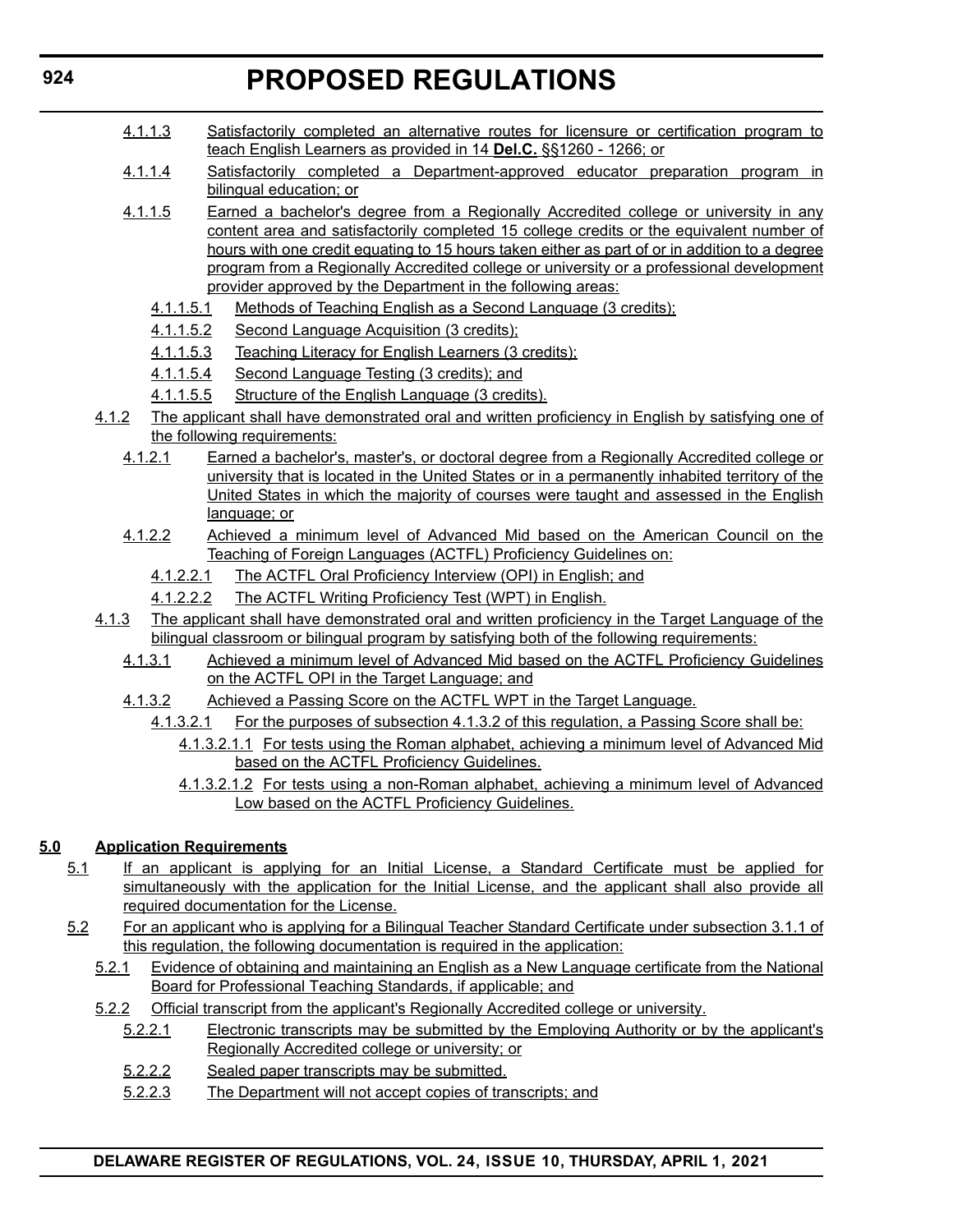- 5.2.3 Official scores on the ACTFL OPI and WPT in English as provided in subsection 4.1.2.2, if applicable; and
- 5.2.4 Official scores on the ACTFL OPI and WPT in the Target Language as provided in subsection 4.1.3; and
- 5.2.5 Additional documentation as required by the Department.
- 5.3 For an applicant who is applying for the Bilingual Teacher Standard Certificate under subsection 3.1.2, the following documentation is required in the application:
	- 5.3.1 An official copy of the Valid and Current License or Certificate; and
	- 5.3.2 Additional documentation as required by the Department.

#### **6.0 Validity of a Standard Certificate**

- 6.1 A Bilingual Teacher Standard Certificate is valid regardless of the assignment or employment status of the holder provided that the Educator's License remains current and valid.
- 6.2 A Bilingual Teacher Standard Certificate is not subject to renewal.

#### **7.0 Disciplinary Action**

- 7.1 An Educator's Bilingual Teacher Standard Certificate may be revoked, suspended, or limited for cause as provided in 14 **DE Admin. Code** 1514 Limitation, Suspension, and Revocation of Licenses, Certificates, and Permits.
- 7.2 An Educator's Bilingual Teacher Standard Certificate shall be revoked if the Educator's Initial, Continuing, or Advanced License or Professional Status Certificate is revoked or the Educator made a materially false or misleading statement in the Educator's application in accordance with 14 **Del.C.** §1222.
- 7.3 An Educator whose certificate is noticed for disciplinary action is entitled to a full and fair hearing before the Standards Board. Hearings shall be conducted in accordance with 14 **DE Admin. Code** 1515 Hearing Procedures and Rules.

#### **8.0 Secretary of Education Review**

- 8.1 The Secretary of Education may, upon the written request of a local school district or charter school, review credentials submitted in an application for a Bilingual Teacher Standard Certificate on an individual basis and grant such a Standard Certificate to an applicant who otherwise does not meet the requirements for a Bilingual Teacher Standard Certificate but whose effectiveness is documented by the local school district or charter school district.
	- 8.1.1 For school districts, requests shall be approved by the superintendent of the school district.
	- 8.1.2 For charter schools, requests concerning the head of school of the charter school shall be approved by the charter school's board of directors and requests concerning all other applicants shall be approved by the charter school's head of school.

#### **5.09.0 Past Certification Certificate Recognized**

The Department shall recognize a Bilingual Teacher Standard Certificate Bilingual Teacher issued before January 1, 2017 by the Department prior to the effective date of this regulation. A teacher holding such a Standard Certificate issued by the Department before January 1, 2017 shall be considered certified as a Bilingual Teacher An Educator holding such a Standard Certificate shall be considered certified to instruct English Learners or immersion program students.

#### **6.0 Effective Date**

This regulation shall be effective on January 1, 2017.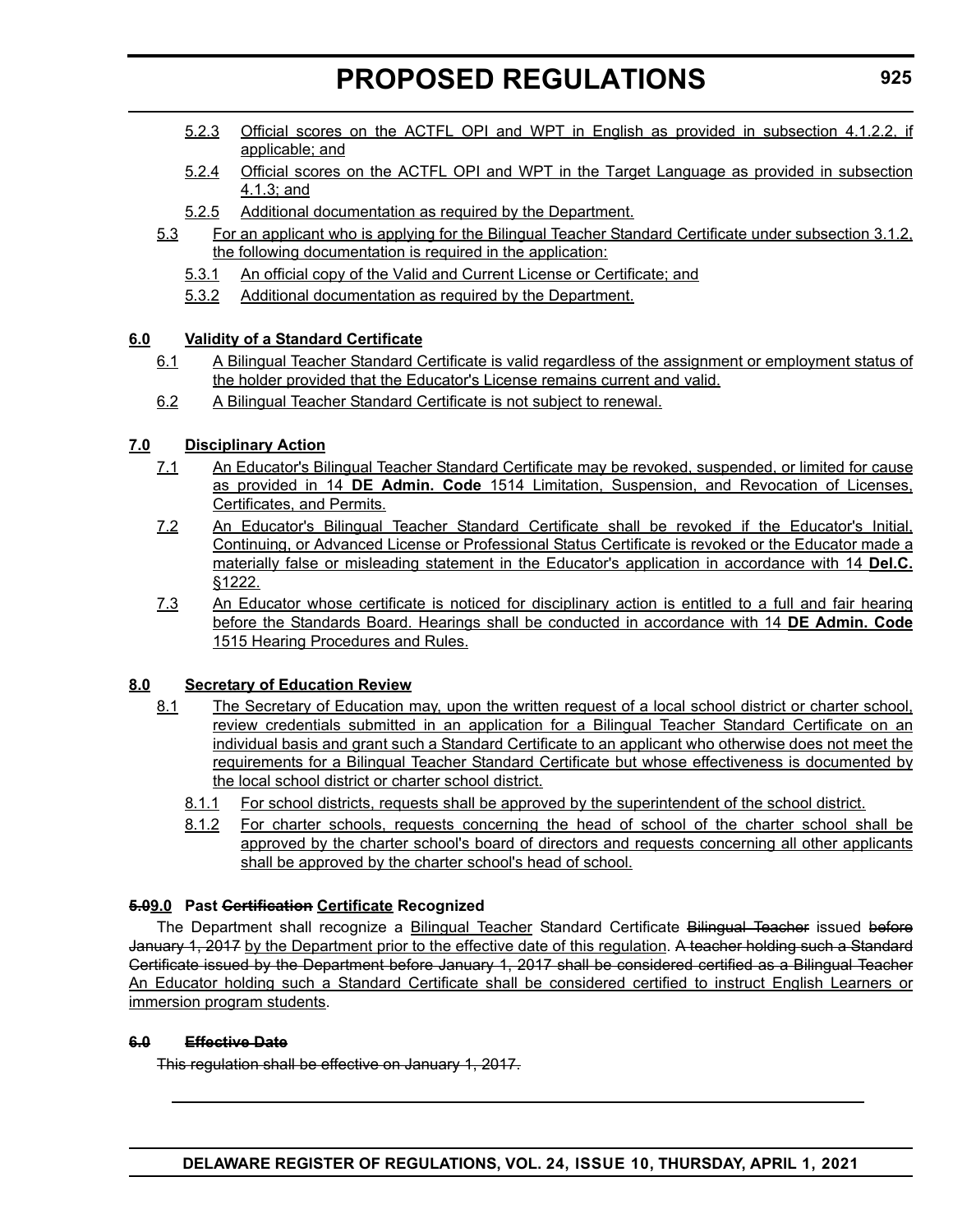**[PROFESSIONAL STANDARDS BOARD](https://www.doe.k12.de.us/domain/172)**

<span id="page-33-0"></span>Statutory Authority: 14 Delaware Code, Sections 1203 and 1205(b) (14 **Del.C.** §§1203 & 1205(b))

14 **DE Admin. Code** 1562

**PUBLIC NOTICE**

#### **Educational Impact Analysis Pursuant to 14 Del.C. §122(d)**

#### **[1562 Teacher of English Learners](#page-3-0)**

#### **A. TYPE OF REGULATORY ACTION REQUESTED**

Amendment to Existing Regulation

#### **B. SYNOPSIS OF SUBJECT MATTER OF REGULATION**

Pursuant to 14 **Del.C.** §§1203 and 1205(b), the Professional Standards Board ("Board"), acting in consultation and cooperation with the Delaware Department of Education ("Department"), developed amendments to 14 **DE Admin. Code** 1562 Teacher of English Learners. The regulation concerns the requirements for a Teacher of English Learners Standard Certificate in accordance with 14 **Del.C.** §1220. The proposed amendments include adding defined terms to Section 2.0; clarifying the requirements for issuing a Teacher of English Learners Standard Certificate in Section 3.0; specifying the education, knowledge, and skill requirements for obtaining a Teacher of English Learners Standard Certificate in Section 4.0; specifying the application requirements in Section 5.0; adding Section 6.0, which concerns the validity of a Teacher of English Learners Standard Certificate; adding Section 7.0, which concerns disciplinary actions; adding Section 8.0, which concerns requests for the Secretary of Education to review standard certificate applications; and adding Section 9.0, which concerns recognizing past certificates that were issued by the Department.

Persons wishing to present their views regarding this matter may do so in writing by the close of business on or before May 4, 2021 to the Department of Education, Office of the Secretary, Attn: Regulation Review, 401 Federal Street, Suite 2, Dover, Delaware 19901 or to [DOEregulations.comment@doe.k12.de.us.](mailto:DOEregulations.comment@doe.k12.de.us) A copy of this regulation may be viewed online at the Registrar of Regulation's website, [http://regulations.delaware.gov/services/](http://regulations.delaware.gov/services/current_issue.shtml) current issue.shtml or obtained at the Department of Education's Office of the Secretary, located at the address above.

#### **C. IMPACT CRITERIA**

1. Will the amended regulation help improve student achievement as measured against state achievement standards? The education, knowledge, and skill requirements in Section 4.0 are designed to improve the quality of the educator workforce, which will help to improve student achievement.

2. Will the amended regulation help ensure that all students receive an equitable education? The education, knowledge, and skill requirements in Section 4.0 are designed to improve the quality of the educator workforce, which will help to ensure students in Delaware public schools receive an equitable education.

3. Will the amended regulation help to ensure all students' health and safety are adequately protected? The amended regulation addresses a standard certificate for educators and is not designed to help ensure students' health and safety is protected.

4. Will the amended regulation help to ensure that all students' legal rights are respected? The amended regulation addresses a standard certificate for educators and is not designed to help ensure students' legal rights are respected.

5. Will the amended regulation preserve the necessary authority and flexibility of decision-makers at the local board and school level? The amended regulation does not change authority and flexibility of decision makers at the local board and school level. By statute (14 **Del.C.** §1224), a school district or charter school may request that the Secretary of Education review the credentials of an applicant who does not meet the requirements for a Teacher of English Learners Standard Certificate but whose effectiveness is documented by the district or school. Proposed Section 8.0 is consistent with the statute.

6. Will the amended regulation place unnecessary reporting or administrative requirements or mandates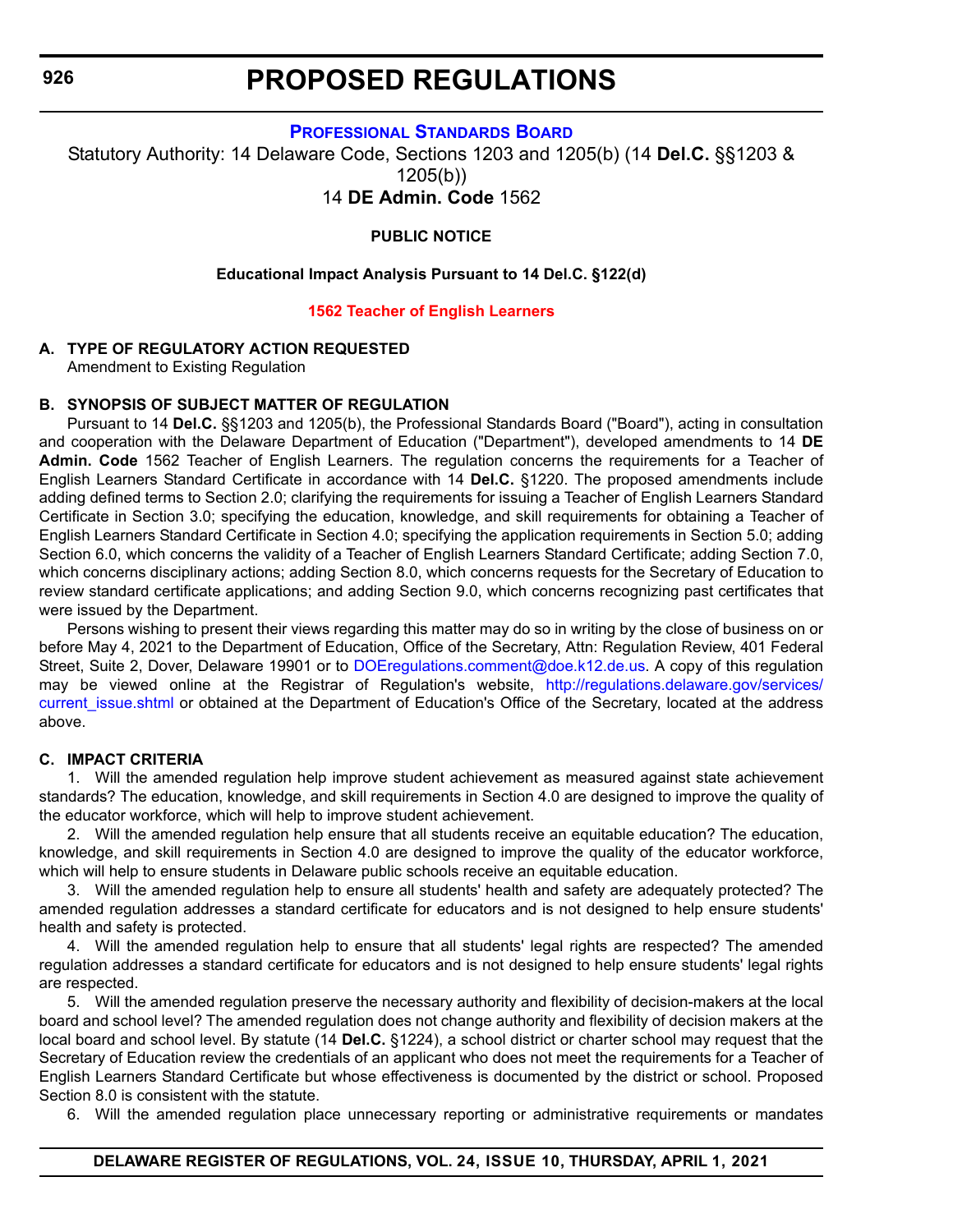upon decision makers at the local board and school levels? The amended regulation does not place unnecessary reporting or administrative requirements or mandates upon decision makers at the local board and school levels. The application requirements in Section 5.0 apply to individual applicants.

7. Will decision making authority and accountability for addressing the subject to be regulated be placed in the same entity? The Department implements the rules and regulations promulgated and adopted pursuant to 14 **Del.C.** Ch. 12 relating to licensure and certification of educators.

8. Will the amended regulation be consistent with and not an impediment to the implementation of other state educational policies, in particular to state educational policies addressing achievement in the core academic subjects of mathematics, science, language arts, and social studies? The amended regulation is consistent with, and not an impediment to, the implementation of other state educational policies, and in particular to state educational policies addressing achievement in the core academic subjects of mathematics, science, language arts, and social studies.

9. Is there a less burdensome method for addressing the purpose of the amended regulation? There is not a less burdensome method for addressing the purpose of this amended regulation.

10. What is the cost to the state and to the local school boards of compliance with the amended regulation? There is no expected cost to the state and to the local school boards of complying with this amended regulation.

#### **\*Please Note: The Regulatory Flexibility Analysis and Impact Statement for this regulation, as required by 29 Del.C. Ch. 104, is available at:**

**<http://regulations.delaware.gov/register/april2021/proposed/24 DE Reg 926RFA 04-01-21.pdf>**

#### **1562 Teacher of English Learners**

#### **1.0 Content**

- 1.1 This regulation shall apply to the issuance of a Standard Certificate, Teacher of English Learners Standard Certificate pursuant to 14 **Del.C.** §1220(a), for Teacher of English Learners. This certification Standard Certificate is required for grades K to 12 in Delaware public schools.
- 1.2 Except as otherwise provided, the requirements set forth in 14 **DE Admin. Code** 1505 Standard Certificate, including any subsequent amendment or revision thereto, are incorporated herein by reference.

#### **2.0 Definitions**

- 2.1 The definitions set forth in 14 **DE Admin. Code** 1505 Standard Certificate, including any subsequent amendment or revision thereto, are incorporated herein by reference.
- 2.2 The following word words and term terms, when used in this regulation, shall have the following meaning unless the context clearly indicates otherwise:

"**Department**" means the Delaware Department of Education.

"**Educator**" means a person licensed and certified by the State under 14 **Del.C.** Ch. 12 to engage in the practice of instruction, administration or other related professional support services in Delaware public schools, including charter schools, pursuant to rules and regulations promulgated by the Professional Standards Board and approved by the State Board of Education. The term 'educator' does not include substitute teachers.

"**Employing Authority**" means any entity which employs educators, and includes, but is not limited to, school districts, charter schools, boards of directors, and management companies.

"**Immorality**" means conduct which is inconsistent with the rules and principles of morality expected of an educator and may reasonably be found to impair an educator's effectiveness by reason of the educator's unfitness or otherwise.

"**License**" means a credential which authorizes the holder to engage in the practice for which the license is issued.

"**Passing score Score**" means a minimum score as established by the Professional Standards Board, in consultation with the Department and with the approval of the State Board of Education.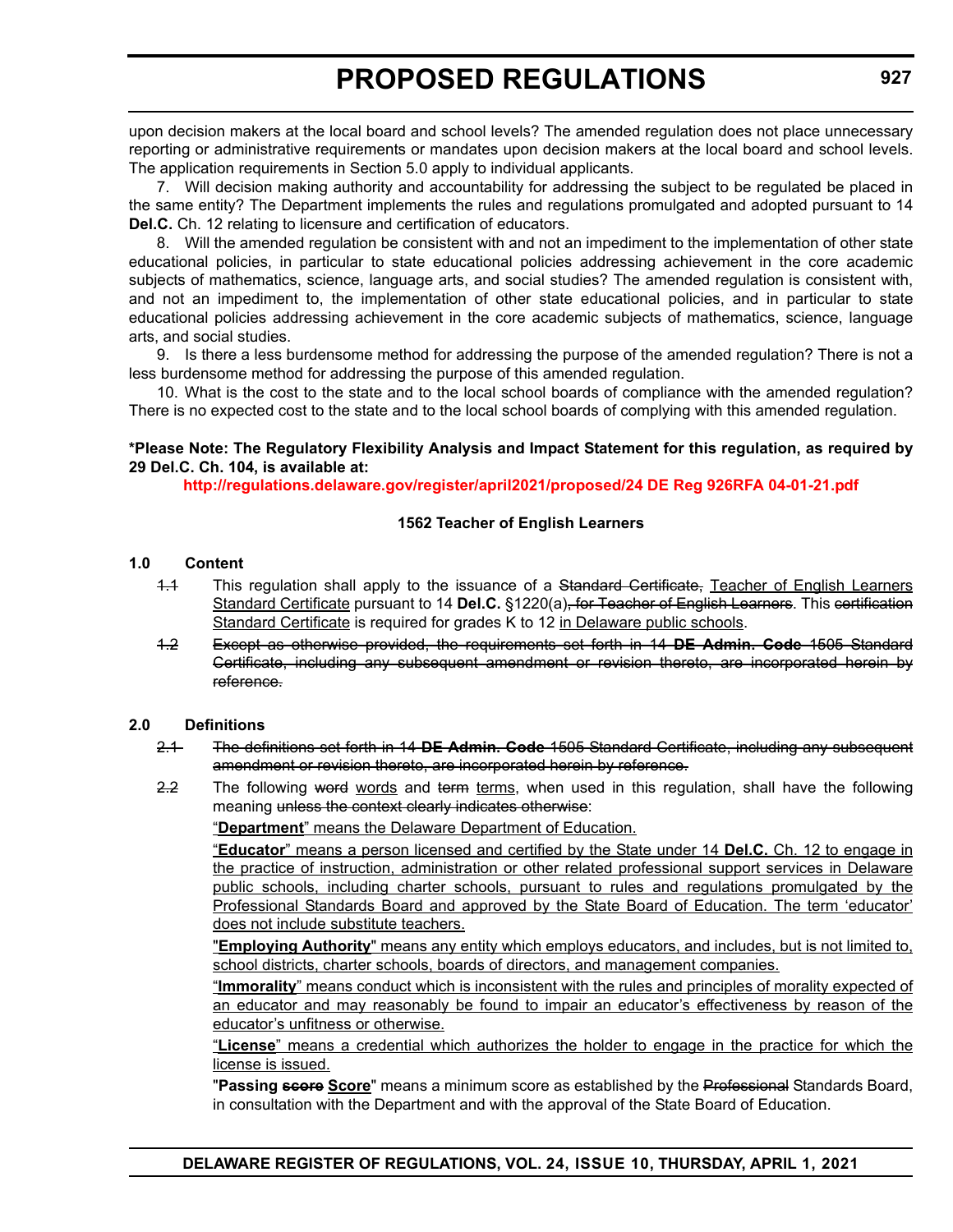"**Regionally Accredited**" means educational accreditation by a regional accrediting agency that is recognized by the U.S. Secretary of Education as a reliable authority concerning the quality of education offered by the institutions of higher education it accredits, including Middle States Commission on Higher Education.

"**Standard Certificate**" means a credential issued to certify that an educator has the prescribed knowledge, skill or education to practice in a particular area, teach a particular subject, or teach a category of students.

"**Standards Board**" means the Professional Standards Board established pursuant to 14 **Del.C.** §1201.

"**Valid and Current License or Certificate**" means a current full or permanent certificate or license issued by another state or jurisdiction. This means the educator is fully credentialed by having met all of the requirements for full licensure or certification in another state or jurisdiction and is in good standing in that state or jurisdiction. It does not include temporary, emergency, conditional certificates of eligibility or expired certificates or licenses issued from another state or jurisdiction.

#### **3.0 Issuance of a Standard Certificate**

- 3.1 In accordance with 14 **Del.C.** §1220(a), the Department shall issue a Teacher of English Learners Standard Certificate as Teacher of English Learners to an educator applicant who has met the following:
	- 3.1.1 Holds a valid Delaware Initial, Continuing, or Advanced License; or a Limited Standard, License or a Standard or Professional Status Certificate issued by the Department prior to August 31, 2003; and 2003 and meets the requirements set forth in Section 4.0 of this regulation; or
	- 3.1.2 Has met the requirements as set forth in 14 **DE Admin. Code** 1505 Standard Certificate, including any subsequent amendment or revision thereto; and Has met the requirements for licensure and presents proof of a Valid and Current License or Certificate as a teacher of English Learners.
	- 3.1.3 Has satisfied the additional requirements in this regulation.
- 3.2 Notwithstanding any provision to the contrary herein, the Department shall not act on an application for a Teacher of English Learners Standard Certificate if the applicant is under official investigation by any national, state, or local authority with the power to issue educator licenses or certifications. The Department shall not act where the allegations include but are not limited to conduct such as Immorality, misconduct in office, incompetence, willful neglect of duty, disloyalty, or falsification of credentials until the applicant provides evidence of the investigation's resolution.

#### **4.0 Additional Prescribed Education, Knowledge, and Skill Requirements**

- 4.1 An educator shall also have satisfied each of the following requirements:
	- 4.1.1 Demonstrated oral and written proficiency in English by either:
		- 4.1.1.1 Completion of a bachelor's, master's, or doctoral degree from a regionally accredited college or university that is located in the United States or in a permanently inhabited territory of the United States; or
		- 4.1.1.2 Achieving a minimum level of Advanced Mid based on the American Council on the Teaching of Foreign Languages (ACTFL) Proficiency Guidelines on the ACTFL Oral Proficiency Interview (OPI) in English and the ACTFL Writing Proficiency Test (WPT) in English; and
	- 4.1.2 Completion of either:
		- 4.1.2.1 A bachelor's, master's, or doctoral degree from a regionally accredited college or university with a major or its equivalent in Teaching English Learners from an educator preparation program approved or recognized by National Council for the Accreditation of Teacher Education (NCATE), the Council for Accreditation of Educator Preparation (CAEP), or a state where a state approval body employed the appropriate standards; or
		- 4.1.2.2 A minimum of fifteen (15) credits or the equivalent thereof in professional development as approved by the Department in the following content areas:

#### **DELAWARE REGISTER OF REGULATIONS, VOL. 24, ISSUE 10, THURSDAY, APRIL 1, 2021**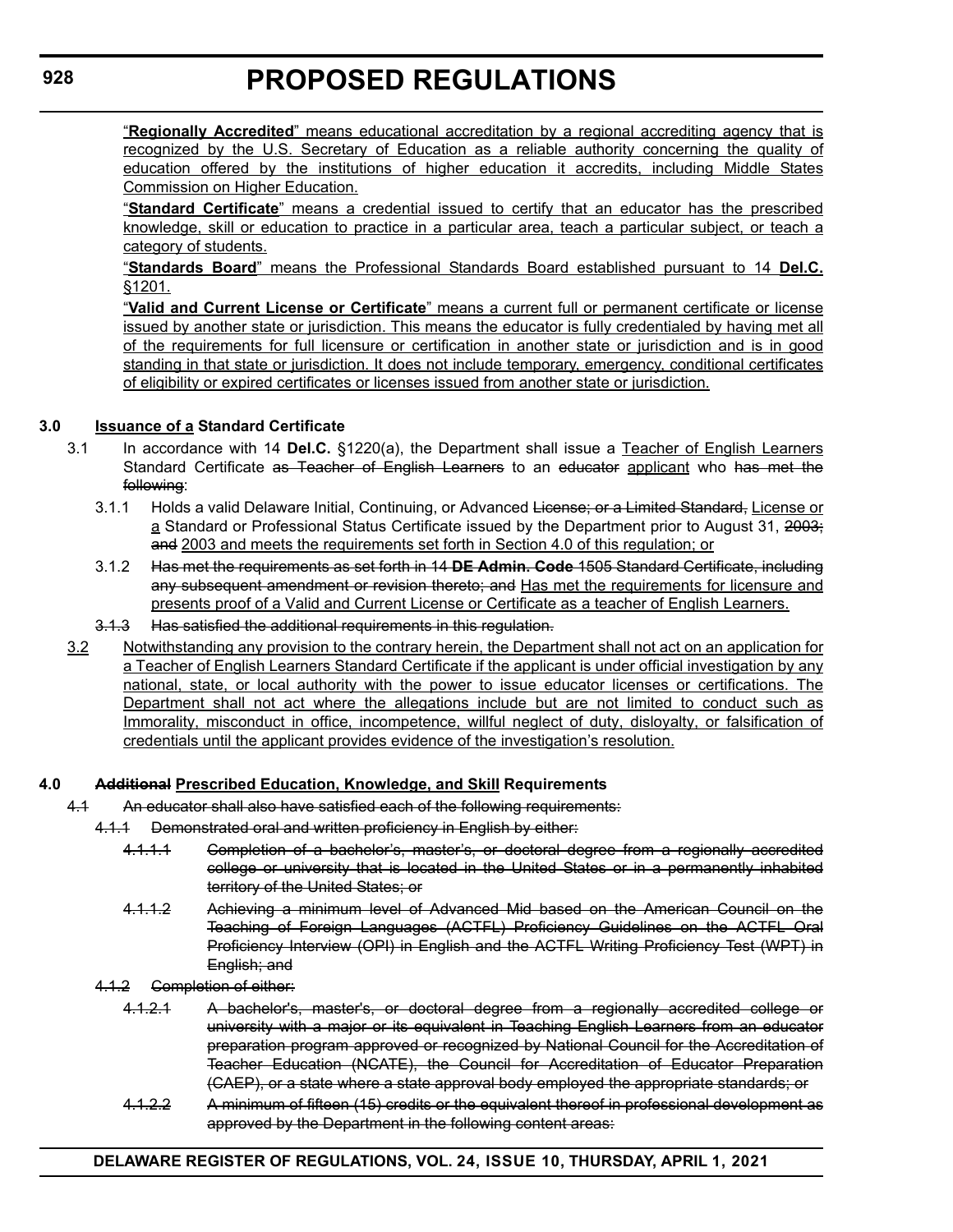- 4.1.2.2.1 Methods of Teaching English as a Second Language (3 credits);
- 4.1.2.2.2 Second Language Acquisition (3 credits);
- 4.1.2.2.3 Teaching Literacy for English Learners (3 credits);
- 4.1.2.2.4 Second Language Testing (3 credits); and
- 4.1.2.2.5 Structure of the English Language (3 credits).
- 4.1.3 Achieved on the *Praxis* Subject Assessment English to Speakers of Other Languages (ETS Test # 5362) a passing score of 149.
- 4.1 An applicant shall have satisfied the requirements in subsections 4.1.1 through 4.1.3.
	- 4.1.1 The applicant shall have satisfied one of the following education requirements:
		- 4.1.1.1 Obtained and currently maintain an English as a New Language certificate from the National Board for Professional Teaching Standards; or
		- 4.1.1.2 Earned a bachelor's, master's, or doctoral degree from a Regionally Accredited college or university with a minimum of 30 semester hours of coursework in Teaching English Learners from an educator preparation program approved or recognized by the National Council for the Accreditation of Teacher Education (NCATE), the Council for the Accreditation of Educator Preparation (CAEP), or a state where the state approval body employed the appropriate standards; or
		- 4.1.1.3 Satisfactorily completed an alternative routes for licensure or certification program to teach English Learners as provided in 14 **Del.C.** §§1260 – 1266; or
		- 4.1.1.4 Satisfactorily completed a Department-approved educator preparation program in Teaching English Learners; or
		- 4.1.1.5 Earned a bachelor's degree from a Regionally Accredited college or university in any content area and satisfactorily completed 15 college credits or the equivalent number of hours with one credit equating to 15 hours taken either as part of or in addition to a degree program from a Regionally Accredited college or university or a professional development provider approved by the Department in the following areas:
			- 4.1.1.5.1 Methods of Teaching English as a Second Language (3 credits);
			- 4.1.1.5.2 Second Language Acquisition (3 credits);
			- 4.1.1.5.3 Teaching Literacy for English Learners (3 credits);
			- 4.1.1.5.4 Second Language Testing (3 credits); and
			- 4.1.1.5.5 Structure of the English Language (3 credits).
	- 4.1.2 The applicant shall have demonstrated oral and written proficiency in English by satisfying one of the following requirements:
		- 4.1.2.1 Earned a bachelor's, master's, or doctoral degree from a Regionally Accredited college or university that is located in the United States or in a permanently inhabited territory of the United States in which the majority of courses were taught and assessed in the English language; or
		- 4.1.2.2 Achieved a minimum level of Advanced Mid based on the American Council on the Teaching of Foreign Languages (ACTFL) Proficiency Guidelines on the ACTFL Oral Proficiency Interview (OPI) in English and the ACTFL Writing Proficiency Test (WPT) in English.
	- 4.1.3 The applicant shall have achieved a Passing Score of 149 on the Praxis Subject Assessment English to Speakers of Other Languages (ETS Test Code # 5362).

#### **5.0 Application Requirements**

5.1 If an applicant is applying for an Initial License, a Standard Certificate must be applied for simultaneously with the application for the Initial License, and the applicant shall also provide all required documentation for the License.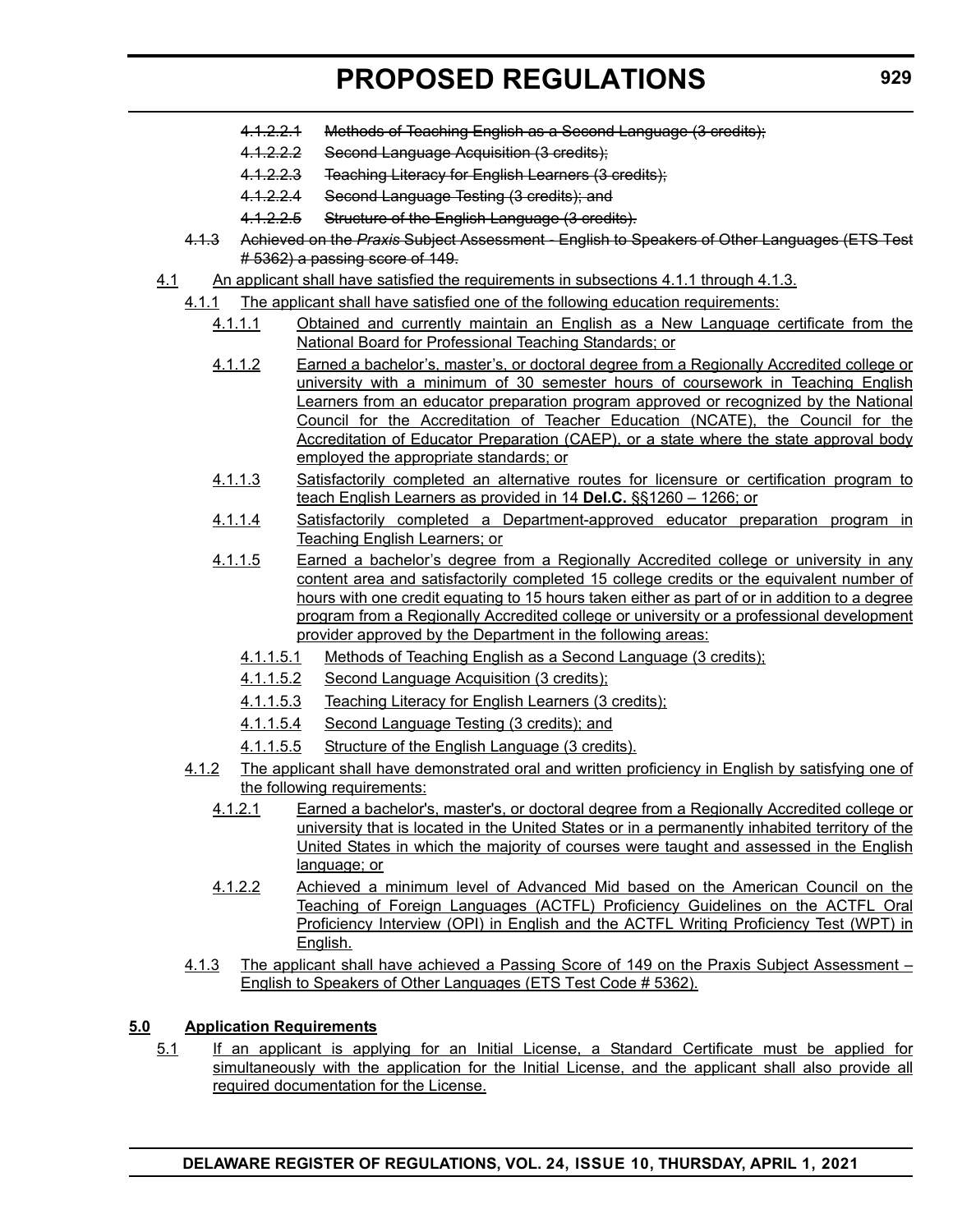- 5.2 For an applicant who is applying for a Teacher of English Learners Standard Certificate under subsection 3.1.1 of this regulation, the following documentation is required in the application:
	- 5.2.1 Evidence of obtaining and maintaining an English as a New Language certificate from the National Board for Professional Teaching Standards, if applicable; and
	- 5.2.2 Official transcript from the applicant's Regionally Accredited college or university.
		- 5.2.2.1 Electronic transcripts may be submitted by the Employing Authority or by the applicant's Regionally Accredited college or university; or
		- 5.2.2.2 Sealed paper transcripts may be submitted.
		- 5.2.2.3 The Department will not accept copies of transcripts; and
	- 5.2.3 Official scores on the ACTFL OPI and WPT in English, as provided in subsection 4.1.2.2, if applicable; and
	- 5.2.4 Official score on the Praxis Subject Assessment as provided in subsection 4.1.3; and
	- 5.2.5 Additional documentation as required by the Department.
- 5.3 For an applicant who is applying for the Teacher of English Learners Standard Certificate under subsection 3.1.2, the following documentation is required in the application:
	- 5.3.1 An official copy of the Valid and Current License or Certificate; and
	- 5.3.2 Additional documentation as required by the Department.

#### **6.0 Validity of a Standard Certificate**

- 6.1 A Teacher of English Learners Standard Certificate is valid regardless of the assignment or employment status of the holder provided that the Educator's License remains current and valid.
- 6.2 A Teacher of English Learners Standard Certificate is not subject to renewal.

#### **7.0 Disciplinary Action**

- 7.1 An Educator's Teacher of English Learners Standard Certificate may be revoked, suspended, or limited for cause as provided in 14 **DE Admin. Code** 1514 Limitation, Suspension, and Revocation of Licenses, Certificates, and Permits.
- 7.2 An Educator's Teacher of English Learners Standard Certificate shall be revoked if the Educator's Initial, Continuing, or Advanced License or Professional Status Certificate is revoked or the Educator made a materially false or misleading statement in the Educator's application in accordance with 14 **Del.C.** §1222.
- 7.3 An Educator whose certificate is noticed for disciplinary action is entitled to a full and fair hearing before the Standards Board. Hearings shall be conducted in accordance with 14 **DE Admin. Code** 1515 Hearing Procedures and Rules.

#### **8.0 Secretary of Education Review**

- 8.1 The Secretary of Education may, upon the written request of a local school district or charter school, review credentials submitted in an application for a Teacher of English Learners Standard Certificate on an individual basis and grant such a Standard Certificate to an applicant who otherwise does not meet the requirements for a Teacher of English Learners Standard Certificate but whose effectiveness is documented by the local school district or charter school district.
	- 8.1.1 For school districts, requests shall be approved by the superintendent of the school district.
	- 8.1.2 For charter schools, requests concerning the head of school of the charter school shall be approved by the charter school's board of directors and requests concerning all other applicants shall be approved by the charter school's head of school.

#### **5.09.0 Past Certification Certificate Recognized**

The Department shall recognize a Standard Certificate English to Speakers of Other Languages (ESOL) Teacher Standard Certificate issued by the Department before January 1, 2017. The Department shall also

#### **DELAWARE REGISTER OF REGULATIONS, VOL. 24, ISSUE 10, THURSDAY, APRIL 1, 2021**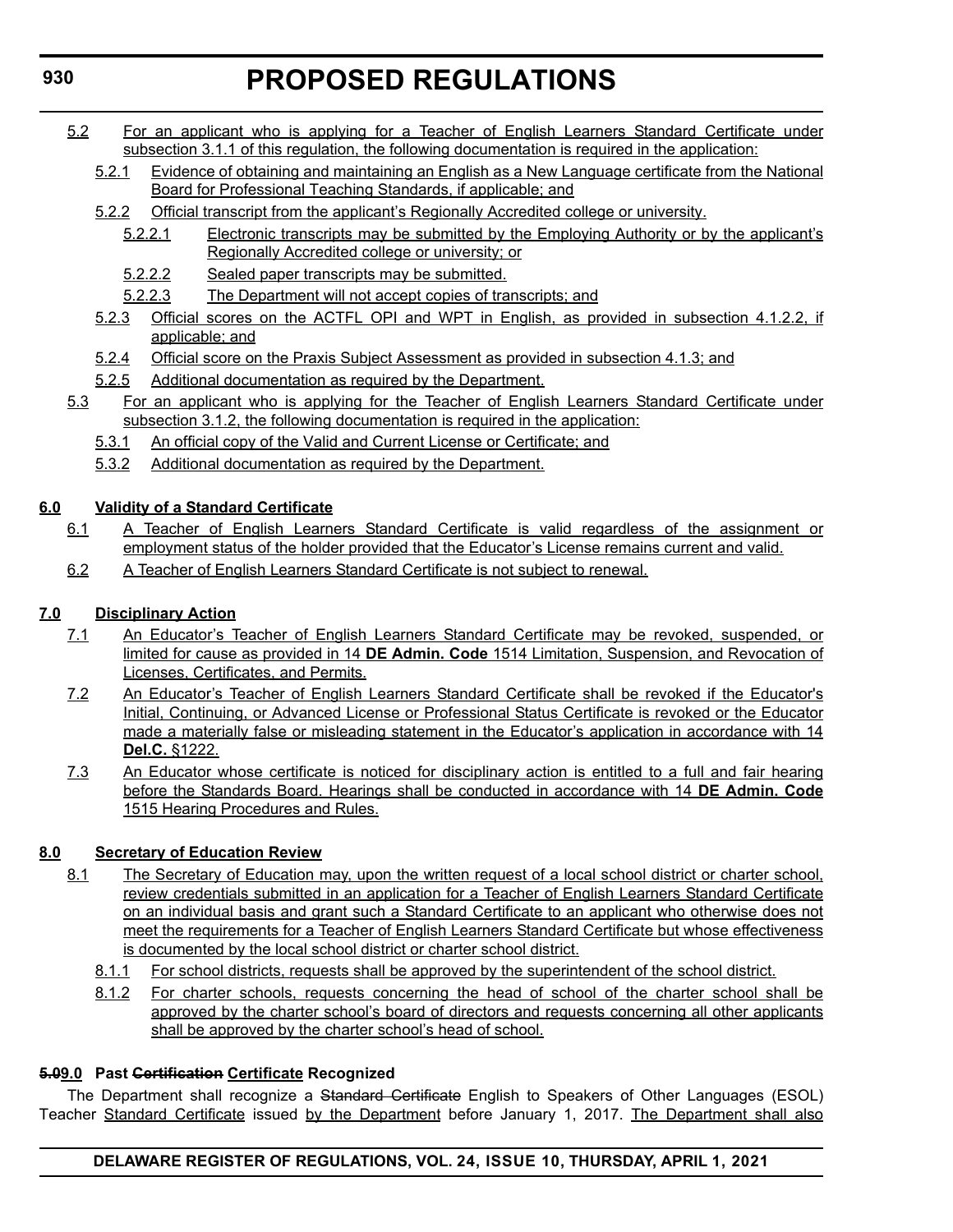<span id="page-38-0"></span>recognize a Teacher of English Learners Standard Certificate issued by the Department prior to the effective date of this regulation. A teacher holding such a Standard Certificate issued by the Department before January 1, 2017 shall be considered certified as a Teacher of English Learners An Educator holding an ESOL Teacher Standard Certificate issued before January 1, 2017 or a Teacher of English Learners Standard Certificate issued prior to the effective date of this regulation shall be considered certified to instruct English learners.

#### **[PROFESSIONAL STANDARDS BOARD](https://www.doe.k12.de.us/domain/172)**

Statutory Authority: 14 Delaware Code, Sections 1203 and 1205(b) (14 **Del.C.** §§1203 & 1205(b))

#### 14 **DE Admin. Code** 1574

#### **PUBLIC NOTICE**

#### **Educational Impact Analysis Pursuant to 14 Del.C. §122(d)**

#### **[1574 Teacher of Students Who Are Deaf or Hard of Hearing](#page-3-0)**

#### **A. TYPE OF REGULATORY ACTION REQUESTED**

Amendment to Existing Regulation

#### **B. SYNOPSIS OF SUBJECT MATTER OF REGULATION**

Pursuant to 14 **Del.C.** §§1203 and 1205(b), the Professional Standards Board ("Board"), acting in consultation and cooperation with the Delaware Department of Education ("Department"), developed amendments to 14 **DE Admin. Code** 1574 Teacher of Students Who Are Deaf or Hard of Hearing. The regulation concerns the requirements for a Teacher of Students Who Are Deaf or Hard of Hearing Standard Certificate in accordance with 14 **Del.C.** §1220. The proposed amendments include clarifying Section 1.0; adding defined terms to Section 2.0; clarifying the requirements for issuing a Teacher of Students Who Are Deaf or Hard of Hearing Standard Certificate in Section 3.0; specifying the education, knowledge, and skill requirements for obtaining a Teacher of Students Who Are Deaf or Hard of Hearing Standard Certificate in Section 4.0; specifying the application requirements in Section 5.0; adding Section 6.0, which concerns the validity of a Teacher of Students Who Are Deaf or Hard of Hearing Standard Certificate; adding Section 7.0, which concerns disciplinary actions; adding Section 8.0, which concerns requests for the Secretary of Education to review standard certificate applications; and adding Section 9.0, which concerns recognizing past certificates that were issued by the Department.

Persons wishing to present their views regarding this matter may do so in writing by the close of business on or before May 4, 2021 to the Department of Education, Office of the Secretary, Attn: Regulation Review, 401 Federal Street, Suite 2, Dover, Delaware 19901 or to [DOEregulations.comment@doe.k12.de.us](mailto:DOEregulations.comment@doe.k12.de.us). A copy of this regulation may be viewed online at the Registrar of Regulation's website, [http://regulations.delaware.gov/services/](http://regulations.delaware.gov/services/current_issue.shtml) current issue.shtml or obtained at the Department of Education's Office of the Secretary, located at the address above.

#### **C. IMPACT CRITERIA**

1. Will the amended regulation help improve student achievement as measured against state achievement standards? The education, knowledge, and skill requirements in Section 4.0 are designed to improve the quality of the educator workforce, which will help to improve student achievement.

2. Will the amended regulation help ensure that all students receive an equitable education? The education, knowledge, and skill requirements in Section 4.0 are designed to improve the quality of the educator workforce, which will help to ensure students in Delaware public schools receive an equitable education.

3. Will the amended regulation help to ensure all students' health and safety are adequately protected? The amended regulation addresses a standard certificate for educators and is not designed to help ensure students' health and safety is protected.

4. Will the amended regulation help to ensure that all students' legal rights are respected? The amended regulation addresses a standard certificate for educators and is not designed to help ensure students' legal rights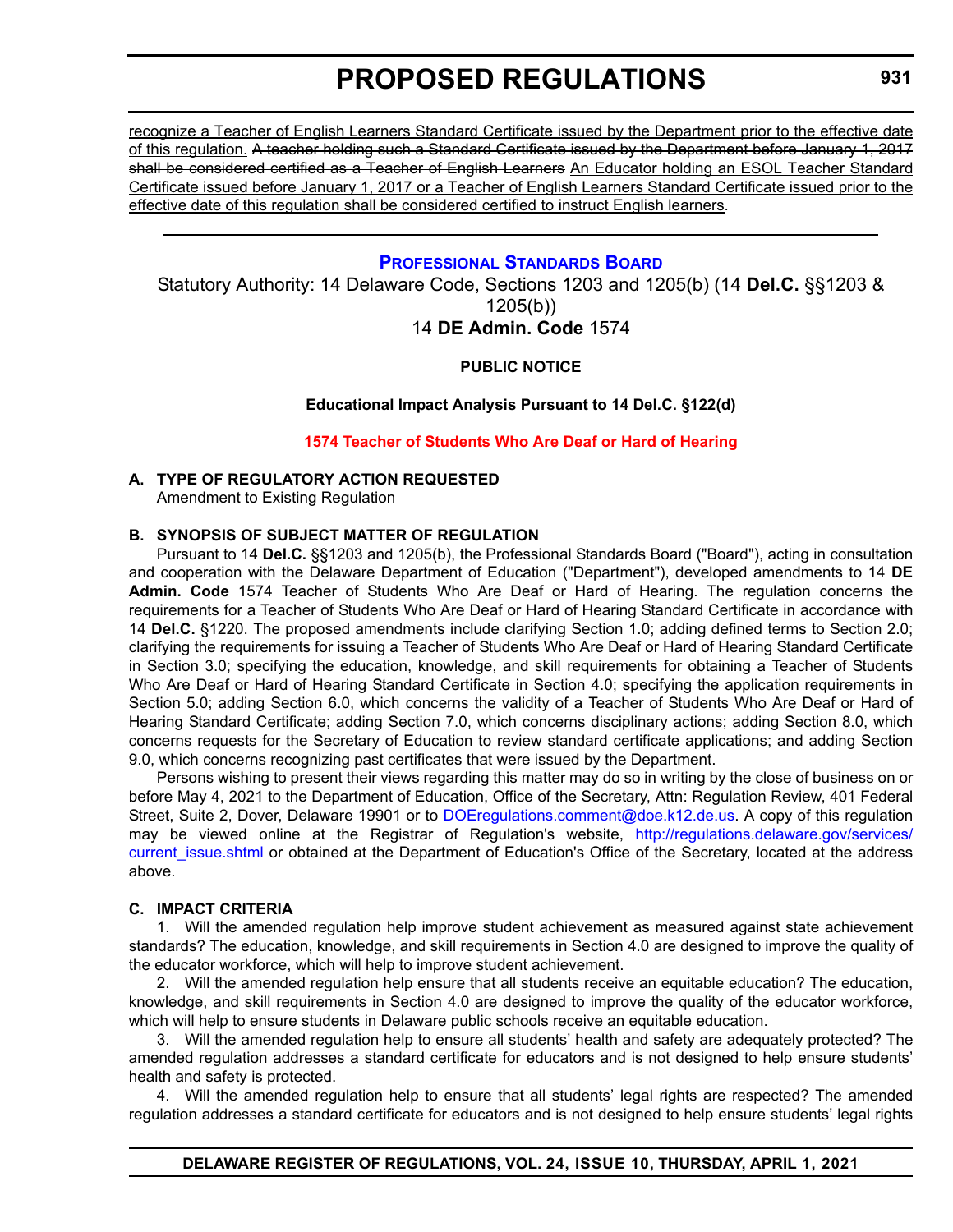are respected.

5. Will the amended regulation preserve the necessary authority and flexibility of decision-makers at the local board and school level? The amended regulation does not change authority and flexibility of decision makers at the local board and school level. By statute (14 **Del.C.** §1224), a school district or charter school may request that the Secretary of Education review the credentials of an applicant who does not meet the requirements for a Teacher of Students Who Are Deaf or Hard of Hearing Standard Certificate but whose effectiveness is documented by the district or school. Proposed Section 8.0 is consistent with the statute.

6. Will the amended regulation place unnecessary reporting or administrative requirements or mandates upon decision makers at the local board and school levels? The amended regulation does not place unnecessary reporting or administrative requirements or mandates upon decision makers at the local board and school levels. The application requirements in Section 5.0 apply to individual applicants.

7. Will decision making authority and accountability for addressing the subject to be regulated be placed in the same entity? The Department implements the rules and regulations promulgated and adopted pursuant to 14 **Del.C.** Ch. 12 relating to licensure and certification of educators.

8. Will the amended regulation be consistent with and not an impediment to the implementation of other state educational policies, in particular to state educational policies addressing achievement in the core academic subjects of mathematics, science, language arts, and social studies? The amended regulation is consistent with, and not an impediment to, the implementation of other state educational policies, and in particular to state educational policies addressing achievement in the core academic subjects of mathematics, science, language arts, and social studies.

9. Is there a less burdensome method for addressing the purpose of the amended regulation? There is not a less burdensome method for addressing the purpose of this amended regulation.

10. What is the cost to the state and to the local school boards of compliance with the adopted regulation? There is no expected cost to the state and to the local school boards of complying with this amended regulation.

#### **\*Please Note: The Regulatory Flexibility Analysis and Impact Statement for this regulation, as required by 29 Del.C. Ch. 104, is available at:**

**<http://regulations.delaware.gov/register/april2021/proposed/24 DE Reg 931RFA 04-01-21.pdf>**

#### **1574 Teacher of Students Who Are Deaf or Hard of Hearing**

#### **1.0 Content**

- 1.1 This regulation shall apply to the issuance of a Teacher of Students Who Are Deaf or Hard of Hearing Standard Certificate, Certificate (Category) pursuant to 14 **Del.C.** §1220(a), for a Teacher of Students Who Are Deaf or Hard of Hearing. Eighteen (18) months from the effective date of this regulation, this certification shall be required for all educators within the Delaware public school system whose primary assignment is teaching children who are deaf or hard of hearing.
	- 1.1.1 This Standard Certificate is required for an Educator whose primary assignment is teaching Deaf or Hard of Hearing Students in Delaware public schools.
	- 1.1.2 The Teacher of Students Who Are Deaf or Hard of Hearing Standard Certificate is a category Standard Certificate and does not certify an Educator to practice in a particular area or teach a particular subject. A category Standard Certificate only establishes that an Educator has met the prescribed education, knowledge, or skill requirements to instruct a particular category of students. The Teacher of Students Who Are Deaf or Hard of Hearing Standard Certificate is limited to the category of Deaf or Hard of Hearing Students.
	- 1.1.3 An Educator shall hold at least one content area Standard Certificate.
- 1.2 Except as otherwise provided, the requirements set forth in 14 **DE Admin. Code** 1505 Standard Certificate, including any subsequent amendment or revision thereto, are incorporated herein by reference.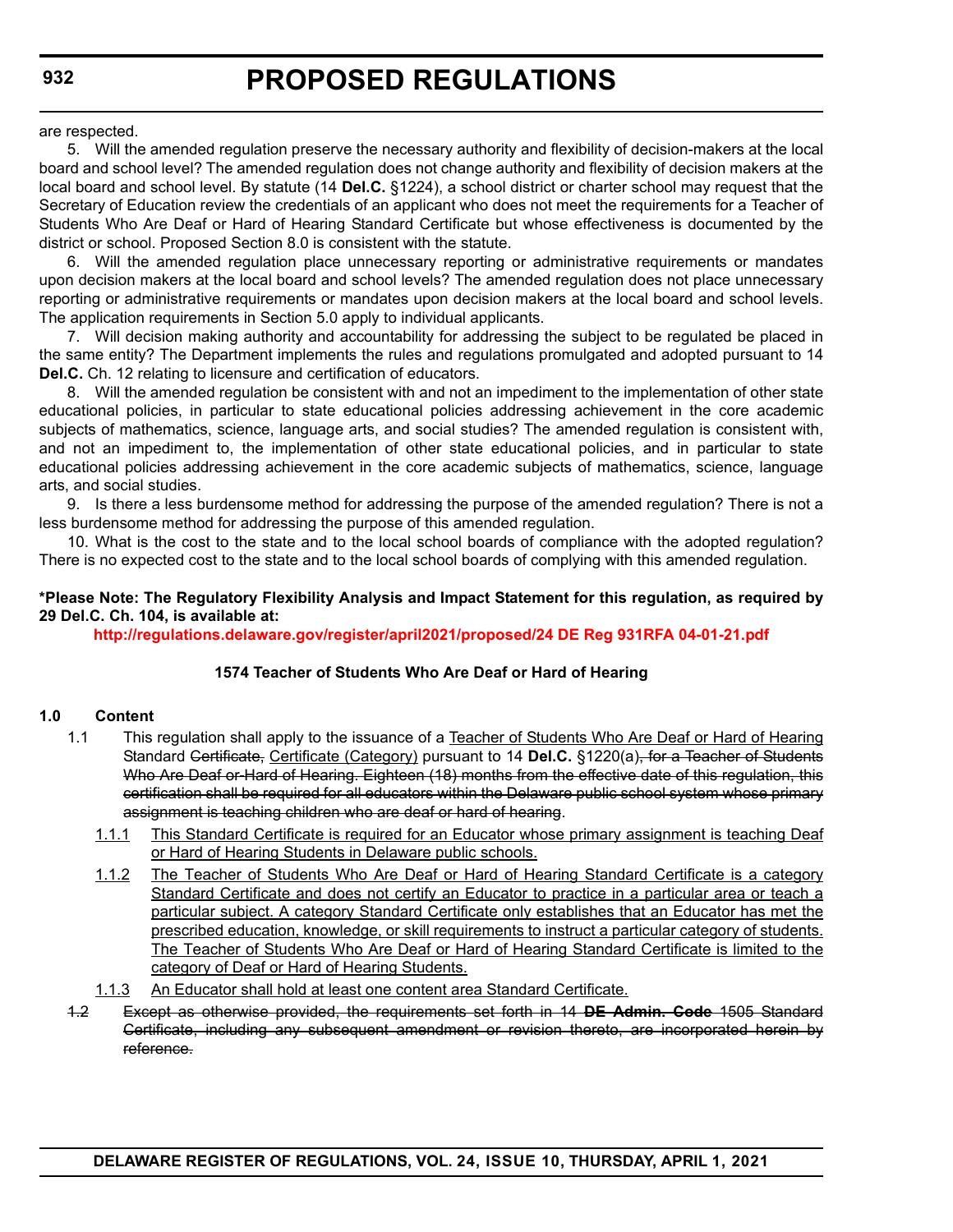#### **2.0 Definitions**

The definitions set forth in 14 **DE Admin. Code** 1505 Standard Certificate, including any subsequent amendment or revision thereto, are incorporated herein by reference.

The following words and terms, when used in this regulation, shall have the following meaning:

"**CED**" means the Council on Education for the Deaf.

"**Deaf or Hard of Hearing Student**" means a student with "deafness" or a "hearing impairment" as defined in Section 3.0 of 14 **DE Admin. Code** 922 Children with Disabilities Subpart A, Purposes and Definitions.

"**Department**" means the Delaware Department of Education.

"**Educator**" means a person licensed and certified by the State under 14 **Del.C.** Ch. 12 to engage in the practice of instruction, administration or other related professional support services in Delaware public schools, including charter schools, pursuant to rules and regulations promulgated by the Professional Standards Board and approved by the State Board of Education. The term 'educator' does not include substitute teachers.

"**Employing Authority**" means any entity which employs educators, and includes, but is not limited to, school districts, charter schools, boards of directors, and management companies.

"**Immorality**" means conduct which is inconsistent with the rules and principles of morality expected of an educator and may reasonably be found to impair an educator's effectiveness by reason of the educator's unfitness or otherwise.

"**License**" means a credential which authorizes the holder to engage in the practice for which the license is issued.

"**Regionally Accredited**" means educational accreditation by a regional accrediting agency that is recognized by the U.S. Secretary of Education as a reliable authority concerning the quality of education offered by the institutions of higher education it accredits, including Middle States Commission on Higher Education.

"**Standard Certificate**" means a credential issued to certify that an educator has the prescribed knowledge, skill or education to practice in a particular area, teach a particular subject, or teach a category of students.

"**Standards Board**" means the Professional Standards Board established pursuant to 14 **Del.C.** §1201.

"**Valid and Current License or Certificate**" means a current full or permanent certificate or license issued by another state or jurisdiction. This means the educator is fully credentialed by having met all of the requirements for full licensure or certification in another state or jurisdiction and is in good standing in that state or jurisdiction. It does not include temporary, emergency, conditional certificates of eligibility or expired certificates or licenses issued from another state or jurisdiction.

#### **3.0 Issuance of a Standard Certificate**

- 3.1 In accordance with 14 **Del.C.** §1220(a), the Department shall issue a Teacher of Students Who Are Deaf or Hard of Hearing Standard Certificate as a Teacher of Students Who Are Deaf or Hard of Hearing to an educator applicant who has met the following:
	- 3.1.1 Holds a valid Delaware Initial, Continuing, or Advanced License; License or a Standard or Professional Status Certificate issued by the Department prior to August 31, 2003; and, 2003 and meets the requirements set forth in Section 4.0 of this regulation; or
	- 3.1.2 Has met the requirements as set forth in 14 **DE Admin. Code** 1505 Standard Certificate, including any subsequent amendment or revision thereto; and, Has met the requirements for licensure and holds a Valid and Current License or Certificate in deaf education or teaching students who are deaf or hard of hearing.
	- 3.1.3 Has satisfied the additional requirements in this regulation.
- 3.2 Notwithstanding any provision to the contrary herein, the Department shall not act on an application for a Teacher of Students Who Are Deaf or Hard of Hearing Standard Certificate if the applicant is under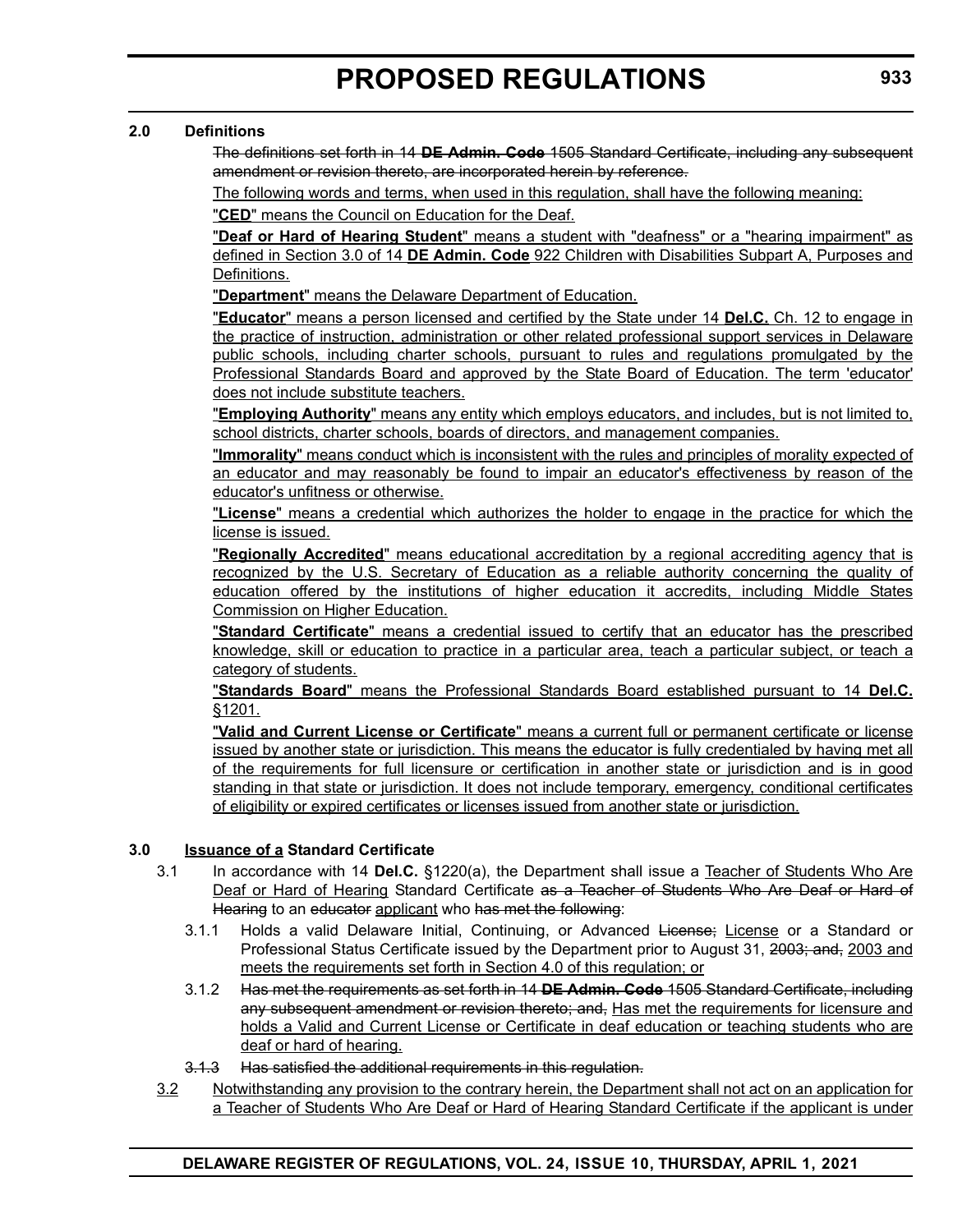official investigation by any national, state, or local authority with the power to issue educator licenses or certifications. The Department shall not act where the allegations include but are not limited to conduct such as Immorality, misconduct in office, incompetence, willful neglect of duty, disloyalty, or falsification of credentials until the applicant provides evidence of the investigation's resolution.

#### **4.0 Additional Prescribed Education, Knowledge, and Skill Requirements**

- 4.1 An educator shall also have satisfied at least one (1) of the following additional education requirements:
	- 4.1.1 Holding a master's degree from a regionally accredited college or university in Deaf Education from a program approved by the Council for Education of the Deaf; or
	- 4.1.2 The successful completion of twenty-one (21) credits from a regionally accredited college or university or their equivalent in professional development as approved by the Department in the following areas:
		- 4.1.2.1 Human Growth and Development Characteristics of the Deaf and Hard of Hearing (3 credits);
		- 4.1.2.2 Assessment, Diagnosis and Prescriptive Techniques for the Deaf or Hard of Hearing (3 credits);
		- 4.1.2.3 Curriculum and Instructional Methods for the Deaf or Hard of Hearing (3 credits);
		- 4.1.2.4 Auditory Language Development (3 credits);
		- 4.1.2.5 Audiology (3 credits);
		- 4.1.2.6 Deaf and Hard of Hearing Practicum (3 credits); and either
		- 4.1.2.7 Visual Language Development (3 credits); or
		- 4.1.2.8 American Sign Language (3 credits).
- 4.1 An applicant for the Teacher of Students Who Are Deaf or Hard of Hearing Standard Certificate shall have satisfied one of the following education requirements:
	- 4.1.1 Obtained and currently maintain an Exceptional Needs Specialist certificate in the specialty area of Deaf/Hard of Hearing from the National Board for Professional Teaching Standards;
	- 4.1.2 Earned a master's degree from a Regionally Accredited college or university with a minimum of 30 semester hours of coursework in deaf education from an educator preparation program approved or recognized by the CED; or
	- 4.1.3 Satisfactorily completed an alternative routes for licensure or certification program to teach students who are deaf or hard of hearing as provided in 14 **Del.C.** §§1260 - 1266; or
	- 4.1.4 Satisfactorily completed a Department-approved educator preparation program in deaf education; or
	- 4.1.5 Earned a bachelor's degree from a Regionally Accredited college or university in any content area and satisfactorily completed 21 college credits or the equivalent number of hours with one credit equating to 15 hours taken as part of or in addition to a degree program from a Regionally Accredited college or university or a professional development provider approved by the Department with a focus in deaf education that are guided by and include the following CED Initial **Preparation Standards:** 
		- 4.1.5.1 Learner Development and Individual Learning Differences for Students Who Are Deaf or Hard of Hearing;
		- 4.1.5.2 Learning Environments for Students Who Are Deaf or Hard of Hearing;
		- 4.1.5.3 Curricular Content Knowledge for Students Who Are Deaf or Hard of Hearing;
		- 4.1.5.4 Assessment for Students Who Are Deaf or Hard of Hearing;
		- 4.1.5.5 Instructional Planning and Strategies for Students Who Are Deaf or Hard of Hearing;
		- 4.1.5.6 Professional Learning and Ethical Practice for Students Who Are Deaf or Hard of Hearing; and
		- 4.1.5.7 Collaboration for Students Who Are Deaf or Hard of Hearing.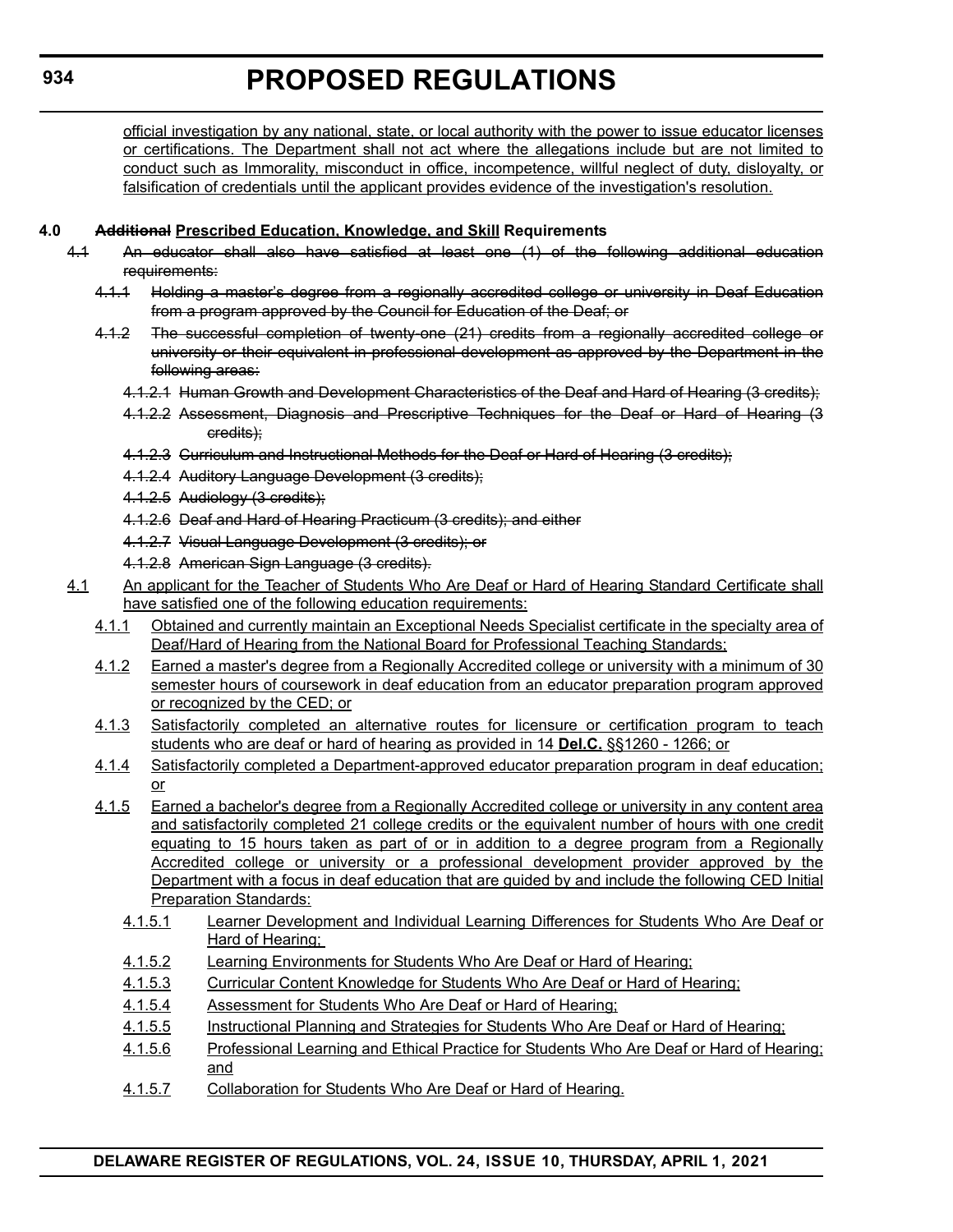#### **5.0 Application Requirements**

- 5.1 If an applicant is applying for an Initial License, a Standard Certificate must be applied for simultaneously with application for the Initial License, and the applicant shall also provide all required documentation for the License.
- 5.2 For an applicant who is applying for a Teacher of Students Who Are Deaf or Hard of Hearing Standard Certificate under subsection 3.1.1 of this regulation, the following documentation is required with the application:
	- 5.2.1 Evidence of obtaining and maintaining an Exceptional Needs Specialist certificate in the specialty area of Deaf/Hard of Hearing from the National Board for Professional Teaching Standards, if applicable; and
	- 5.2.2 Official transcript from the applicant's Regionally Accredited college or university.
		- 5.2.2.1 Electronic transcripts may be submitted by the applicant's Employing Authority or Regionally Accredited college or university.
		- 5.2.2.2 Sealed paper transcripts may be submitted.
		- 5.2.2.3 The Department will not accept copies of transcripts; and
	- 5.2.3 Additional documentation as required by the Department.
- 5.3 For an applicant who is applying for a Teacher of Students Who Are Deaf or Hard of Hearing Standard Certificate under subsection 3.1.2 of this regulation, the following documentation is required with the application:
	- 5.3.1 An official copy of the Valid and Current License or Certificate; and
	- 5.3.2 Additional documentation as required by the Department.

#### **6.0 Validity of a Standard Certificate**

- 6.1 A Teacher of Students Who Are Deaf or Hard of Hearing Standard Certificate is valid regardless of the assignment or employment status of the holder provided that the Educator's License remains current and valid.
- 6.2 A Teacher of Students Who Are Deaf or Hard of Hearing Standard Certificate is not subject to renewal.

#### **7.0 Disciplinary Action**

- 7.1 An Educator's Teacher of Students Who Are Deaf or Hard of Hearing Standard Certificate may be revoked, suspended, or limited for cause as provided in 14 **DE Admin. Code** 1514 Limitation, Suspension, and Revocation of Licenses, Certificates, and Permits.
- 7.2 An Educator's Teacher of Students Who Are Deaf or Hard of Hearing Standard Certificate shall be revoked if the Educator's Initial, Continuing, or Advanced License or Professional Status Certificate is revoked or the Educator made a materially false or misleading statement in the Educator's application in accordance with 14 **Del.C.** §1222.
- 7.3 An Educator whose certificate is noticed for disciplinary action is entitled to a full and fair hearing before the Standards Board. Hearings shall be conducted in accordance with 14 **DE Admin. Code** 1515 Hearing Procedures and Rules.

#### **8.0 Secretary of Education Review**

- 8.1 The Secretary of Education may, upon the written request of a local school district or charter school, review credentials submitted in an application for a Teacher of Students Who Are Deaf or Hard of Hearing Standard Certificate on an individual basis and grant such a Standard Certificate to an applicant who otherwise does not meet the requirements for a Teacher of Students Who Are Deaf or Hard of Hearing Standard Certificate but whose effectiveness is documented by the local school district or charter school.
	- 8.1.1 For school districts, requests shall be approved by the superintendent of the school district.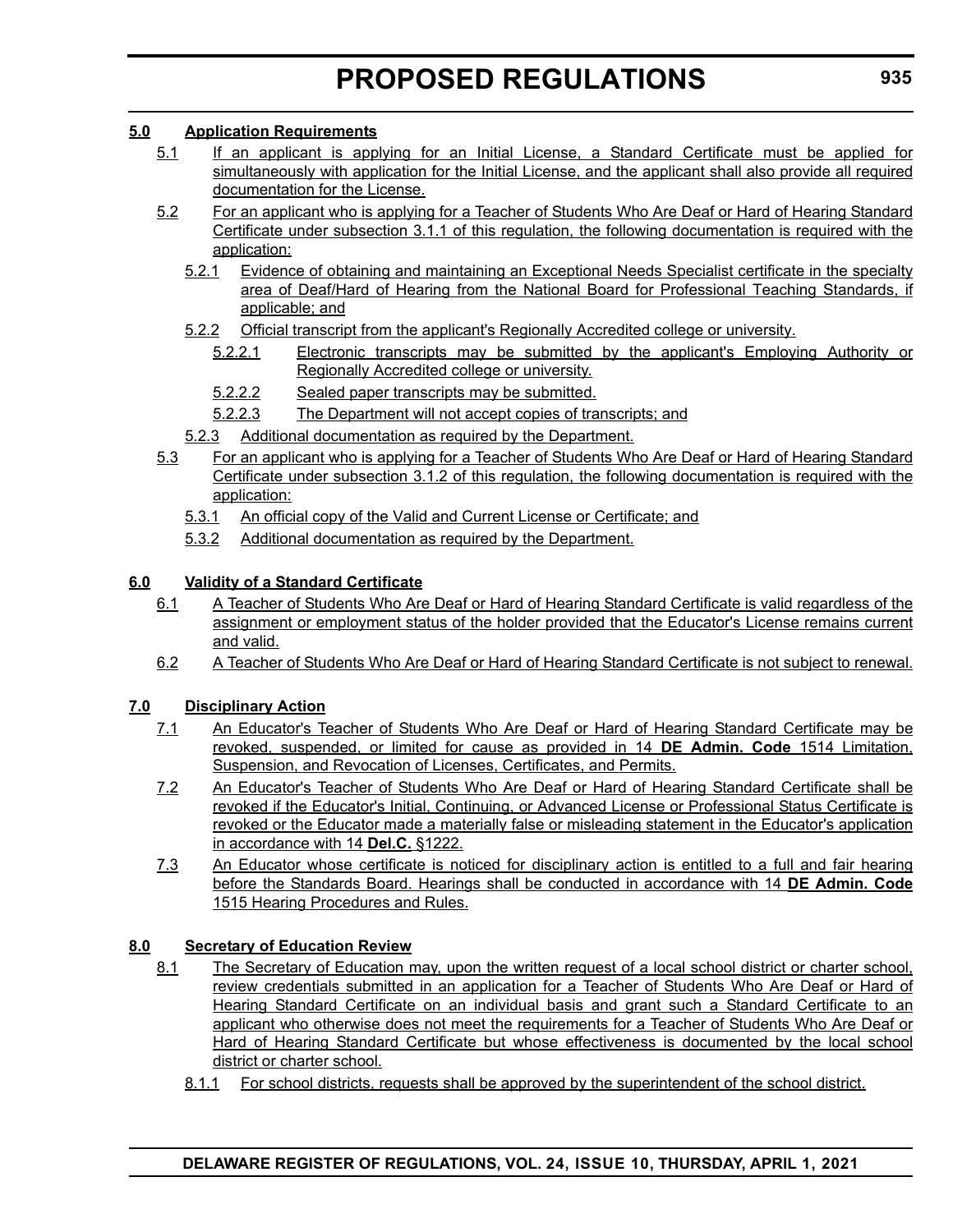<span id="page-43-0"></span>8.1.2 For charter schools, requests concerning the head of school of the charter school shall be approved by the charter school's board of directors and requests concerning all other applicants shall be approved by the charter school's head of school.

#### **5.0 9.0 Past Certification Certificate Recognized**

The Department shall recognize a Standard Certificate Teacher of Students Who Are Deaf or Hard of Hearing Standard Certificate that was issued by the Department between January 11, 2007 and prior to the effective date of this regulation. A teacher An Educator holding such a Standard Certificate Teacher of Students Who Are Deaf or Hard of Hearing issued between January 11, 2007 and the effective date of this regulation shall be considered certified to teach students who are deaf or hard of hearing instruct Deaf or Hard of Hearing Students.

#### **[PROFESSIONAL STANDARDS BOARD](https://www.doe.k12.de.us/domain/172)**

Statutory Authority: 14 Delaware Code, Sections 1203 and 1205(b) (14 **Del.C.** §§1203 & 1205(b))

#### 14 **DE Admin. Code** 1583

#### **PUBLIC NOTICE**

#### **Educational Impact Analysis Pursuant to 14 Del.C. §122(d)**

#### **[1583 School Psychologist](#page-3-0)**

#### **A. TYPE OF REGULATORY ACTION REQUESTED** Amendment to Existing Regulation

#### **B. SYNOPSIS OF SUBJECT MATTER OF REGULATION**

Pursuant to 14 **Del.C.** §§1203 and 1205(b), the Professional Standards Board ("Board"), acting in consultation and cooperation with the Delaware Department of Education ("Department"), developed amendments to 14 **DE Admin. Code** 1583 School Psychologist. The regulation concerns the requirements for a School Psychologist Standard Certificate in accordance with 14 **Del.C.** §1220. The proposed amendments include adding defined terms to Section 2.0; clarifying the requirements for issuing a School Psychologist Standard Certificate in Section 3.0; specifying the education, knowledge, and skill requirements for obtaining a School Psychologist Standard Certificate in Section 4.0; specifying the application requirements in Section 5.0; adding Section 6.0, which concerns the validity of a School Psychologist Standard Certificate; adding Section 7.0, which concerns disciplinary actions; adding Section 8.0, which concerns requests for the Secretary of Education to review standard certificate applications; and adding Section 9.0, which concerns recognizing past certificates that were issued by the Department.

The proposed amendments were published in the *Register of Regulations* on February 1, 2021. The Board received written submittals from the State Council for Persons with Disabilities ("SCPD"), the Delaware Association of School Psychologists ("DASP"), and the Delaware State Education Association ("DSEA"). On March 4, 2021, the Board considered the written submittals. Both DASP and DSEA each commented that proposed language in subsection 4.1.1.1, i.e., "the equivalent of an Ed.S. degree," is vague and suggested that the Board add language from the 2020 National Association of School Psychologist Professional Standards. As a result of DASP's and DSEA's comment, the Board added the suggested language to the subsection to define the equivalent of an Ed.S. degree. The Board decided not to make any additional changes as a result of DASP's and DSEA's other comments or SCPD's comments. Because the additional change to subsection 4.1.1.1 is substantive, this proposed regulation includes the changes that were originally published on February 1, 2021 and the additional change to define the equivalent of an Ed.S. in subsection 4.1.1.1 in accordance with 29 **Del.C.** §10118(c).

Persons wishing to present their views regarding this matter may do so in writing by the close of business on or before May 4, 2021 to the Department of Education, Office of the Secretary, Attn: Regulation Review, 401 Federal Street, Suite 2, Dover, Delaware 19901 or t[o DOEregulations.comment@doe.k12.de.us.](maito:DOEregulations.comment@doe.k12.de.us) A copy of this regulation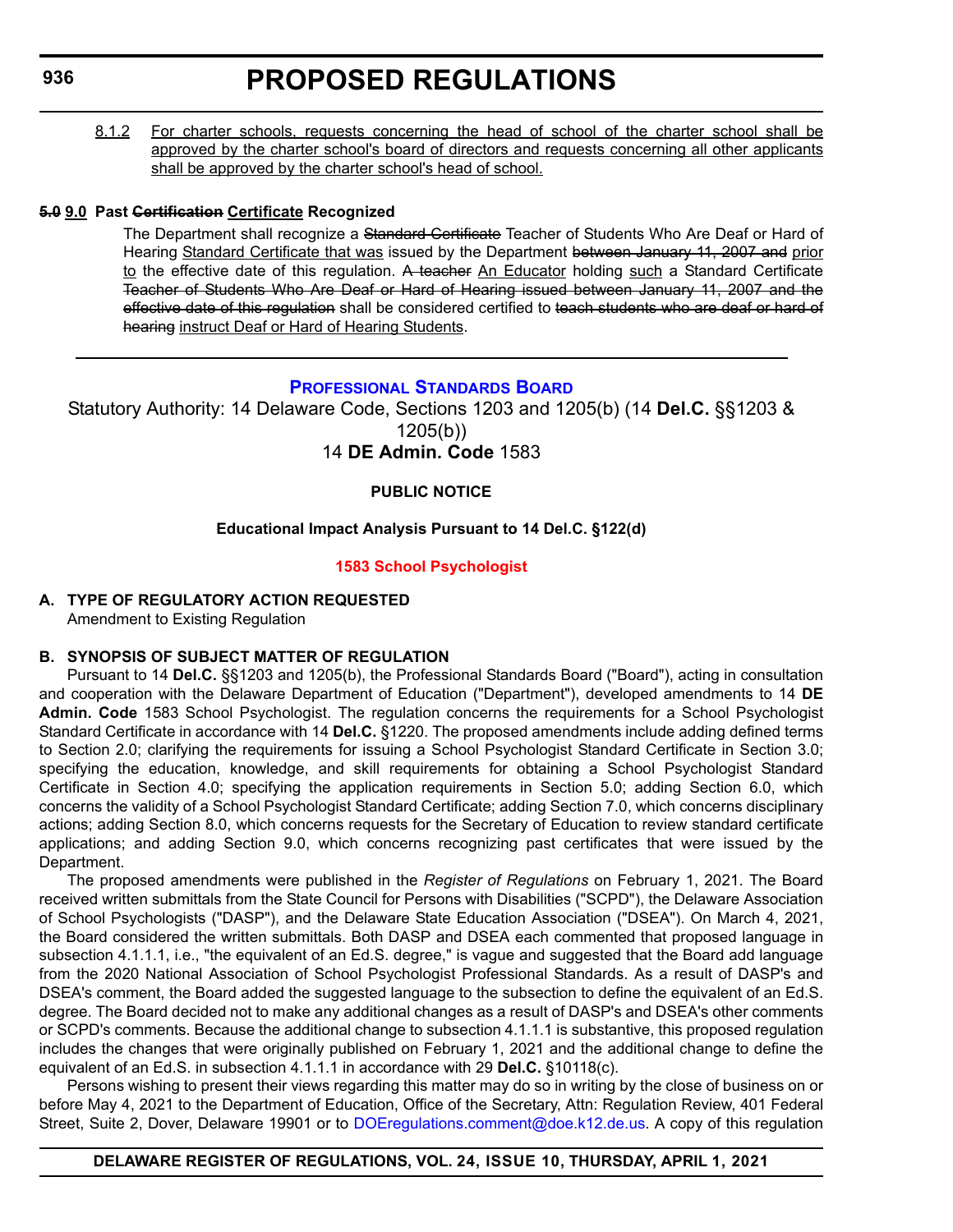may be viewed online at the Registrar of Regulation's website, [http://regulations.delaware.gov/services/](http://regulations.delaware.gov/services/current_issue.shtml) current issue.shtml or obtained at the Department of Education's Office of the Secretary, located at the address above.

#### **C. IMPACT CRITERIA**

1. Will the amended regulation help improve student achievement as measured against state achievement standards? The education, knowledge, and skill requirements in Section 4.0 are designed to improve the quality of the educator workforce, which will help to improve student achievement.

2. Will the amended regulation help ensure that all students receive an equitable education? The education, knowledge, and skill requirements in Section 4.0 are designed to improve the quality of the educator workforce, which will help to ensure students in Delaware public schools receive an equitable education.

3. Will the amended regulation help to ensure all students' health and safety are adequately protected? The amended regulation addresses a standard certificate for educators and is not designed to help ensure students' health and safety is protected.

4. Will the amended regulation help to ensure that all students' legal rights are respected? The amended regulation addresses a standard certificate for educators and is not designed to help ensure students' legal rights are respected.

5. Will the amended regulation preserve the necessary authority and flexibility of decision-makers at the local board and school level? The amended regulation does not change authority and flexibility of decision makers at the local board and school level. By statute (14 **Del.C.** §1224), a school district or charter school may request that the Secretary of Education review the credentials of an applicant who does not meet the requirements for a School Psychologist Standard Certificate but whose effectiveness is documented by the district or school. Proposed Section 8.0 is consistent with the statute.

6. Will the amended regulation place unnecessary reporting or administrative requirements or mandates upon decision makers at the local board and school levels? The amended regulation does not place unnecessary reporting or administrative requirements or mandates upon decision makers at the local board and school levels. The application requirements in Section 5.0 apply to individual applicants.

7. Will decision making authority and accountability for addressing the subject to be regulated be placed in the same entity? The Department implements the rules and regulations promulgated and adopted pursuant to 14 **Del.C.** Ch. 12 relating to licensure and certification of educators.

8. Will the amended regulation be consistent with and not an impediment to the implementation of other state educational policies, in particular to state educational policies addressing achievement in the core academic subjects of mathematics, science, language arts, and social studies? The amended regulation is consistent with, and not an impediment to, the implementation of other state educational policies, and in particular to state educational policies addressing achievement in the core academic subjects of mathematics, science, language arts, and social studies.

9. Is there a less burdensome method for addressing the purpose of the amended regulation? There is not a less burdensome method for addressing the purpose of this amended regulation.

10. What is the cost to the state and to the local school boards of compliance with the amended regulation? There is no expected cost to the state and to the local school boards of complying with this amended regulation.

**\*Please Note: The Regulatory Flexibility Analysis and Impact Statement for this regulation, as required by 29 Del.C. Ch. 104, is available at:**

**<http://regulations.delaware.gov/register/april2021/proposed/24 DE Reg 936RFA 04-01-21.pdf>**

#### **1583 School Psychologist**

#### **1.0 Content**

1.1 This regulation shall apply to the requirements for issuance of a School Psychologist Standard Certificate, Certificate pursuant to 14 **Del.C.** §1220(a), for School Psychologist. This certification The School Psychologist Standard Certificate is required for all School Psychologists school psychologists providing services to children within the in Delaware public school system schools.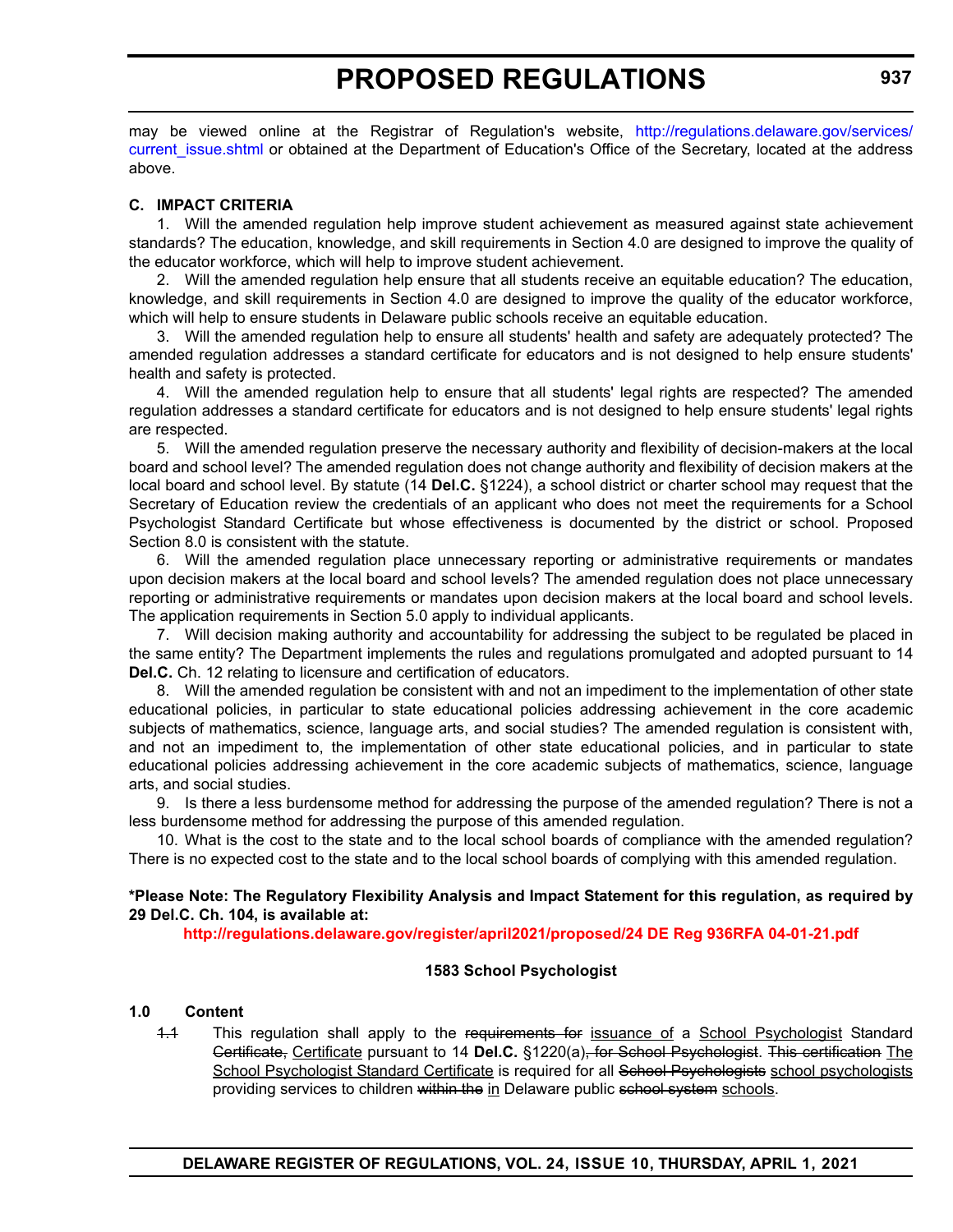1.2 Except as otherwise provided, the requirements set forth in 14 **DE Admin. Code** 1505 Standard Certificate, including any subsequent amendment or revision thereto, are incorporated herein by reference.

#### **2.0 Definitions**

- 2.1 The definitions set forth in 14 **DE Admin. Code** 1505 Standard Certificate, including any subsequent amendment or revision thereto, are incorporated herein by reference.
- 2.2 The following words and terms, when used in this regulation, shall have the following meaning unless the context clearly indicates otherwise:

**"Internship"** means a supervised, culminating, comprehensive field experience, completed at or near, the end of formal training, through which school psychology candidates have the opportunity to integrate and apply professional knowledge and skills acquired in prior courses and practica, as well as to acquire new competencies consistent with training program goals.

"**Department**" means the Delaware Department of Education.

"**Educator**" means a person licensed and certified by the State under 14 **Del.C.** Ch. 12 to engage in the practice of instruction, administration or other related professional support services in Delaware public schools, including charter schools, pursuant to rules and regulations promulgated by the Professional Standards Board and approved by the State Board of Education. The term 'educator' does not include substitute teachers.

"**Employing Authority**" means any entity which employs educators, and includes, but is not limited to, school districts, charter schools, boards of directors, and management companies.

"**Immorality**" means conduct which is inconsistent with the rules and principles of morality expected of an educator and may reasonably be found to impair an educator's effectiveness by reason of the educator's unfitness or otherwise.

"**License**" means a credential which authorizes the holder to engage in the practice for which the license is issued.

"**Passing Score**" means a minimum score as established by the Standards Board in consultation with the Department and with the approval of the State Board of Education.

"**Regionally Accredited**" means educational accreditation by a regional accrediting agency that is recognized by the U.S. Secretary of Education as a reliable authority concerning the quality of education offered by the institutions of higher education it accredits, including Middle States Commission on Higher Education.

"**Standard Certificate**" means a credential issued to certify that an educator has the prescribed knowledge, skill or education to practice in a particular area, teach a particular subject, or teach a category of students.

"**Standards Board**" means the Professional Standards Board established pursuant to 14 **Del.C.** §1201.

"**Valid and Current License or Certificate**" means a current full or permanent certificate or license issued by another state or jurisdiction. This means the educator is fully credentialed by having met all of the requirements for full licensure or certification in another state or jurisdiction and is in good standing in that state or jurisdiction. It does not include temporary, emergency, conditional certificates of eligibility or expired certificates or licenses issued from another state or jurisdiction.

#### **3.0 Issuance of a Standard Certificate**

- 3.1 In accordance with 14 **Del.C.** §1220(a), the Department shall issue a School Psychologist Standard Certificate as a School Psychologist to an educator applicant who has met the following:
	- 3.1.1 Holds a valid Delaware Initial, Continuing, or Advanced License or Standard or Professional Status Certificate issued by the Department prior to August 31, 2003; and, 2003 and meets the requirements set forth in Section 4.0 of this regulation;

**938**

**DELAWARE REGISTER OF REGULATIONS, VOL. 24, ISSUE 10, THURSDAY, APRIL 1, 2021**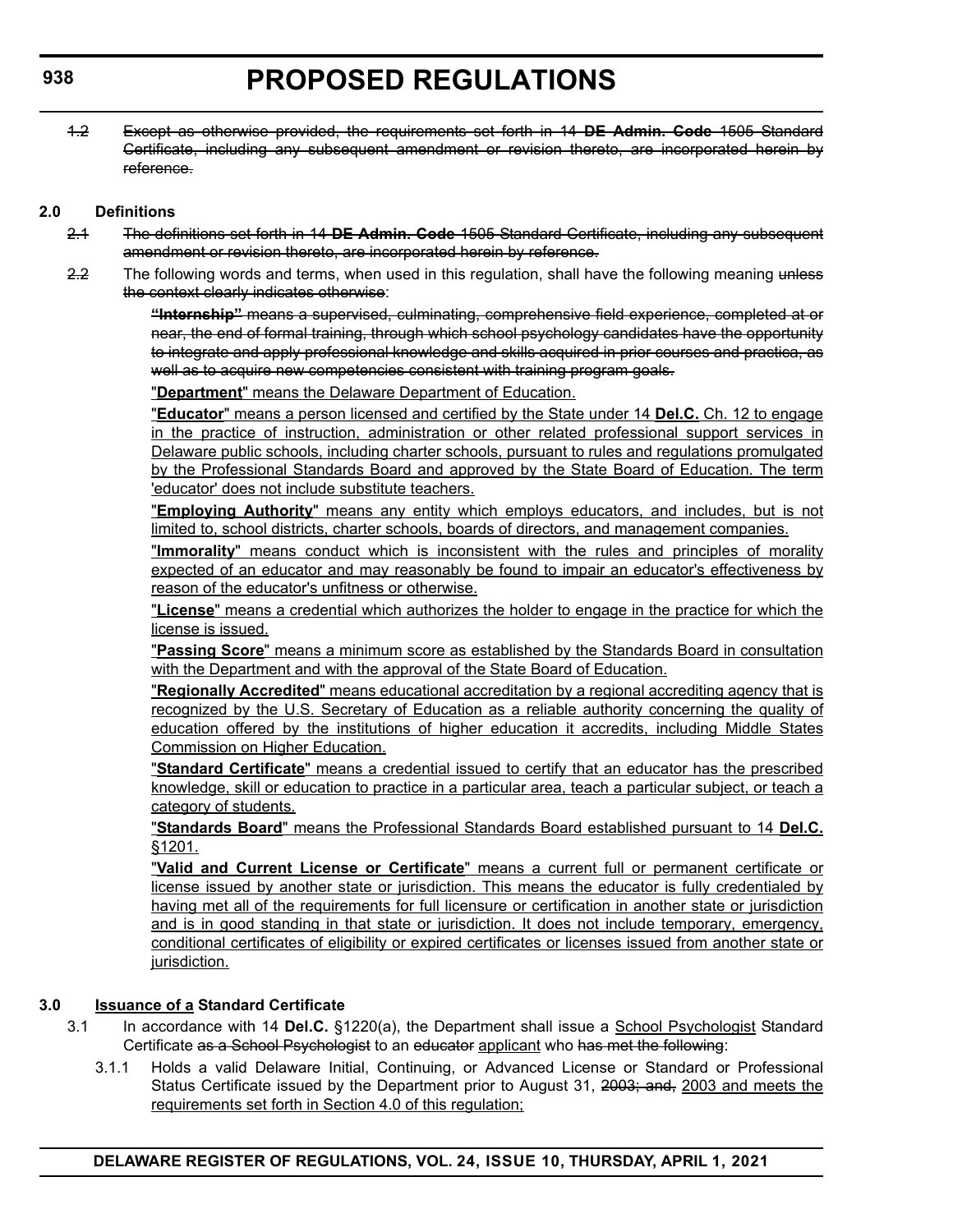- 3.1.2 Has met the requirements as set forth in 14 **DE Admin. Code** 1505 Standard Certificate, including any subsequent amendment or revision thereto; and Has met the requirements for licensure in Delaware and presents proof of a Valid and Current License or Certificate as a school psychologist.
- 3.1.3 Has satisfied the additional requirements in this regulation.
- 3.2 Notwithstanding any provision to the contrary herein, the Department shall not act on an application for a School Psychologist Standard Certificate if the applicant is under official investigation by any national, state, or local authority with the power to issue educator licenses or certifications. The Department shall not act where the allegations include but are not limited to conduct such as Immorality, misconduct in office, incompetence, willful neglect of duty, disloyalty, or falsification of credentials until the applicant provides evidence of the investigation's resolution.

#### **4.0 Additional Prescribed Education, Knowledge, and Skill Requirements**

- 4.1 An educator shall also have satisfied at least one (1) of the following additional education and internship requirement Options:
	- 4.1.1 NASP or APA School Psychology Degree:
		- 4.1.1.1 Has successfully completed an organized graduate level program of study in "School Psychology" offered by a regionally accredited college or university and approved by the National Association of School Psychologists (NASP) or the American Psychological Association (APA), culminating in an Educational Specialist (Ed.S.) degree or its equivalent or a Doctoral degree in School Psychology; and
		- 4.1.1.2 Has successfully completed a supervised internship.
	- 4.1.2 NCSP Certificate:
		- 4.1.2.1 Holds a valid Nationally Certified School Psychologist (NCSP) Certificate from the National Association of School Psychologists (NASP).
	- 4.1.3 License or certificate from other state:
		- 4.1.3.1 Holds a valid and current license or certificate from another state in school psychology.
- 4.1 An applicant for a School Psychologist Standard Certificate shall have satisfied the requirements in subsections 4.1.1 through 4.1.3.
	- 4.1.1 The applicant shall have earned one of following:
		- 4.1.1.1 An Educational Specialist (Ed.S.) degree, the equivalent of an Ed.S. degree, or a doctoral degree through a program approved by the National Association of School Psychologists (NASP) at a Regionally Accredited college or university. The equivalent of an Ed.S. degree means a degree earned by completing a specialist-level program of study in school psychology that includes a minimum of three years of full-time study at the graduate level or the equivalent, inclusive of structured field experiences, and at least 60 graduate semester hours or the equivalent, with at least 54 hours exclusive of credit for the supervised specialist-level internship; or
		- 4.1.1.2 A doctoral degree in school psychology through a program approved by the American Psychological Association (APA) at a Regionally Accredited college or university.
	- 4.1.2 The applicant shall have achieved a Passing Score of 147 on the Praxis Subject Assessment School Psychology (ETS Test Code # 5042).
	- 4.1.3 The applicant shall have completed a supervised, culminating, comprehensive field experience of at least 1,200 hours, 600 hours of which must have been completed in an educational setting, in an institution or agency that is approved by the applicant's graduate program or the Department, completed at or near the end of formal training, through which the applicant had the opportunity to integrate and apply professional knowledge and skills acquired in prior courses and practica as well as to acquire new competencies consistent with training program goals.
- 4.2 Notwithstanding subsection 4.1, the Department may issue a School Psychologist Standard Certificate to an applicant who holds a Nationally Certified School Psychologist (NCSP) certificate from NASP that is in good standing.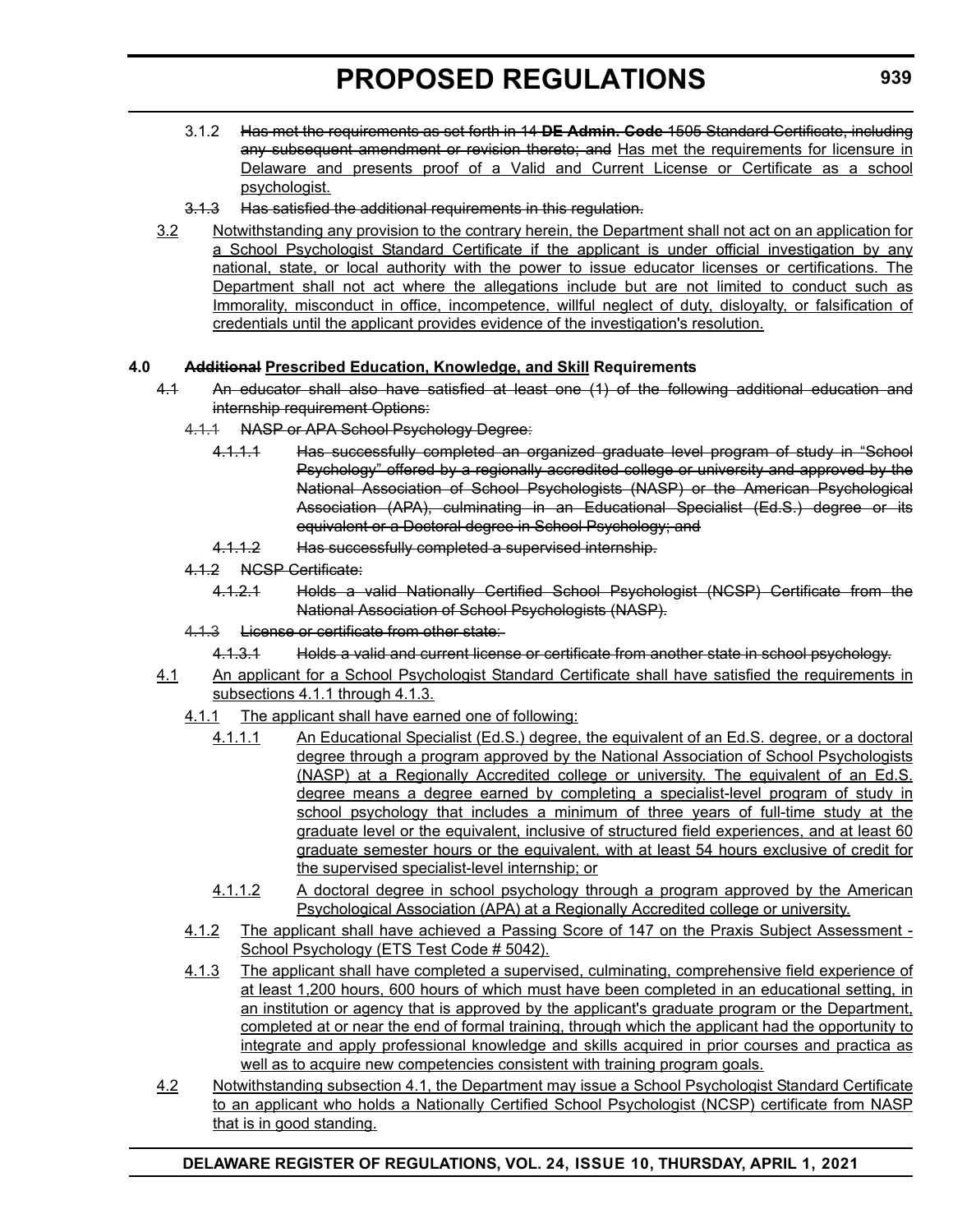#### **5.0 Internship**

An internship must be in an institution or agency approved by the Department or the applicant's graduate program.

#### **5.0 Application Requirements**

- 5.1 If an applicant is applying for an Initial License, a Standard Certificate must be applied for simultaneously with the application for the Initial License, and the applicant shall also provide all required documentation for the License.
- 5.2 For applicants who are applying for the School Psychologist Standard Certificate under subsections 3.1.1 and 4.1, the following documentation is required:
	- 5.2.1 Official transcript from the applicant's Regionally Accredited college or university.
		- 5.2.1.1 Electronic transcripts may be submitted by the Employing Authority or by the applicant's Regionally Accredited college or university; or
		- 5.2.1.2 Sealed paper transcripts may be submitted.
		- 5.2.1.3 The Department will not accept copies of transcripts; and
	- 5.2.2 Official score on the Praxis Subject Assessment as provided in subsection 4.1.2;
	- 5.2.3 The Department-approved form verifying the applicant's completion of the requirement in subsection 4.1.3; and
	- 5.2.4 Additional documentation as required by the Department.
- 5.3 For applicants who are applying for the School Psychologist Standard Certificate under subsections 3.1.1 and 4.2, the following documentation is required:
	- 5.3.1 Documentation that the applicant holds a NCSP certificate from NASP that is in good standing; and
	- 5.3.2 Additional documentation as required by the Department.
- 5.4 For applicants who are applying for the School Psychologist Standard Certificate under subsection 3.1.2, the following documentation is required:
	- 5.4.1 An official copy of the Valid and Current License or Certificate; and
	- 5.4.2 Additional documentation as required by the Department.

#### **6.0 Emergency Certificate**

An Emergency Certificate for a School Psychologist is not available.

#### **6.0 Validity of a Standard Certificate**

- 6.1 A School Psychologist Standard Certificate is valid regardless of the assignment or employment status of the holder provided that the Educator's License remains current and valid.
- 6.2 A School Psychologist Standard Certificate is not subject to renewal.

#### **7.0 Disciplinary Action**

- 7.1 An Educator's School Psychologist Standard Certificate may be revoked, suspended, or limited for cause as provided in 14 **DE Admin.** Code 1514 Limitation, Suspension, and Revocation of Licenses, Certificates, and Permits.
- 7.2 An Educator's School Psychologist Standard Certificate shall be revoked if the Educator's Initial, Continuing, or Advanced License or Professional Status Certificate is revoked or the Educator made a materially false or misleading statement in the Educator's application in accordance with 14 **Del.C.** §1222.
- 7.3 An Educator whose certificate is noticed for disciplinary action is entitled to a full and fair hearing before the Standards Board. Hearings shall be conducted in accordance with 14 **DE Admin. Code** 1515 Hearing Procedures and Rules.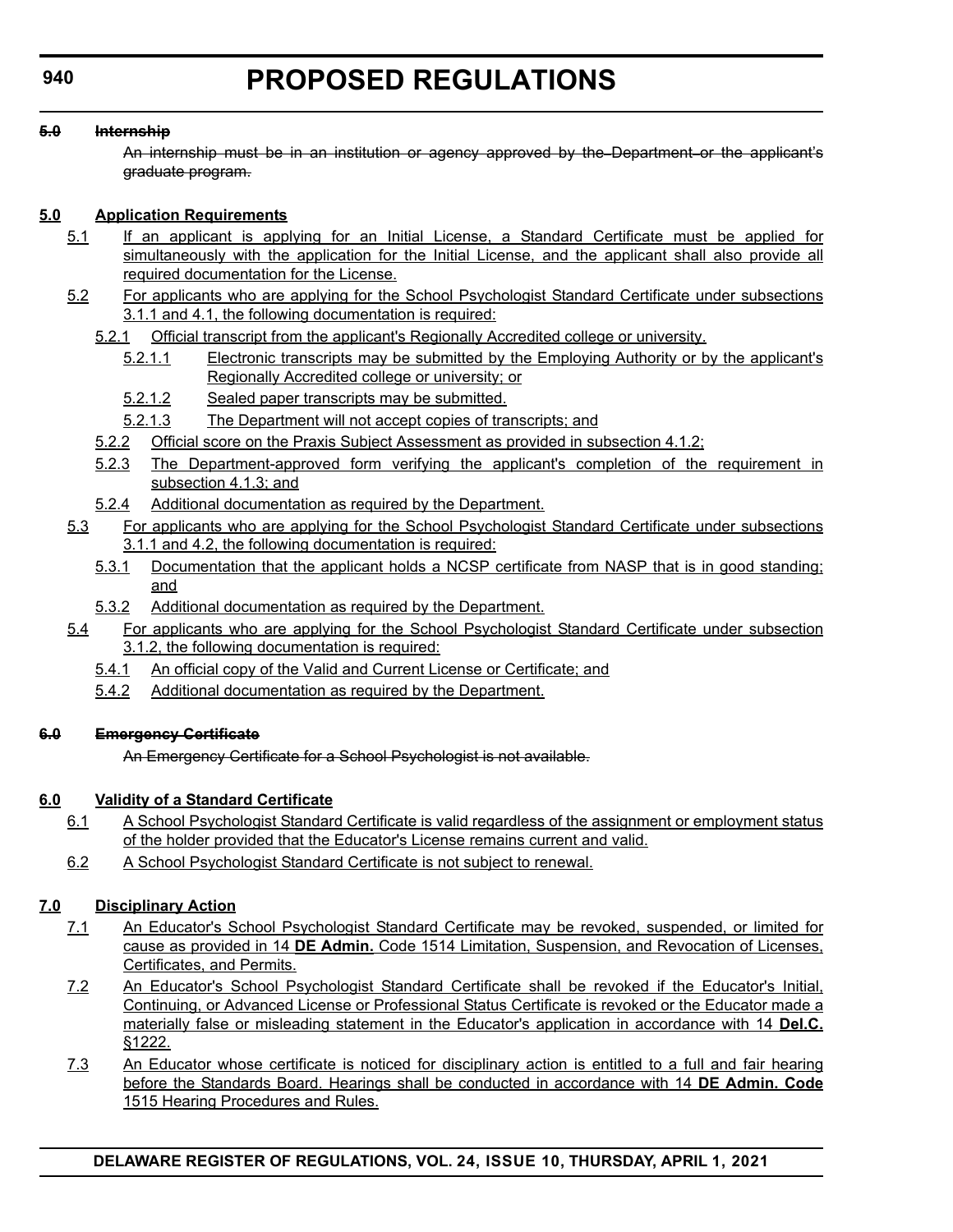#### <span id="page-48-0"></span>**8.0 Secretary of Education Review**

- 8.1 The Secretary of Education may, upon the written request of a local school district or charter school, review credentials submitted in an application for a School Psychologist Standard Certificate on an individual basis and grant such a Standard Certificate to an applicant who otherwise does not meet the requirements for a School Psychologist Standard Certificate but whose effectiveness is documented by the local school district or charter school.
	- 8.1.1 For school districts, requests shall be approved by the superintendent of the school district.
	- 8.1.2 For charter schools, requests concerning the head of school of the charter school shall be approved by the charter school's board of directors and requests concerning all other applicants shall be approved by the charter school's head of school.

#### **9.0 Past Certificate Recognized**

The Department shall recognize a School Psychologist Standard Certificate that was issued by the Department prior to the effective date of this regulation. An Educator holding such a Standard Certificate shall be considered certified to practice as a school psychologist.

#### **[DEPARTMENT OF STATE](https://sos.delaware.gov/) DIVISION [OF PROFESSIONAL REGULATION](https://dpr.delaware.gov/) [1900 BOARD](https://dpr.delaware.gov/boards/nursing/) OF NURSING** Statutory Authority: 24 Delaware Code, Section 1904(c) (24 **Del.C.** §1904(c)) 24 **DE Admin. Code** 1900

#### **PUBLIC NOTICE**

#### **[1900 Board of Nursing](#page-3-0)**

The Delaware Board of Nursing, pursuant to 24 *Del. C.* § 1904(c), proposes to revise its regulations to add a requirement that nurses provide workforce data upon renewal and reinstatement. In addition, the proposed changes clarify all renewal and reinstatement requirements. Finally, the proposed changes add "gender identity and expression" to the list of bases upon which a nurse shall not discriminate against a patient.

The Board will hold a telephonic public hearing on the proposed regulation changes on May 12, 2021 at 9:00 a.m. The telephone number will be posted at least seven days prior to the hearing on the Delaware public meeting calendar and Division of Professional Regulation website. Written comments should be sent to Dr. Pamela Zickafoose, Executive Director of the Delaware Board of Nursing, Cannon Building, 861 Silver Lake Blvd., Dover, DE 19904. Written comments will be accepted until May 27, 2021 pursuant to 29 *Del. C.* § 10118(a).

#### **\*Please Note:**

**(1) The Regulatory Flexibility Analysis and Impact Statement for this regulation, as required by 29 Del.C. Ch. 104, is available at:**

**<http://regulations.delaware.gov/register/april2021/proposed/24 DE Reg 941RFA 04-01-21.pdf>**

**(2) Due to the size of the proposed regulation, it is not being published here. A copy of the regulation is available at:**

**[1900 Board of Nursing](http://regulations.delaware.gov/register/april2021/proposed/24 DE Reg 941 04-01-21.htm)**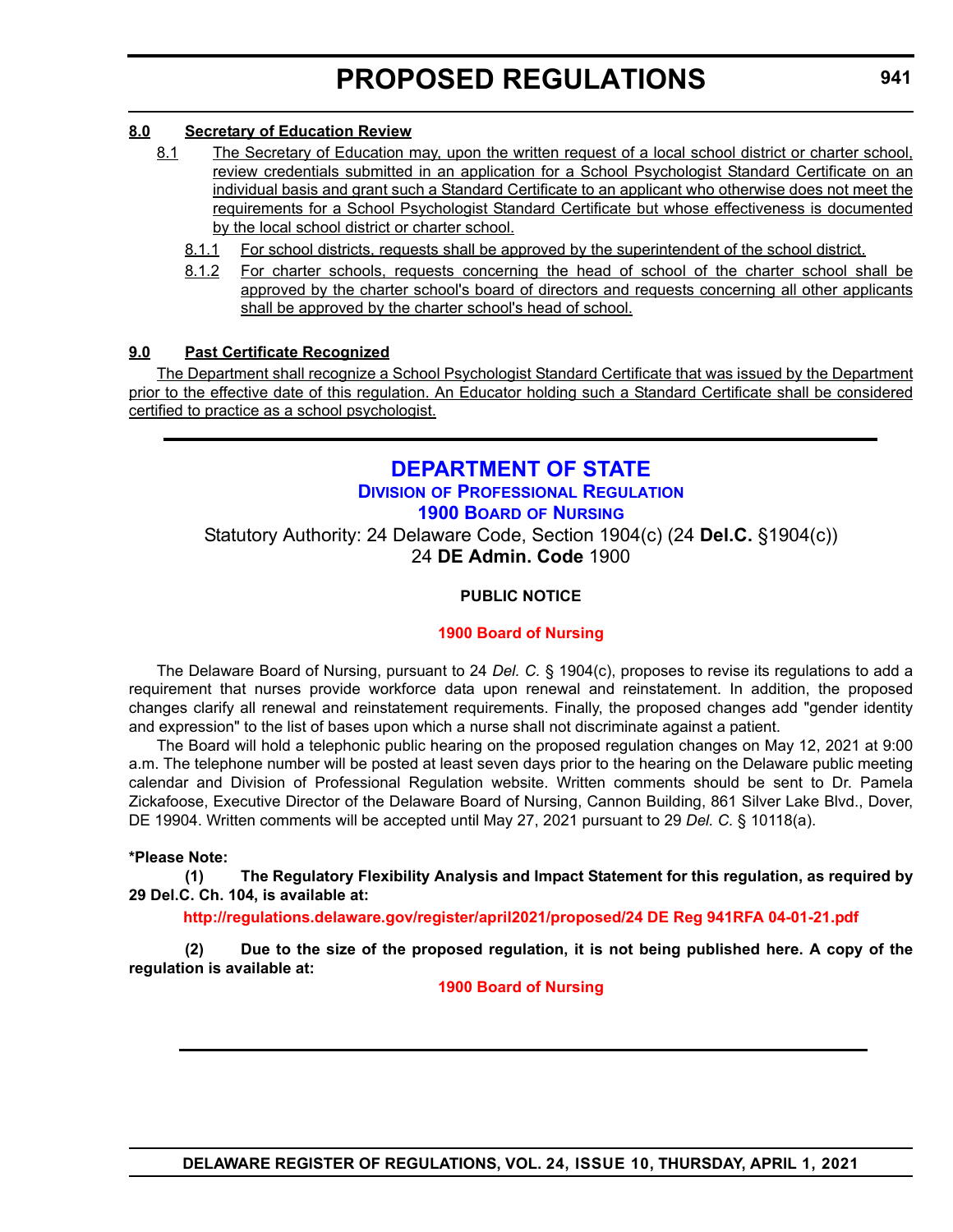### **FINAL REGULATIONS**

#### **Symbol Key**

<span id="page-49-0"></span>Arial type indicates the text existing prior to the regulation being promulgated. Underlined text indicates new text added at the time of the proposed action. Language which is stricken through indicates text being deleted. **[Bracketed Bold language]** indicates text added at the time the final order was issued. **[Bracketed bold stricken through]** indicates language deleted at the time the final order was issued.

#### **Final Regulations**

The opportunity for public comment shall be held open for a minimum of 30 days after the proposal is published in the *Register of Regulations*. At the conclusion of all hearings and after receipt within the time allowed of all written materials, upon all the testimonial and written evidence and information submitted, together with summaries of the evidence and information by subordinates, the agency shall determine whether a regulation should be adopted, amended or repealed and shall issue its conclusion in an order which shall include: (1) A brief summary of the evidence and information submitted; (2) A brief summary of its findings of fact with respect to the evidence and information, except where a rule of procedure is being adopted or amended; (3) A decision to adopt, amend or repeal a regulation or to take no action and the decision shall be supported by its findings on the evidence and information received; (4) The exact text and citation of such regulation adopted, amended or repealed; (5) The effective date of the order; (6) Any other findings or conclusions required by the law under which the agency has authority to act; and (7) The signature of at least a quorum of the agency members.

The effective date of an order which adopts, amends or repeals a regulation shall be not less than 10 days from the date the order adopting, amending or repealing a regulation has been published in its final form in the *Register of Regulations*, unless such adoption, amendment or repeal qualifies as an emergency under §10119.

#### **[DEPARTMENT OF AGRICULTURE](https://agriculture.delaware.gov/)**

**[HARNESS RACING COMMISSION](https://agriculture.delaware.gov/harness-racing-commission/)** Statutory Authority: 3 Delaware Code, Section 10005 (3 **Del.C.** §10005) 3 **DE Admin. Code** 501

#### **ORDER**

#### **[501 Harness Racing Rules and Regulations](#page-3-0)**

#### BEFORE THE DELAWARE HARNESS RACING COMMISSION

#### ORDER

Pursuant to 29 *Del. C.* §10118 and 3 *Del. C.* §10005, the Delaware Harness Racing Commission issues this Order adopting proposed amendments to the Commission's Rules. Following notice and a public hearing on March 9, 2021, the Commission makes the following findings and conclusions:

#### SUMMARY OF THE EVIDENCE

1. The Commission posted public notice of the proposed amendments to DHRC Rule 6.3.3.15 in the February 1, 2021 *Register of Regulations*.

2. The Commission received no written comments. The Commission held the public comment period open from February 1, 2021 until close of business on March 3, 2021. The Delaware Harness Racing Commission will finalize the regulations at its regularly scheduled monthly meeting on March 9, 2021. Monthly meetings are noticed public meetings.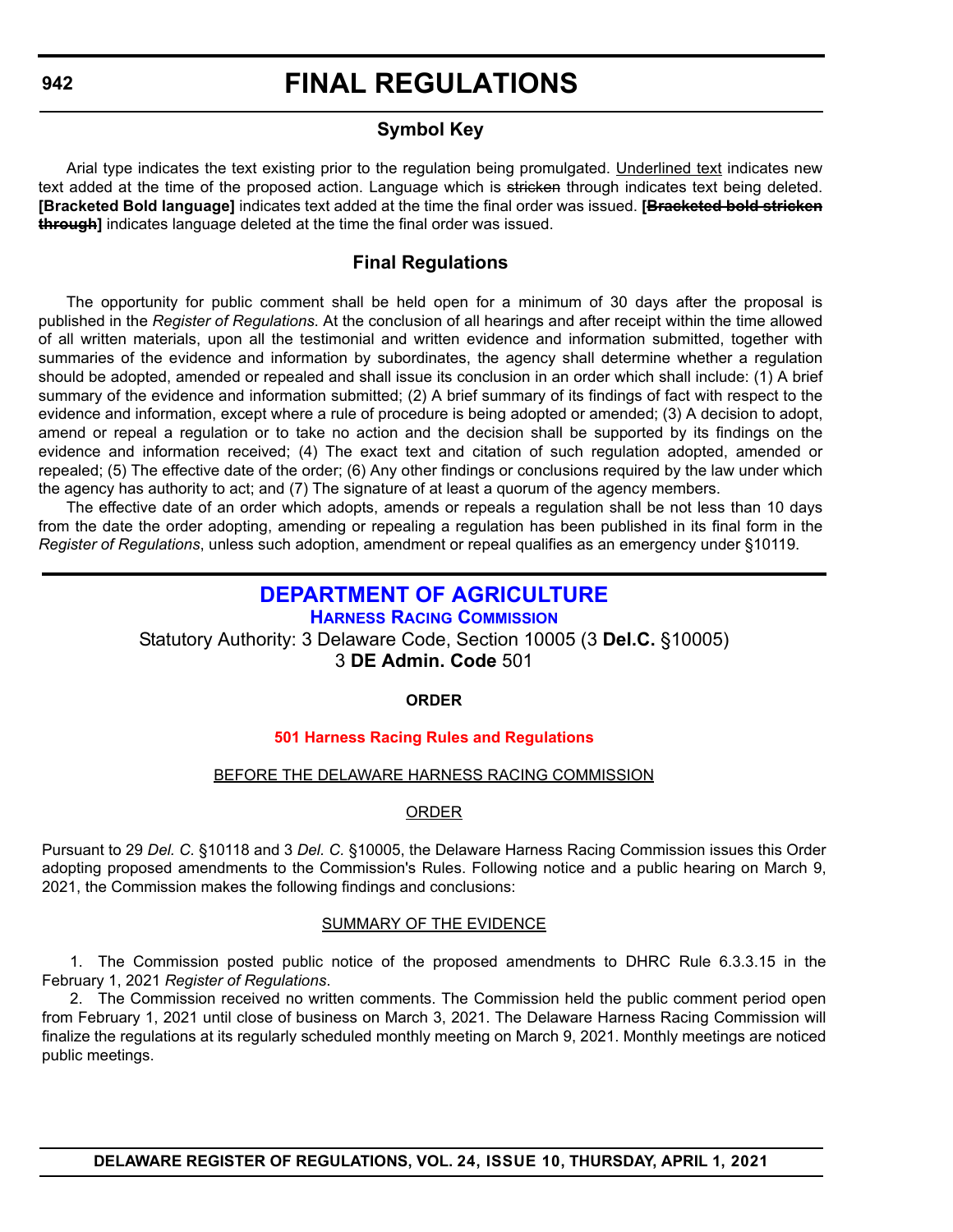### **FINAL REGULATIONS**

#### FINDINGS OF FACT AND CONCLUSIONS

<span id="page-50-0"></span>3. The public was given notice and an opportunity to provide the Commission with comments in writing and by testimony at the public hearing on the proposed amendments to the Commission's Rules.

4. After considering the rule changes as proposed, the Commission hereby adopts the rule changes as proposed. The Commission believes that these rule changes will allow the Delaware Harness Racing Commission rules to more accurately reflect current policy and procedures.

5. The effective date of this Order will be ten (10) days from publication of this Order in the *Register of Regulations* on April 1, 2021.

#### **IT IS SO ORDERED this 9th day of March 2021.**

Beverly H. Steele, Chairman Vack Berberian, Commissioner Patt Wagner, Vice-Chairman Stephanie Liguori, Commissioner George P. Staats, Commissioner

**\*Please note that no changes were made to the regulation as originally proposed and published in the February 2021 issue of the** *Register* **at page 752 (24 DE Reg. 752). Therefore, the final regulation is not being republished. A copy of the final regulation is available at:**

**[501 Harness Racing Rules and Regulations](http://regulations.delaware.gov/register/april2021/final/24 DE Reg 942 04-01-21.htm)**

#### **[HARNESS RACING COMMISSION](https://agriculture.delaware.gov/harness-racing-commission/)**

Statutory Authority: 3 Delaware Code, Section 10005 (3 **Del.C.** §10005) 3 **DE Admin. Code** 501

#### **ORDER**

#### **[501 Harness Racing Rules and Regulations](#page-3-0)**

#### BEFORE THE DELAWARE HARNESS RACING COMMISSION

#### ORDER

Pursuant to 29 *Del. C.* §10118 and 3 *Del. C.* §10005, the Delaware Harness Racing Commission issues this Order adopting proposed amendments to the Commission's Rules. Following notice and a public hearing on March 9, 2021, the Commission makes the following findings and conclusions:

#### SUMMARY OF THE EVIDENCE

1. The Commission posted public notice of the proposed amendments to DHRC Rule 8.9.8 in the February 1, 2021 *Register of Regulations*.

2. The Commission received no written comments. The Commission held the public comment period open from February 1, 2021 until close of business on March 3, 2021. The Delaware Harness Racing Commission will finalize the regulations at its regularly scheduled monthly meeting on March 9, 2021. Monthly meetings are noticed public meetings.

#### FINDINGS OF FACT AND CONCLUSIONS

3. The public was given notice and an opportunity to provide the Commission with comments in writing and by testimony at the public hearing on the proposed amendments to the Commission's Rules.

4. After considering the rule changes as proposed, the Commission hereby adopts the rule changes as proposed. The Commission believes that these rule changes will allow the Delaware Harness Racing Commission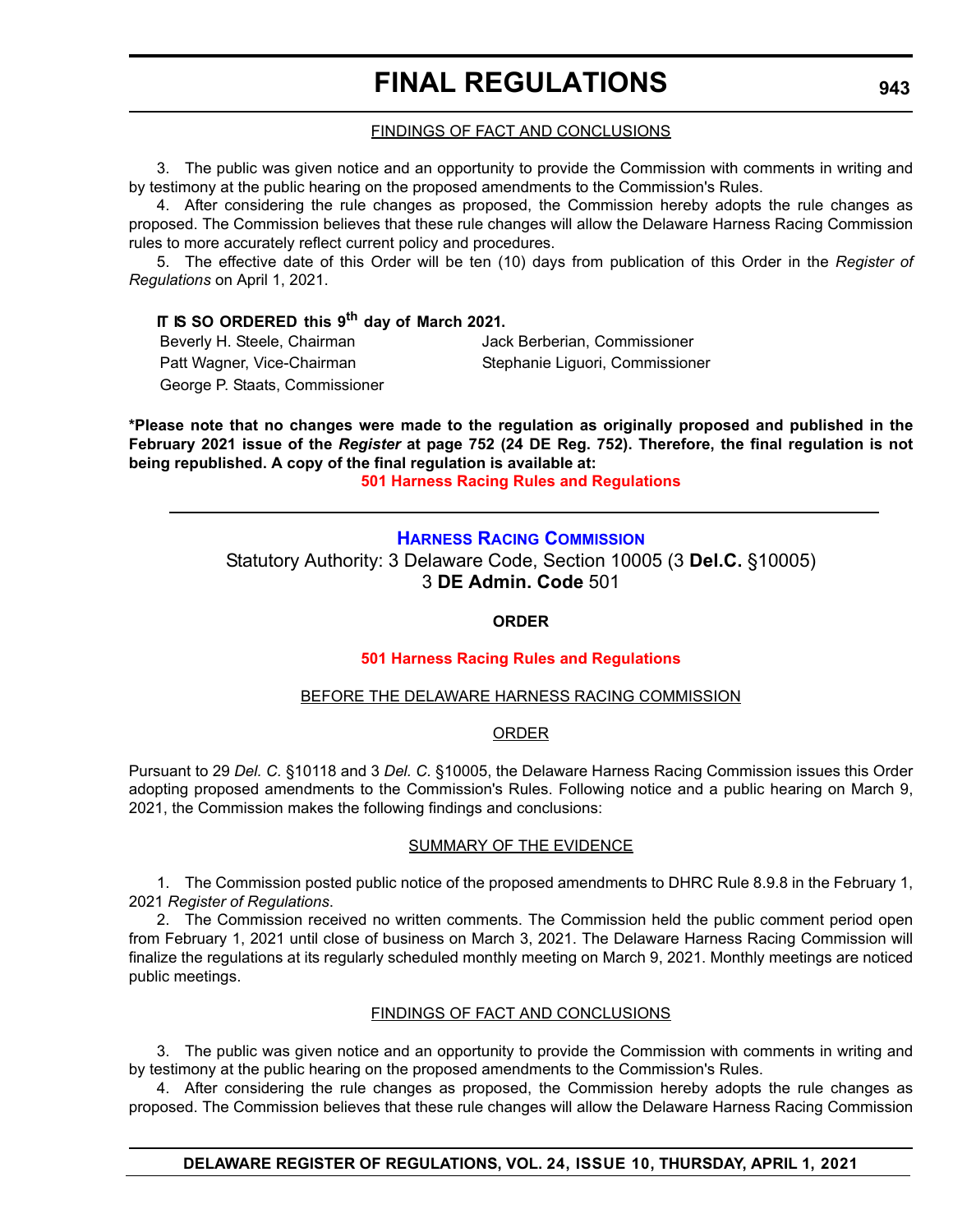<span id="page-51-0"></span>**944**

### **FINAL REGULATIONS**

rules to more accurately reflect current policy and procedures.

5. The effective date of this Order will be ten (10) days from publication of this Order in the *Register of Regulations* on April 1, 2021.

#### **IT IS SO ORDERED this 9th day of March 2021.**

Beverly H. Steele, Chairman Jack Berberian, Commissioner

Patt Wagner, Vice-Chairman Stephanie Liguori, Commissioner

George P. Staats, Commissioner

**\*Please note that no changes were made to the regulation as originally proposed and published in the February 2021 issue of the** *Register* **at page 752 (24 DE Reg. 752). Therefore, the final regulation is not being republished. A copy of the final regulation is available at:**

**[501 Harness Racing Rules and Regulations](http://regulations.delaware.gov/register/april2021/final/24 DE Reg 943 04-01-21.htm)**

#### **[DEPARTMENT OF NATURAL RESOURCES AND ENVIRONMENTAL](https://dnrec.alpha.delaware.gov/)  CONTROL**

#### **DIVISION [OF AIR QUALITY](https://dnrec.alpha.delaware.gov/air/ )**

Statutory Authority: 7 Delaware Code, Section 6010(a) and (c) (7 **Del.C.** §6010(a) & (c)) 7 **DE Admin. Code** 1124

**Secretary's Order No.: 2021-A-0009**

**RE: Approving Final Regulations to Amend 7 DE Admin. Code 1124,** *Control of Volatile Organic Compound Emissions***, Section 36.0,** *Vapor Emission Control at Gasoline Dispensing Facilities*

**Date of Issuance: March 11, 2021**

**Effective Date of the Amendment: April 11, 2021**

#### **[1124 Control of Volatile Organic Compound Emissions](#page-3-0)**

Under the authority vested in the Secretary of the Department of Natural Resources and Environmental Control ("Department" or "DNREC"), pursuant to 7 *Del.C.* §§6006 and 6010, and all other relevant statutory authority, the following findings of fact based on the record, reasons and conclusions are entered as an Order of the Secretary in the above-referenced promulgation.

#### **Background, Procedural History and Findings of Fact**

This Order relates to proposed regulation amendments ("Amendments") to 7 DE Admin. Code 1124, *Control of Volatile Organic Compound Emissions*, Section 36.0, *Vapor Emission Control at Gasoline Dispensing Facilities* ("Regulation"). Specifically, the Department proposes to amend the Regulation to update the California Air Resources Board ("CARB") Executive Orders (as modified between July 17, 2019 and June 3, 2020) referenced in the Amendments regarding Stage I enhanced vapor recovery systems used at Delaware gasoline dispensing facilities. The proposed Amendments include updates of the latest Executive Order numbers, the effective dates, and will provide the regulated community with additional Stage I enhanced vapor recovery ("EVR") system component flexibility.

On July 11, 2020 the Department adopted amendments to the Regulation (hereafter referred to as the "2020 Amendment") to establish adjustments to the Regulation and specific compliance schedules. The 2020 Amendment requires gasoline dispensing facilities in Delaware to install one of the Stage I EVR systems certified in CARB Executive Orders to meet 98% volatile organic compound's emission control efficiency. The CARB

**DELAWARE REGISTER OF REGULATIONS, VOL. 24, ISSUE 10, THURSDAY, APRIL 1, 2021**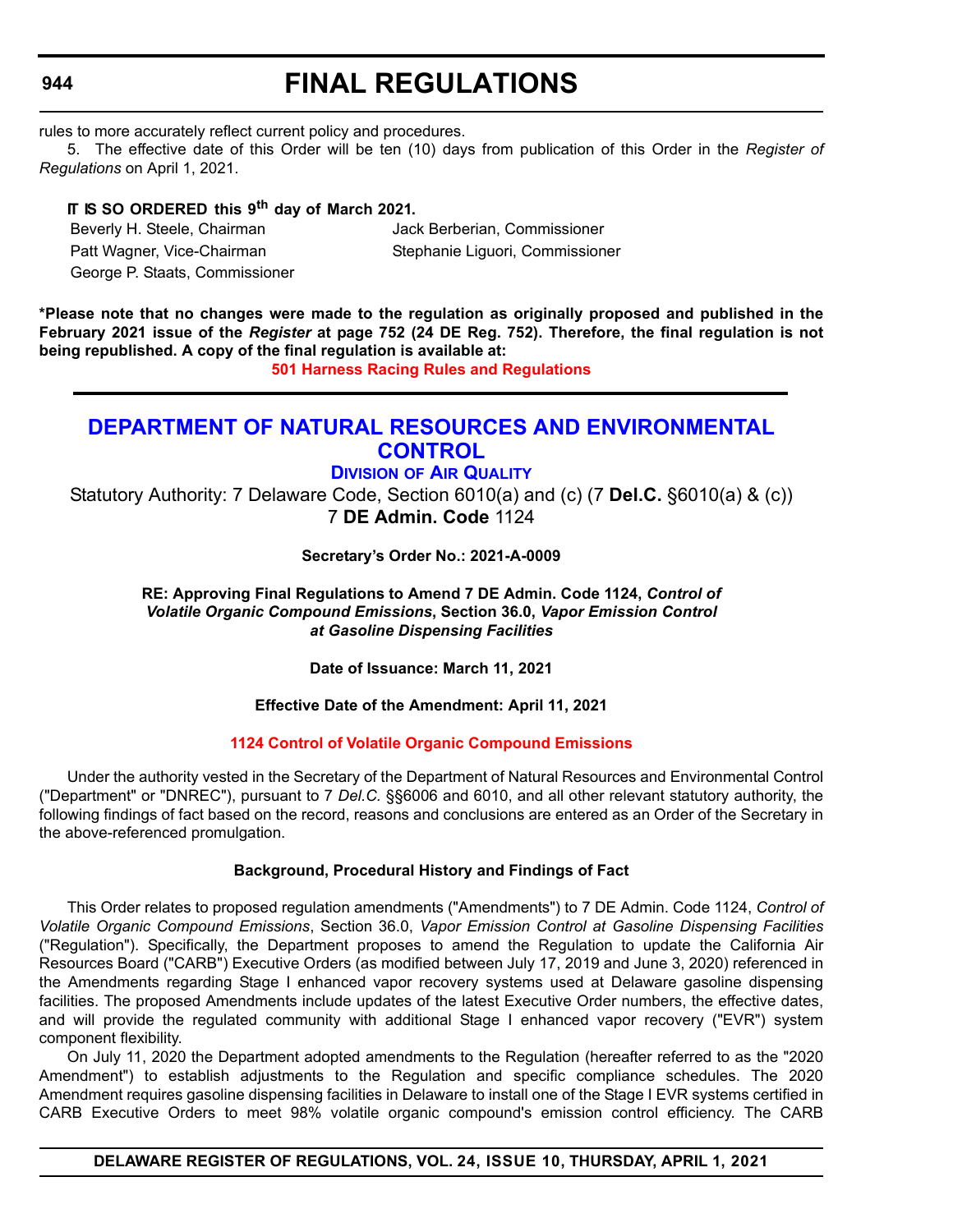Executive Orders demonstrate compliance with the CARB certification and list the individual components that can be used within a certified Stage I EVR system. Six (6) CARB Executive Orders for Stage I EVR systems were incorporated into the 2020 Amendment.

During the time of the Department's regulatory development of the 2020 Amendments, CARB modified their Executive Orders for Stage I EVR systems from July 17, 2019 through June 3, 2020. The Department is now incorporating these modifications in the Amendments to reflect the most recent updates to CARB Executive Order numbers VR-1010-T, VR-102-U, VR-104-K, VR-105-I, VR401-F, VR-402-E, and VR-202-Z. The latest update to the CARB Executive Orders include: (1) modifications to the Husky Model 5885 Pressure/Vacuum vent valve; (2) the extension of certifications of the modified 5885 Pressure/Vacuum vent valve to May 31, 2021; (3) the addition of OPW 723 Pressure/Vacuum vent valve for E85 applications; and (4) the addition of the Franklin Fueling aluminum drop tube and Defender Overfill Protection Valve to the equipment list as alternate parts in Executive Order VR 102.

More specifically, the Amendments include the title number changes of CARB Executive Orders referenced in the following Regulation subsections: (1) 36.4.1.1.1 through 36.4.1.1.4; (2) 36.4.1.2.1 through 36.4.1.2.2, (3) 36.10.2, and (4) 36.11.3.1 through 36.11.3.6. In addition, the Amendments include adding a phrase in subsection 36.1.3 to specify July 1, 2019 as the effective date of 40 CFR 80.22(j).

The Department published its initial proposed Amendments in the November 1, 2020 *Delaware Register of Regulations*. Thereafter the public hearing notice was issued, the Department revised the proposed Amendments to include a non-substantive change. Referenced in subsections 36.5.1, 36.5.3, and 36.11.5, the non-substantive change revises the CARB Executive Order "VR-202-W (August 30, 2018)" to "VR-202-Z (November 5, 2019)".

The virtual public hearing regarding this matter was held on December 8, 2020. There were two (2) members of the public in attendance at the virtual public hearing. Pursuant to 29 *Del.C.* §10118(a), the hearing record remained open for receipt of written comment for 30 days following the public hearing. The hearing record formally closed for comment in this matter at close of business on January 7, 2021, with one (1) comment received by the Department during the phase of this formal promulgation. It should be noted that the proposed *revised* Amendments were fully vetted at the time of the virtual public hearing.

Subsequent to the close of record, the Department's Division of Air Quality staff prepared a Technical Response Memorandum to address the comment received by the public.

Thereafter, Hearing Officer Theresa Newman prepared her report dated January 27, 2021 ("Report"), which expressly incorporated the Department's proposed Amendments into the hearing record generated in this matter. The Report documents the proper completion of the required regulatory amendment process, establishes the record, and recommends the adoption of the proposed *revised* Amendments as attached to the Report as Appendix "A."

The Department has the statutory basis and legal authority to act with regard to the formal promulgation of these proposed *revised* Amendments, pursuant to 7 *Del.C.* §6010(a) and (c). It should be noted that all notification and noticing requirements concerning this matter were met by the Department. Proper notice of the hearing was provided as required by law.

#### **Reasons and Conclusions**

Based on the record developed by the Department's staff in the Division of Air Quality, and established by the Hearing Officer's Report, I find that the proposed *revised* regulatory Amendments are well-supported and will enable the Department to update the CARB Executive Orders (as modified between July 17, 2019 and June 3, 2020) referenced in the Amendments regarding Stage I EVR systems used at Delaware gasoline dispensing facilities and will provide the regulated community with additional Stage I EVR system component flexibility. I further find that the Department's Air Quality experts fully developed the record to support adoption of these Amendments. Therefore, the recommendations of the Hearing Officer are hereby adopted, and I direct that the proposed Amendments be promulgated as final.

The following reasons and conclusions are hereby entered:

- 1. The Department has the statutory basis and legal authority to act with regard to this proposed regulatory promulgation, pursuant to 7 *Del. C.* §6010(a) and (c);
- 2. The Department has jurisdiction under its statutory authority, pursuant to 7 *Del.C.* Ch. 60, to issue an Order adopting these proposed *revised* Amendments as final;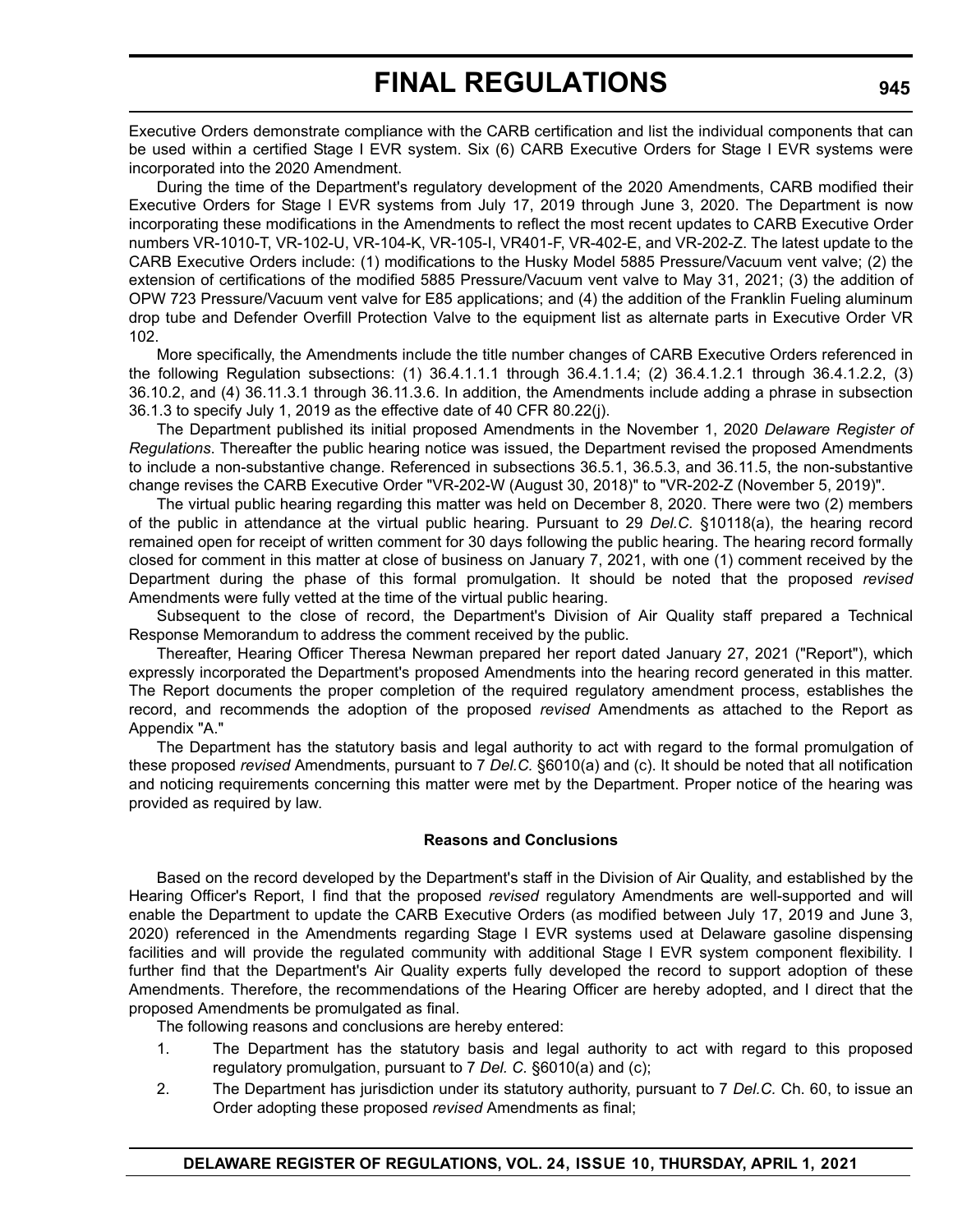### **FINAL REGULATIONS**

- 3. The Department provided adequate public notice of the initial proposed Amendments and all proceedings in a manner required by the law and regulations, and provided the public with an adequate opportunity to comment on the same, including at the time of the virtual public hearing held on December 8, 2020 and during the 30 days subsequent to the hearing (through January 7, 2021), before making any final decision;
- 4. Promulgation of the proposed *revised* Amendments to 7 DE Admin. Code 1124: Section 36.0, *Vapor Emission Control at Gasoline Dispensing Facilities*, will enable the Department to update CARB Executive Order numbers and effective dates (as modified between July 17, 2019 and June 3, 2020), referenced in the Amendments regarding Stage I EVR systems used at Delaware gasoline dispensing facilities, and provide the regulated community with additional Stage I EVR system component flexibility;
- 5. The Department has reviewed the proposed *revised* Amendments in the light of the Regulatory Flexibility Act, consistent with 29 *Del.C.* §104, and believes the same to be lawful, feasible and desirable, and the recommendations as proposed should be applicable to all Delaware citizens equally;
- 6. The Department's Hearing Officer's Report, including its established record and the recommended proposed Amendments as set forth in Appendix "A," are hereby adopted to provide additional reasons and findings for this Order;
- 7. The Department's proposed regulatory Amendments, as initially published in the November 1, 2020 *Delaware Register of Regulations*, and then subsequently *revised*, as set forth in Appendix "A" hereto, are adequately supported, are not arbitrary or capricious, and are consistent with the applicable laws and regulations. Consequently, they are approved as final regulatory Amendments, which shall go into effect ten days after their publication in the next available issue of the *Delaware Register of Regulations*; and
- 8. The Department has an adequate Record for its decision, and no further public hearing is appropriate or necessary; and
- 9. The Department shall submit this Order approving the proposed *revised* Amendments as final regulatory to the *Delaware Register of Regulations* for publication in its next available issue, and provide such other notice as the law and regulation require and the Department determines is appropriate.

Shawn M. Garvin **Secretary** 

#### **1124 Control of Volatile Organic Compound Emissions** *(Break in Continuity of Sections)*

#### **36.0 Vapor Emission Control at Gasoline Dispensing Facilities** 07/11/2020 **[xx/xx/xxxx 04/11/2021]**

#### *(Break in Continuity Within Section)*

- 36.5 Requirements for Stage I Facilities with Continuous Pressure Monitoring Systems
	- 36.5.1 The owner or operator of any gasoline dispensing facility identified in subsection 36.1.4.2 shall use a continuous pressure monitoring (CPM) system as identified in Exhibit 1 Section II, Exhibit 2 Section II, and Exhibit 3 Section II of CARB Executive Order **[VR-202-W (August 30, 2018) VR-202-Z (November 5, 2019)]**, hereby incorporated by reference as specified in subsection 36.11.5.1, to include the leak detection software identified in **[VR-202-W VR-202-Z]**, and use a console, a vapor pressure sensor, and an automatic tank gauge as compatible per the CPM manufacturer. The owner or operator of any gasoline dispensing facility may petition the Department to allow the use of any other CPM system that is certified by CARB as being equivalent to the systems identified in CARB Executive Order **[VR-202-W VR-202-Z]**, and the Department may allow such a system on a case-by-case basis.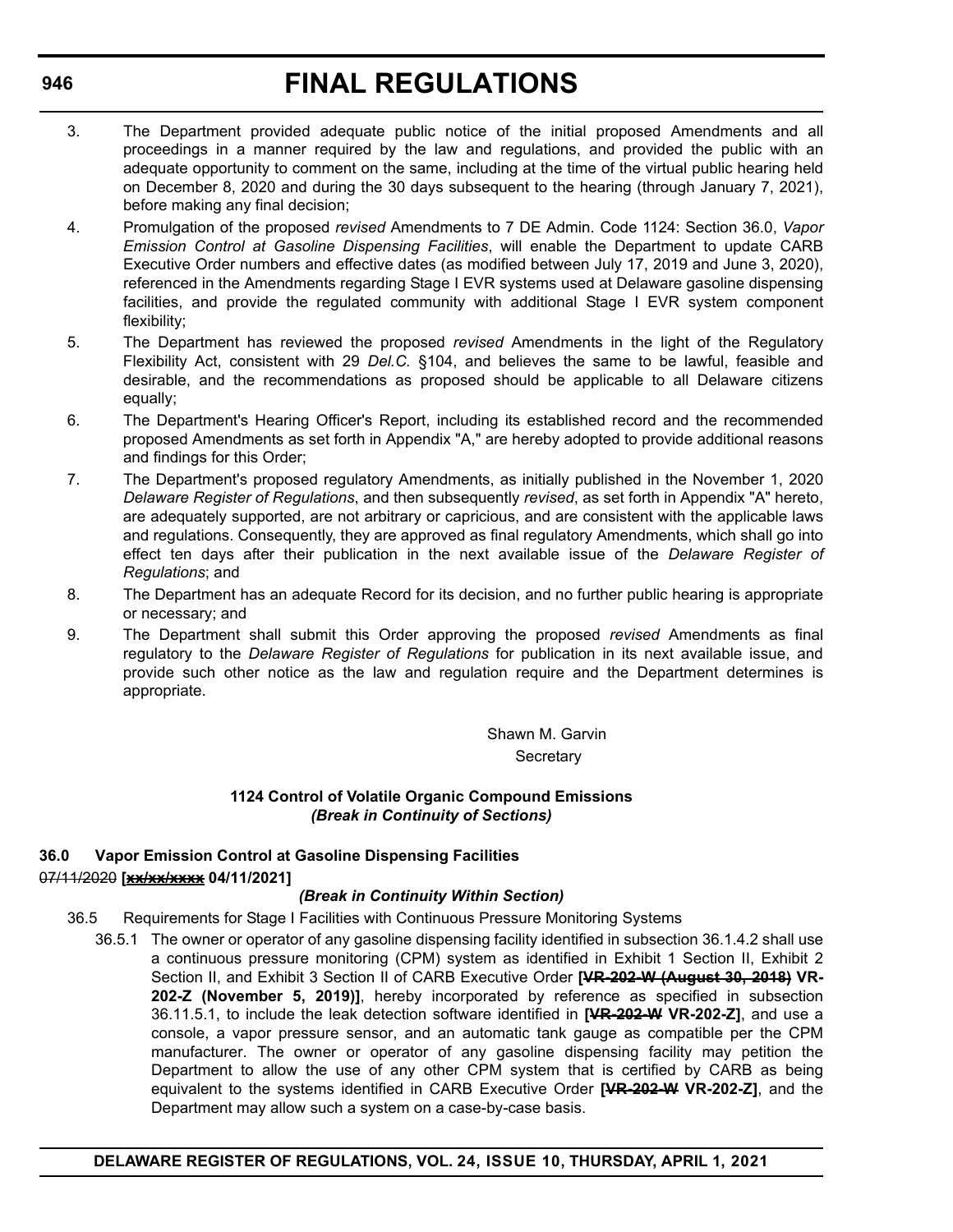### **FINAL REGULATIONS**

#### *(Break in Continuity Within Section)*

<span id="page-54-0"></span>36.5.3 Within 10 days after installation of the required Stage I EVR system, an operability test of the CPM system shall be performed and passed in accordance with Exhibit 9 or Exhibit 10, as applicable, of CARB Executive Order **[VR-202-W (August 30, 2018) VR-202-Z (November 5, 2019)]**, hereby incorporated by reference as specified in subsection 36.11.5.2 or subsection 36.11.5.3, as applicable.

#### *(Break in Continuity Within Section)*

36.11 Referenced Standards

#### *(Break in Continuity Within Section)*

36.11.5 Assist Phase II Enhanced Vapor Recovery (EVR) System including In-Station Diagnostics (ISD), Executive Order **[VR-202-W (August 30, 2018) VR-202-Z (November 5, 2019)]**. California Air Resources Board. Specifically, the referenced standards include:

**\*Please note that no additional changes were made to the regulation as originally proposed and published in the November 2020 issue of the** *Register* **at page 466 (24 DE Reg. 466). Therefore, the final regulation is not being republished here in its entirety. A copy of the final regulation is available at: [1124 Control of Volatile Organic Compound Emissions](http://regulations.delaware.gov/register/april2021/final/24 DE Reg 944 04-01-21.htm)**

### **[DEPARTMENT OF STATE](https://sos.delaware.gov/)**

#### **DIVISION [OF PROFESSIONAL REGULATION](https://dpr.delaware.gov/) 2930 COUNCIL [ON REAL ESTATE APPRAISERS](https://dpr.delaware.gov/boards/realestateappraisers/)**

Statutory Authority: 24 Delaware Code, Section 4006(a)(1) (24 **Del.C.** §4006(a)(1)) 24 **DE Admin. Code** 2930

#### **ORDER**

#### **[2930 Council on Real Estate Appraisers](#page-3-0)**

On September 1, 2020 the Delaware Board of Real Estate Appraisers published proposed changes to its regulations in the Delaware Register of Regulations, Volume 24, Issue 3. On November 1, 2020 the Delaware Board of Real Estate Appraisers re-published, due to a newspaper notice error, the proposed changes to its regulations in the Delaware Register of Regulations, Volume 24, Issue 5. The notice indicated that written comments would be accepted by the Board, a public hearing would be held, and written comments would be accepted for fifteen days thereafter. After due notice in the Register of Regulations and two Delaware newspapers, a public hearing was held on January 19, 2021 at a regularly scheduled meeting of the Board of Real Estate Appraisers to receive verbal comments regarding the Board's proposed amendments to its regulations.

#### **SUMMARY OF THE EVIDENCE AND INFORMATION SUBMITTED**

At the time of the deliberations, the Board considered the following documents: **Board Exhibit 1** - Affidavit of publication of the public hearing notice in the News Journal; and **Board Exhibit 2** - Affidavit of publication of the public hearing notice in the Delaware State News.

There was no verbal testimony presented at the public hearing. No written comments were received by the Board.

#### **FINDINGS OF FACT AND CONCLUSIONS**

1. The public was given notice and an opportunity to provide the Board with comments on the proposed amendments to the Board's regulations in writing and by testimony at the public hearing.

2. There were no public comments provided to the Board during the written public comment periods.

#### **DELAWARE REGISTER OF REGULATIONS, VOL. 24, ISSUE 10, THURSDAY, APRIL 1, 2021**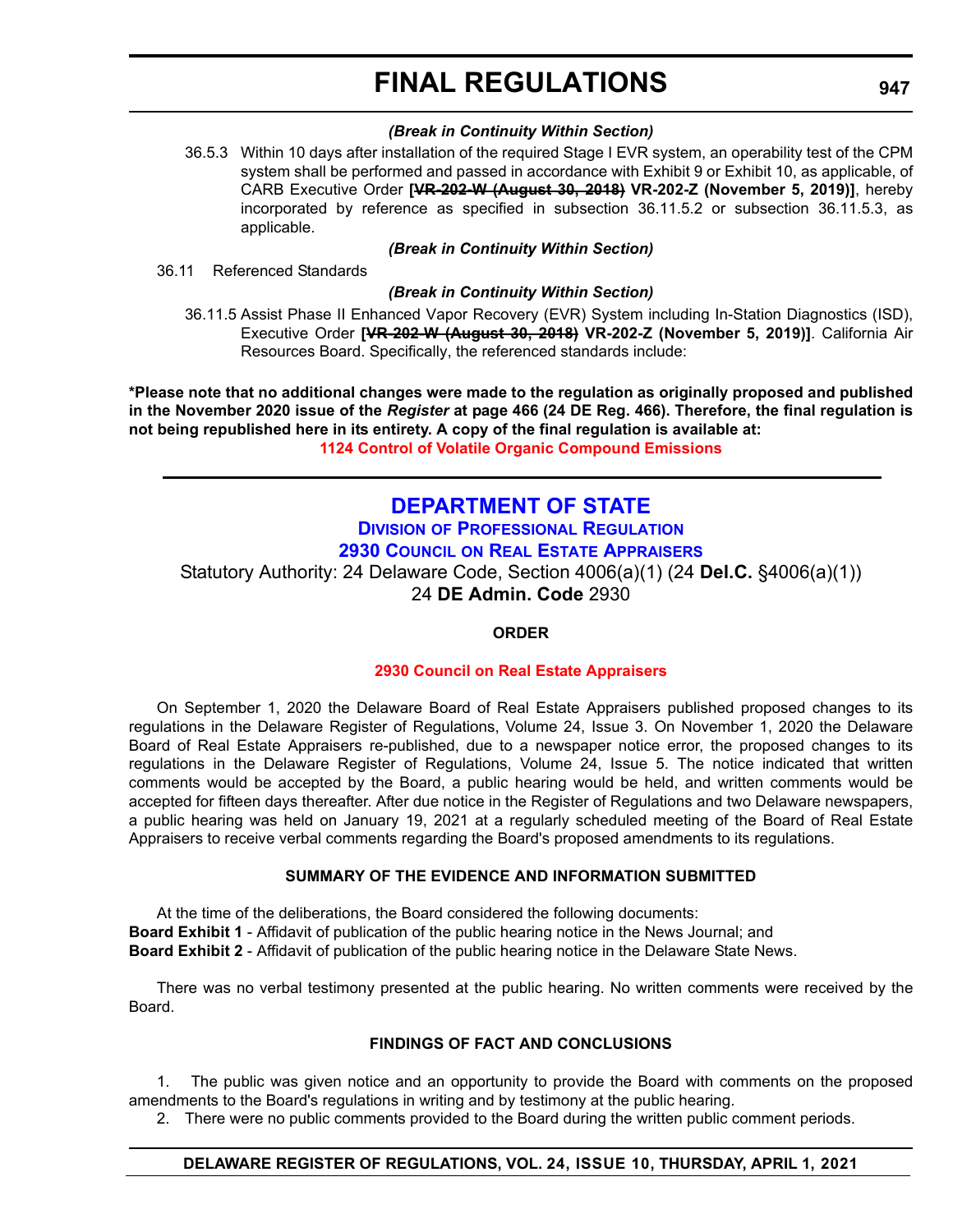#### **948**

### **FINAL REGULATIONS**

3. Pursuant to 24 Del. C. § 4006 (a)(1) the Board has the statutory authority to promulgate rules and regulations clarifying specific statutory sections of its statute.

4. Having reviewed no public comments, the Board finds no reason not to amend the regulations as proposed.

#### **DECISION AND ORDER CONCERNING THE REGULATIONS**

**NOW THEREFORE,** pursuant to 24 Del.C. § 4006 (a)(1) and for the reasons set forth above, the Board does hereby ORDER that the regulations be, and that they hereby are, adopted and promulgated as set forth in the Delaware Register of Regulations on September and November 1, 2020. The effective date of this Order is ten days from the date of its publication in the Delaware Register of Regulations, pursuant to 29 Del. C. § 10118(g). The new regulations are attached hereto as Exhibit A.

**SO ORDERED** this 16th day of February, 2021.

#### **DELAWARE BOARD OF REAL ESTATE APPRAISERS**

| /s/ Earl Timmons, Chairperson | /s/ Marilyn Berman           |
|-------------------------------|------------------------------|
| /s/ Christopher Schneider     | /s/ Kimberly Holiday-Hopkins |
| /s/ James Barczewski          | /s/ Patricia Ennis           |
| Scott Brown (absent)          | Kevin Gillis (absent)        |

**\*Please Note: Electronic signatures ("/s/") were accepted pursuant to 6 Del.C. §12A-107(d).**

**\*Please note that no changes were made to the regulation as originally proposed and published in the September 2020 issue of the** *Register* **at page 265 (24 DE Reg. 265). Therefore, the final regulation is not being republished. A copy of the final regulation is available at:**

**[2930 Council on Real Estate Appraisers](http://regulations.delaware.gov/register/april2021/final/24 DE Reg 947 04-01-21.htm)**